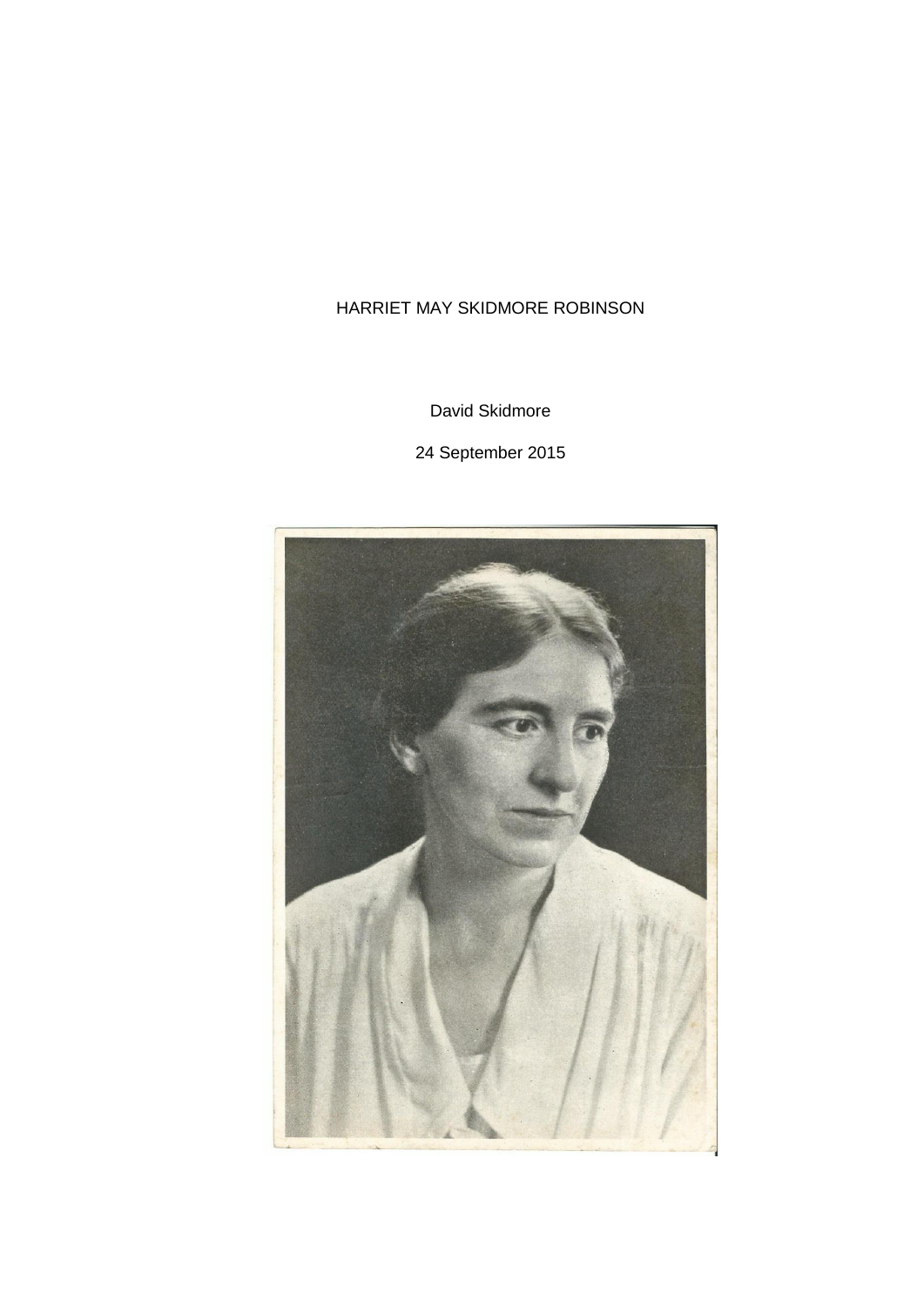# Introduction & Acknowledgments

I grew up with the feeling that my father had virtually no family. However I have a vague memory of my mother telling me that he had a cousin in South Africa. But I knew nothing about this cousin and certainly had no name. At least sixty years later and ten years after I had started researching my family's history I came across the name of Harriet May Skidmore Robinson on a Cape Town<sup>1</sup> to Liverpool Passenger List. I had known of Harriet – the daughter of my grandfather's halfsister Polly Skidmore – but never knew that she had used 'Skidmore' as her third forename or that she had lived in South Africa. Such is the power of the internet that this simple discovery led me within a few weeks to a considerable amount of information about Harriet. Starting with an entry in *The Biographical Dictionary of Women in Science* I was led to an obituary in the *Proceedings of the Linnean Society of London* which gave me a list of the schools and other institutions in which Harriet had studied and taught.

I have been extremely fortunate in receiving generous and efficient help from many archivists, librarians and other interested individuals both in England and in South Africa. The more I learnt about Harriet the more attractive and impressive a figure she appeared to be and I wanted to write an account of her life in case it was of interest to people outside my own family. She was, of course, 'of her time', but her determination to give the best education she could to 'her girls' and her desire to foster in them a love of learning and a commitment to humane values strikes me as being still of great relevance in the world of today.

Among those who have helped me to write this paper I should like to thank in particular: Elaine Charwat at the Linnean Society, Anne Budworth of the Kidderminster High School Old Girls' Association, Jennifer Lees at Wolverhampton Girls' School, Lucy Tranah at the Cambridge Assessment Group Archives, Jean Hasson and her colleagues at Aston University, Katie Bennett at the University of Birmingham, Kathryn Adamson at the Royal Academy of Music, Erin Buchanan and Lynne Neilson at Durban Girls' College, Madeleen Welman and her colleagues at Herschel Girls School, and Penny Harrison, Susan Carnochon, Heather Johnson and several members of the St Mary's Hall Association who shared their memories of Harriet with me and helped in many other ways.

The paper is much longer than I had expected largely because I have received so much information about Harriet and I have quoted extensively from her letters so that she can 'speak for herself'. I have included a Contents page to assist those who only wish to look at a particular period of her life.

This paper should be regarded as a first draft as it may well contain errors and omissions. I would welcome any comments and corrections from anyone who has additional information or can correct errors of fact or judgment. Please send them to me at [d.skidmore007@btinternet.com](mailto:d.skidmore007@btinternet.com)

<sup>1</sup> The city's name is sometimes spelt as one word and sometimes two. I have used the Cape Town form except when quoting directly from sources which use the Capetown form.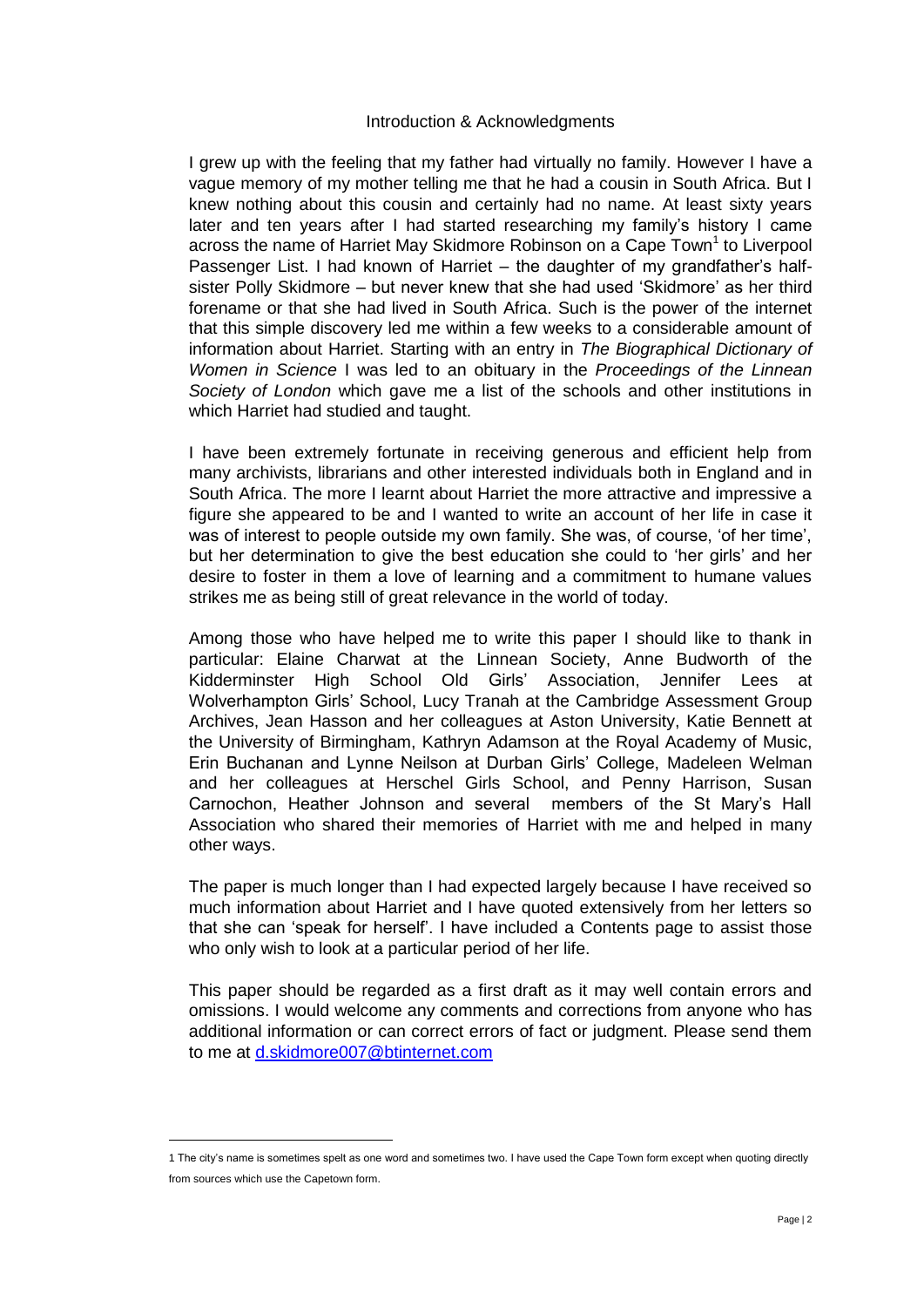# **CONTENTS**

|                                                 | Page      |
|-------------------------------------------------|-----------|
| Chronology                                      | 4         |
| The Early Years                                 | $5 - 9$   |
| Wolverhampton                                   | $9 - 12$  |
| Durban                                          | $12 - 27$ |
| Cape Town                                       | $27 - 32$ |
| <b>Brighton</b>                                 | $32 - 41$ |
| <b>Return to South Africa</b>                   | $42 - 51$ |
| The Final Years                                 | $52 - 53$ |
| Annex 1: Miss Willis                            | $54 - 57$ |
| Annex 2: Margaret Howard and her Family 58 - 59 |           |

#### A Note on the Author

David Skidmore was born in Surrey 1943. He was educated in Yorkshire and obtained a BA from the University of Nottingham and an MA from the University of Pennsylvania. He also studied at the London School of Economics before becoming a Lecturer in Politics at the University of York in 1971. In 1985 he was appointed Social Responsibility Advisor for the Anglican Diocese of St Albans. From 1989 to 2003 he was General Secretary of the Church of England's Board for Social Responsibility. He was appointed OBE on his retirement in 2003 since when he has continued to live in St Albans and has developed his interest in family history and grandchildren.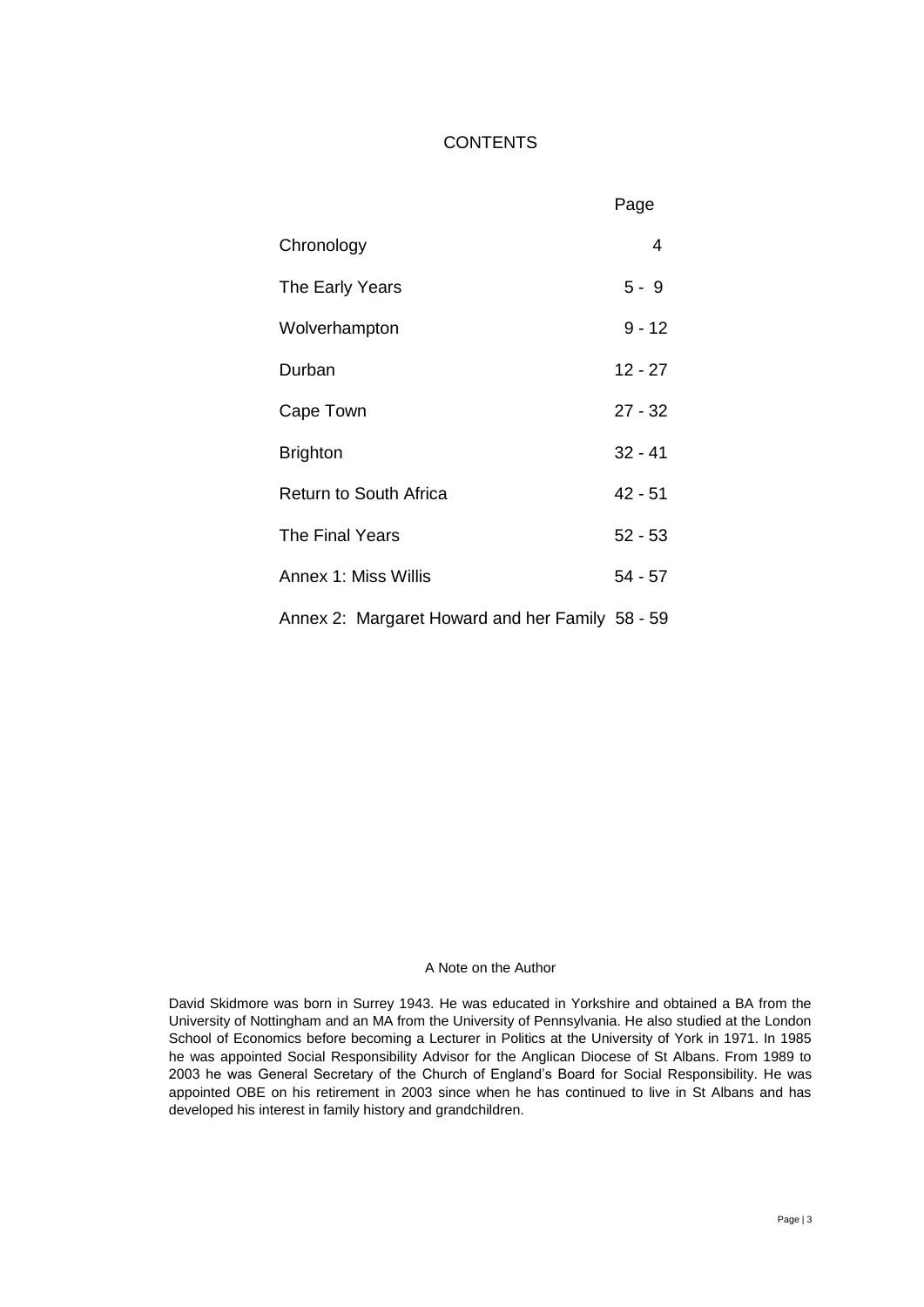# **CHRONOLOGY**

- 1887 Born 20 May in Amblecote, Staffordshire Baptised 23 June at St Mark's Parish Church, Stambermill, **Worcestershire**
- 1898 1909 Pupil at Kidderminster High School for Girls
- 1909 1910 Student at Municipal Technical School, Birmingham
- 1910 1913 Student at Birmingham University, graduated with B.A.
- 1913 1914 Secondary Teacher's Diploma, Birmingham
- 1914 –1918 Taught at the Central Secondary School for Girls, Hull
- 1915 Elected Fellow of the Linnean Society, London
- 1919 1924 Taught at Wolverhampton Girls' High School
- 1924 1932 Headmistress, Durban Ladies' College (later named Durban Girls' College)
- 1933 –1944 Headmistress, Herschel Girls' School, Cape Town
- c 1945 Taught at St James' School, West Malvern
- 1946 1950 Headmistress, St Mary's Hall, Brighton
- 1951 1958 Lived in Pietermaritzburg, Natal. Occasionally served as relieving Headmistress or taught Biology and Botany in various schools
- c 1959 Returned to UK and lived with her sister in Bewdley, Worcestershire
- 1962 14 April, died aged 74, in hospital in Kidderminster 17 April, buried in All Saints, Wribbenhall near Bewdley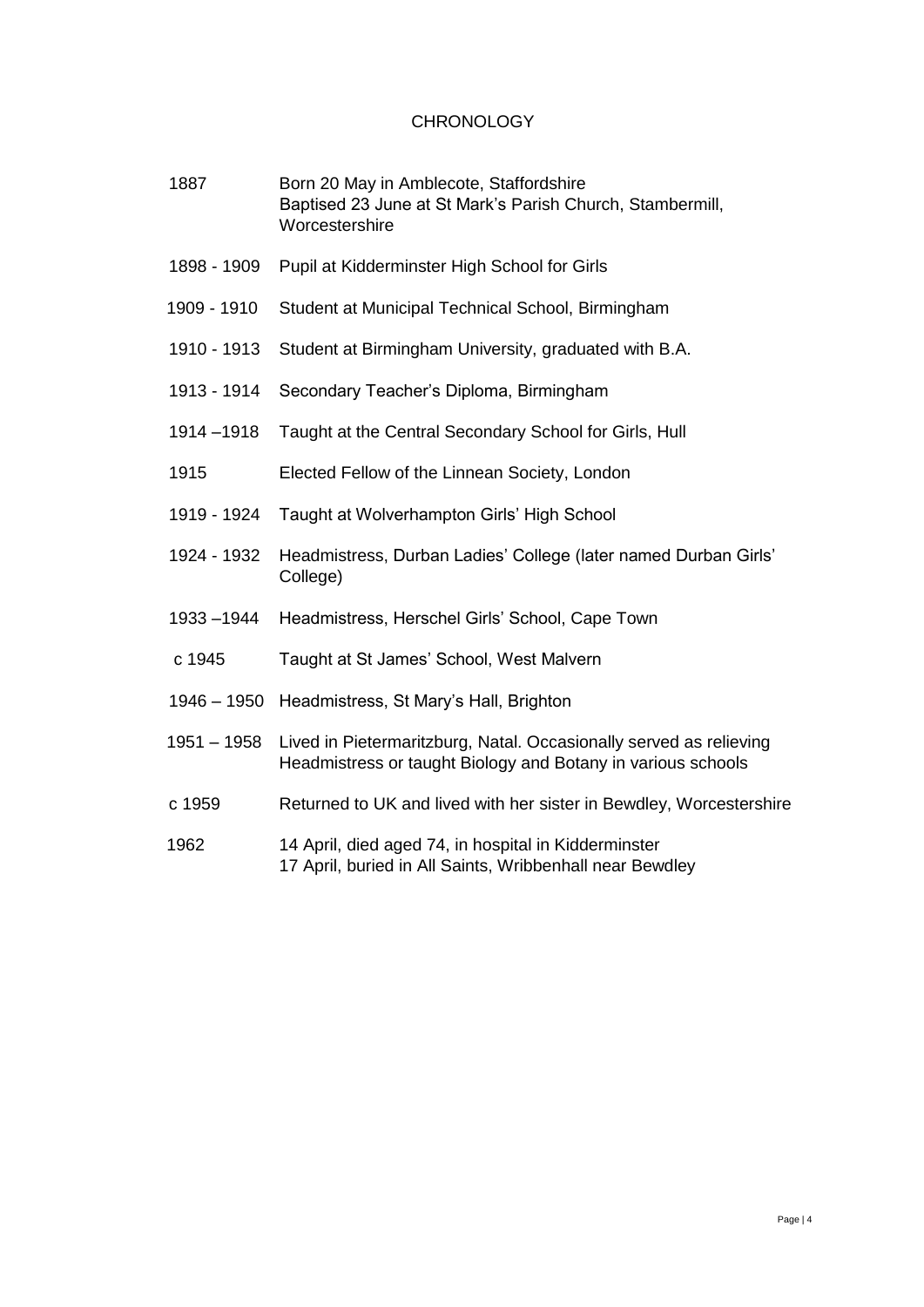#### The Early Years

Harriet Robinson was born in Staffordshire at Amblecote Bank near Stourbridge on 20 May 1887. Her father, Joseph Robinson (1851-1927) was an Inland Revenue Officer who had married Mary Ann Skidmore (who was known as Polly) on 16 September 1884.<sup>2</sup> Three years before, at the time of the 1881 Census, Polly and her sister Louisa Skidmore (1854-1904) were running the Pear Tree pub in Amblecote.<sup>3</sup> Harriet was baptised in St Mark's Parish Church, Stambermill, on 23 June 1887 at the same time as her sister who had been born in 1885 and was named, presumably after her mother and her aunt, Mary Ann Louisa Robinson.

# Chart 1: The Skidmore and Robinson Families

 $\overline{a}$ 



The family perhaps remained close as the 1891 Census shows Louisa as Head of the Household working as a Licensed Victualler in Amblecote Bank with Joseph, still an Inland Revenue Officer, enumerated as a Lodger, together with Mary Ann and their two daughters. There is reason to think that the Robinsons prospered<sup>4</sup> – the 1901 Census shows that Joseph was now a Supervisor of Inland Revenue and the family was living on Bewdley Road, Kidderminster; the girls were 15 and 13, so presumably still at school, and Polly's sister Louisa, now 45, was living with the family. The family must have moved after this as Louisa was living with the Robinsons at The Lea, Bewdley Hill, when she died of pneumonia on 12 July 1904. By the time of the 1911 Census the family was living in Birmingham, at 407, Hagley Road, Edgbaston; Joseph was still described as a Supervisor of Customs & Excise and Harriet was described as a Student.<sup>5</sup> We know that she was a pupil at Kidderminster High School for Girls

<sup>2</sup> Polly's father, George Skidmore (1824-1876) was my great grandfather so I am Harriet's first cousin once removed. It is quite likely that Harriet was named after her Aunt Harriet Skidmore (1849-1910) who became an artist – Christopher Wood refers to six of her works in his *Dictionary of Victorian Painters* including 'Local Deposits', 'Traces of Decay' and 'A Sketch at Alnmouth'. Her work sometimes appears at auction and sells for modest prices; in 1997 Christies sold 'Holbrook Hall from the Garden' for £92 – it had been exhibited at the Old Dudley Gallery in London in 1879 – and in 2009 Bonhams sold for £720 a portrait in pastel inscribed on the back 'Copied by Harriet Skidmore July 1881', the original being by George Romney. The best source of information on the Skidmore family is Linda Moffatt cf[. skidmorefamilyhistory.webplus.net](#page-0-0) 

<sup>3</sup> The pub had been run by George's father in law, Dudley Chance (1799-1875). On his death George's son, Richard Chance

Skidmore (1850-1879), took over The Pear Tree; his death at the age of 27 led to his sisters, Polly and Louisa, acquiring the pub. 4 Joseph's father, Zechariah, had been a coal miner who later became a mine agent.

<sup>5</sup> The 1911 Census was the first occasion on which the Head of Household, rather than the Enumerator, was required to complete the form; Joseph had written 'Student' as the occupation of both his daughters but then crossed it out on the line referring to Mary Ann. The house was rented from a Mrs Baker who may have been Emmeline Baker the widow of the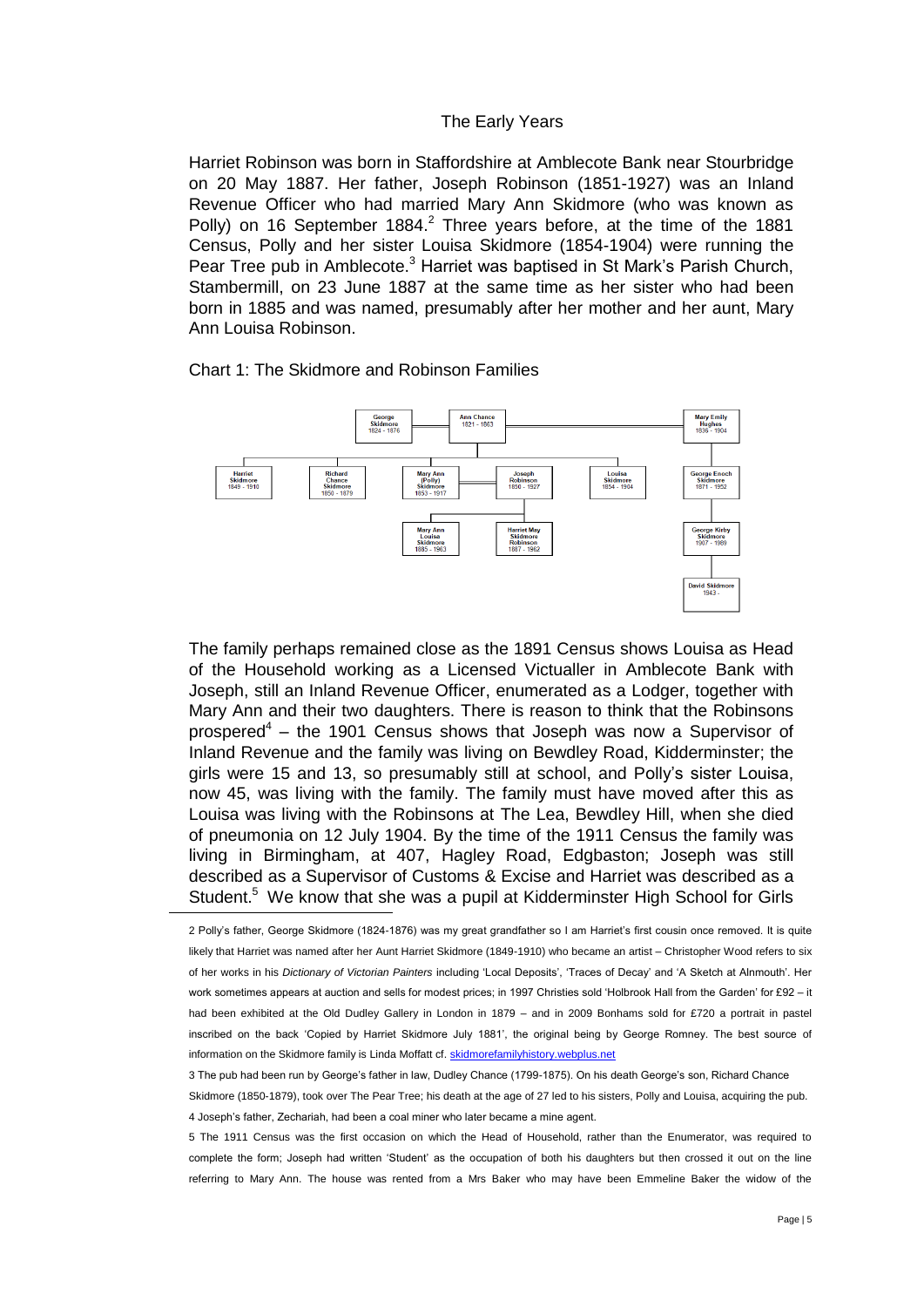and it is likely that she was there from about 1898 to 1909 initially when Miss Catherine Bennett was Headmistress (1868-1903) and then under Miss Constance Jordan (1904-1911). The latter's philosophy can be gleaned from a letter she wrote for the KHS School Magazine just after she left:

*Train yourselves to do your work first. Train yourselves to be punctual, not merely by the clock, but punctual also in carrying out plans. Train yourselves to be absolutely honest. Train yourselves to say a good, round 'No', when you are face to face with wrong-doing*. 6

Harriet was clearly a conscientious student; in 1905, when she was 18, she sat the Senior Cambridge exams and appears (as the only girl from KHS) in the list headed 'Students under 19 years of age who have satisfied the Examiners'.<sup>7</sup> In the same year Harriet obtained an Advanced Grade with the Associated Royal Music Colleges Board. She then took the Cambridge Higher Local Examinations and her name appears in the pass list for Group B (Ancient & Modern Languages) in December 1906 and Group R (Religious Knowledge) in June 1907.<sup>8</sup> This means that Harriet did not gain the full Higher Certificate. Lucy Tranah helpfully explained the regulations governing the Higher Local Examinations at the time:

*The regulations for the Higher Local Examinations in 1906 state that the exam was divided into nine groups – (R) Religious Knowledge, (A) English Language and Literature, (B) Ancient and Modern Languages, (C) Mathematics, (D) Moral Science, (E) Natural Science, (F) Music, (G) Geography, and (H) History.. .. In order to obtain a certificate a student must have passed in arithmetic, and in three of the groups A, B, C, D, E or H, or in arithmetic and in two of the groups A, B, C, D, E or H together with one of the groups R, F or G. Furthermore in either case one of the groups taken must be B or C. Students were able to spread their exams over two or more years, and the groups could have been taken in any order.*<sup>9</sup>

Harriet left KHS in 1909 and attended the Municipal Technical School – the forerunner of today's Aston University – in Birmingham. The following year she began studying at the University of Birmingham and graduated in 1913 with a B.A., although records held by Aston show that she studied there from 1909 to 1913, doing Botany in the first year and then Maths.<sup>10</sup> Harriet remained at the

distinguished Birmingham surgeon (and uncle of Archbishop Benson), Alfred Baker (1815-93). Emmeline lived less than a mile away.

6 See 'Memories of a School' edited by Margaret Phelan and Beryl Bedford and scanned by Rosemary Gibbs available on the KHS Old Girls website. This history also notes that Miss Jordan 'was set the difficult task of welding into one a Pupil Teachers' Centre from the School of Science and the existing High School'. The 1911 Census enumerates Miss Constance Ellen Jordan, aged 47, living at the School with two Assistant Mistresses, Miss Coombs and Miss Warner, and three servants.

7 This and the information which follows about Cambridge examinations is reproduced by kind permission of the Cambridge Assessment Group Archives.

8 After the First World War the government introduced national examinations and the Cambridge Senior became the School Certificate. From 1869 Higher Local Examinations were introduced, initially for women who wished to become teachers, but which were also open to men after 1875. Both the Senior and the Higher Local Examinations were 'group' exams which required candidates to achieve passes in certain subjects from specific groups unlike the single-subject exams we have today. I am grateful to Lucy Tranah for this information.

9 e-mail 16 June 2015.

 $\overline{a}$ 

10 e-mail from Jean Hasson, 12 June 2015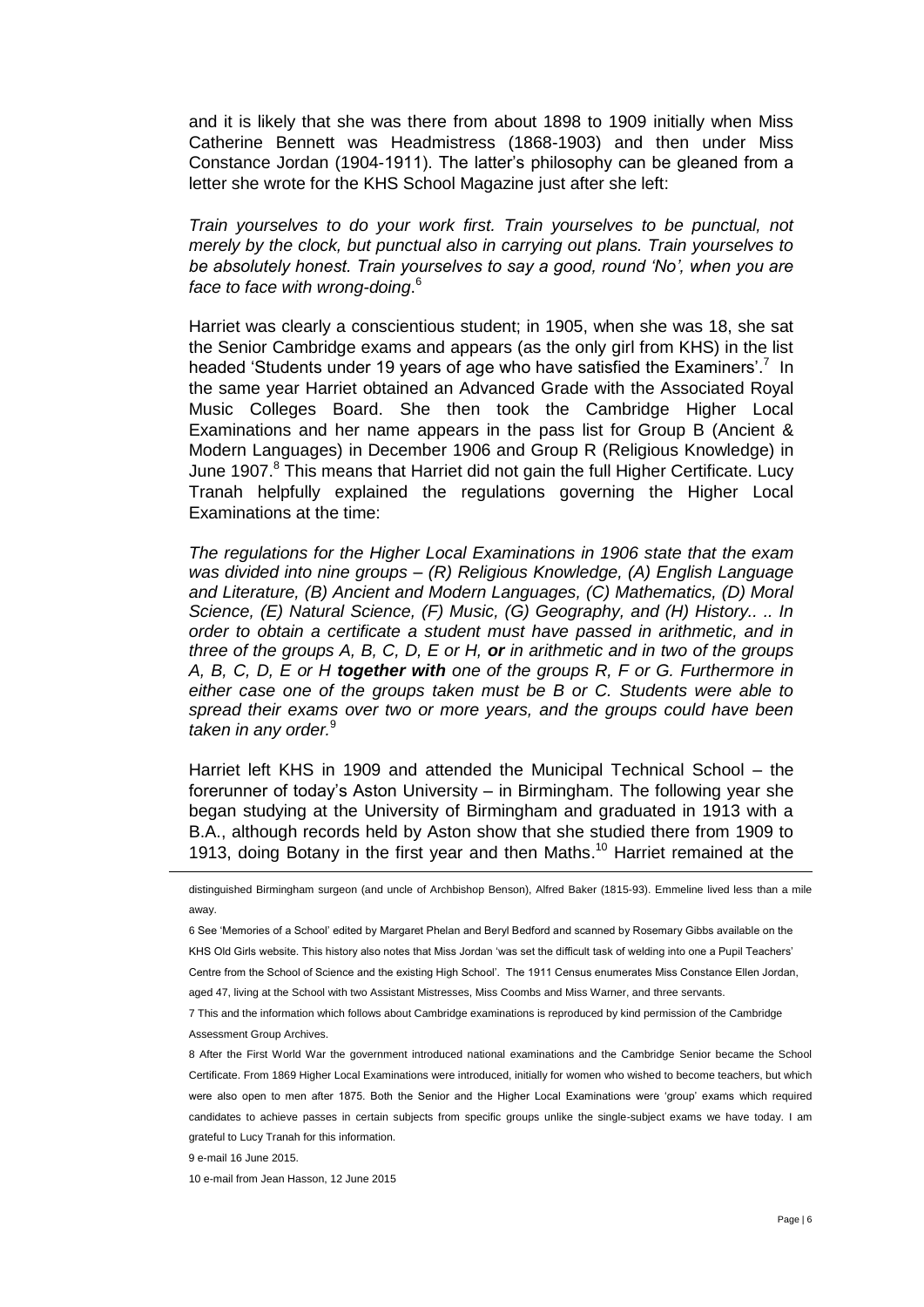University in 1913-1914 when she obtained her Secondary Teacher's Diploma with training at King Edward's High School under Miss Major.<sup>11</sup> Around May 1914 Harriet must have applied for her first teaching post at the Central Secondary School for Girls in Hull.<sup>12</sup> She was given a glowing reference by Dr Jesse Bayliss Elliott of the Botanical Department at the University of Birmingham:

*I have known Miss H M Robinson for four years and as a student in this department I thought very highly of her abilities.*

*She did excellent work in Botany and showed an interest in this subject especially the field work, far beyond the average student.*

*She has a good presence, a pleasing manner, is very conscientious and hardworking, and is likely to be successful in any work she undertakes.*

*I am pleased to recommend her as very suitable for a teaching post and feel she will be especially valuable as a teacher of Nature Study.*

Dr Bayliss Elliott's confidence in Harriet was well-founded. Within a year of starting her teaching career as a Botanist Harriet became a Fellow of the Linnean Society – the Minutes from 1915 show that the process had three stages: she was proposed on May 6, elected on June 17, and admitted on December 16.<sup>13</sup> Her address is given as Rodenhurst, Bewdley (where her parents still lived) and her main interest, unsurprisingly, is given as Botany. What is remarkable, apart from her relative youth (she was 28 at the time) was that she was recommended for election by such distinguished existing Fellows as H.Wager, G.S.West and B.D.Jackson. We know quite a lot about them:

**Harold William Taylor Wager FRS (1862-1929)** was President of the British Mycological Society in 1910 and 1919 – an indication of his interests may be glimpsed from the title of his Presidential Address published in the *Transactions of the British Mycological Society* in 1920: 'The significance of sex and nuclear fusion in the fungi'. He lectured in Botany at the Yorkshire College of Science and then at Victoria University (both of which later formed part of the University of Leeds) and then he became a Schools Inspector – the 1901 Census shows

<sup>11</sup> Edith Helen Major (1867-1951) read for a History Tripos at Girton and had a distinguished teaching career – Assistant Mistress Blackheath High School, Head Mistress of Putney High School for Girls, King Edward VI School for Girls, Birmingham, then Mistress of Girton (a surprise appointment in some eyes as she had been a school teacher rather than an academic lecturer). She was President of the Headmistresses' Association from 1919-21. Her obituarist wrote that she was 'Wise, gay, courageous, (and)… was the best of company at all times. She had the rare gift of being always witty and never unkind'. cf. Brendan Walsh (ed), *Knowing Their Place: The Intellectual Life of Women in the 19th Century*, Dublin, 2013.

<sup>12</sup> The Central Secondary School opened at the beginning of the twentieth century as a mixed school and pupil and teacher centre. It became a girls' school in 1907 with Miss G H Rowland as Head Mistress. In 1911 there were 480 girls. In 1914 a new building in Cottingham Road was completed but, because of the War, was not occupied until 1920, when the school became Newland High School. (Information from British *History Online* - originally the Victoria County History of Yorkshire). It is now the Newland School for Girls.

<sup>13</sup> 'The Linnean Society of London is the world's oldest active biological society. Founded in 1788, the Society takes its name from the Swedish naturalist Carl Linnaeus (1707–1778) whose botanical, zoological and library collections have been in its keeping since 1829'. (Description from the Society's website). I am grateful to Elaine Charwat for additional information about Harriet.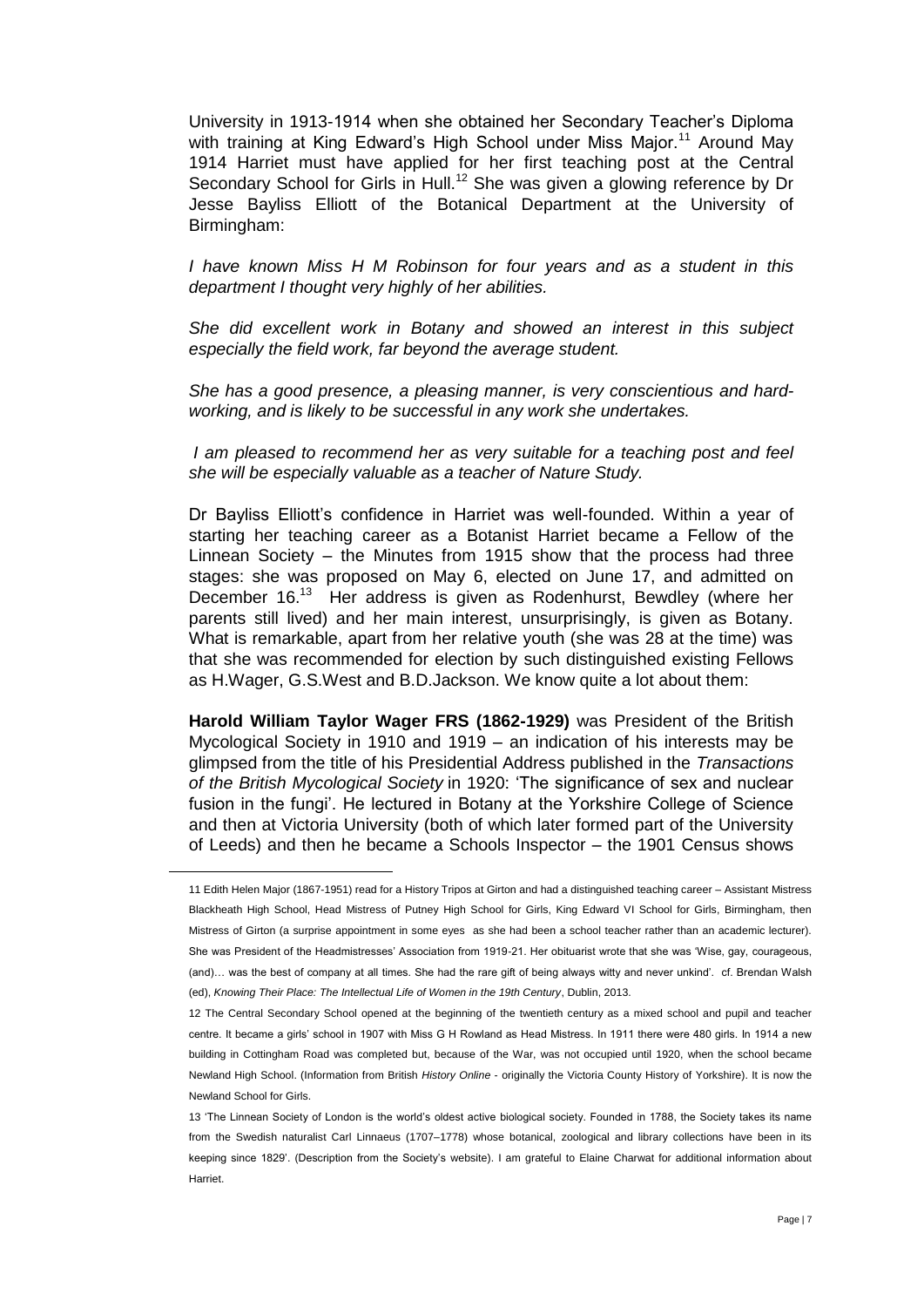him living in Stroud, Gloucestershire, employed as an 'Inspector of Education, Secondary Branch'. It is possible – but I have no evidence for this – that he had spotted Harriet's talent when she was still at school. Harold's own career showed the effects of education on social mobility in this period – the Marriage Register in Ilkley Parish Church shows that on 7 August 1894 Harold, a gardener's son, married Winifred Miall, the daughter of a Professor of Biology at the Yorkshire College.

**George Stephen West (1876–1919)**, Harriet's second supporter, would certainly have known her work as an undergraduate. He was a prominent British botanist specialising in freshwater algae.<sup>14</sup> In 1906 he became a Lecturer in Botany at the University of Birmingham and was later appointed the Mason Professor of Botany. The publisher's blurb for the first volume of his book *Algae*  (still available on Amazon) tells us:

*This volume was first published in 1916 as the first of the Cambridge Botanical Handbooks series and provides a description of both marine and freshwater algae in the Myxophyceae, Peridinieae, Bacillarieae and Chlorphyceae classes. West describes the habitat, biological conditions, distribution, internal and external structures and life history of these algae in great detail, with a bibliography concluding each chapter. The book provided the first detailed description of the Myxophyceae (or blue-green) class of algae, and provides an insight into knowledge and classification of algae at the time of publication. A second volume containing a full taxonomic account of freshwater algae was planned, but not published owing to the author's death in 1919.*<sup>15</sup>

**Dr Benjamin Daydon Jackson (1846-1927),** Harriet's third supporter, became a Fellow of the Linnean Society at the age of 22 and served as its Secretary from 1880-1902 when he became its General Secretary. His obituary in *The Times* of October 15 summarised the scale of his achievement:

*A man of great erudition and industry, he had few equals in his knowledge of botanical literature. Indeed, it was the possession of these qualities which marked him out as the best possible person to undertake the execution of the "Index Kewensis," which will always be a monument of his painstaking industry. He was engaged for nearly 14 years on the preparation of this great work, which is indispensable to systematic botanists all over the world. The idea of the index originated with Darwin, as Sir Joseph Hooker relates in the preface to the first volume, published in 1893 at the Clarendon Press:— "Shortly before his death [writes Sir Joseph] Mr. Darwin informed me of his intention to devote a considerable sum in aid or furtherance of some work of utility to biological science; and to provide for its completion should this not be accomplished during his lifetime. He further informed me that the difficulties he had experienced in accurately designating the many plants which he had studied, and ascertaining their native countries, had suggested to him the compilation of an index to the names and authorities of all known flowering plants and their countries, as a work of supreme importance to students of systematic and* 

<sup>14</sup> An article in *The Botanical Gazette,* March 1909, refers to Professor West as 'the well-known phycologist'.

<sup>15</sup> West died at the early age of 43. His obituary in the *Journal of Botany* vol 57 (1919) mentions two of his postgraduate students, Dr Muriel Bristol and Dr Nellie Carter, 'whose respective researches have thrown much light on the algae of the soil and in the forms of chloroplasts of Desmids'. It seems possible that Botany was a field in which able women of the time could excel.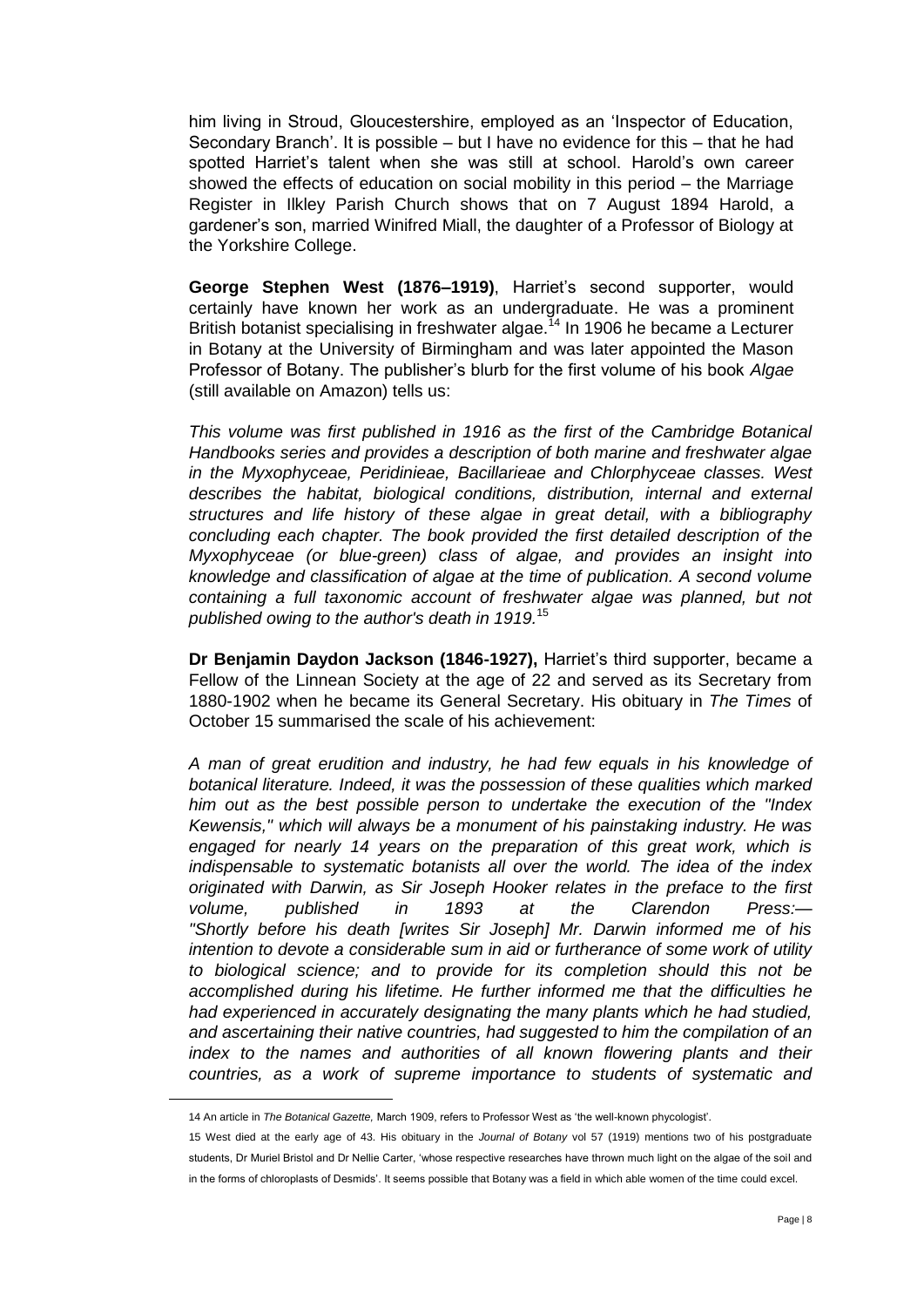*geographical botany, and to horticulturists, and as a fitting object of the fulfilment of his intention. I have only to add that at his request I undertook to direct and supervise such a work; and that it is being carried out at the herbarium of the Royal Gardens, Kew, with the aid of the staff of that establishment."*

*The magnitude of the undertaking may be estimated from some particulars given by Dr. Jackson himself in the* Journal of Botany *in 1887, when the work had been five years in progress. He states that 30,000 covers were required for genera. These were stored in 178 boxes, the whole manuscript weighing more than a ton*. 16

For Harriet to have received the support of three such eminent scientists suggests that she was seen as a Botanist of some considerable potential. But at this stage she was still in Hull in her first job as a teacher. Her mother, Mary Ann, died in 1917.

When Harriet came to leave Hull Miss Rowland wrote a very positive reference in November 1918:

*Miss H Robinson, B.A., has been a member of this staff for over four years.*

*She has been responsible for the Senior Botany of the School and has prepared pupils for the Senior Oxford and London Matriculation Examinations. At the present time she has a small advanced class working for University Scholarships.*

*She has thrown herself most whole heartedly into the work and her enthusiasm*  for the subject has been communicated to her students. Her interest has not *been confined to the lessons in the laboratory, but she has arranged many field excursions, being herself a keen field botanist.*

*She is an excellent draughtswoman and most orderly and methodical in her management of a laboratory.*<sup>17</sup>

*She has proved herself a very pleasant colleague and I most deeply regret that we have been unable to retain her services here.*

# Wolverhampton

So in 1919 Harriet started work at Wolverhampton Girls' High School. She was appointed on probation on 30 April 1919 and the appointment was confirmed in January 1920. Her special subject was Botany and she was probably also Form Mistress for the Upper V2. Her starting salary was £200 with a £30 increment

<sup>16</sup> The obituarist felt that Sir Joseph Hooker had failed to make clear that the Kew Index was largely the work of Dr Jackson. This provoked a Letter to the Editor from Leonard Huxley (the son of 'Darwin's Bulldog' T H Huxley) written on the same day which argued that both Sir Joseph Hooker and Sir Francis Darwin (Charles's son) had a high appreciation of 'Dr Jackson's immense work in the "elaboration in detail" of the scheme already considered, and his unsparing devotion to his task, already so "colossal", within five years of Darwin's death'.

<sup>17</sup> Miss Rowland had a Science degree herself so presumably knew the importance of these qualities.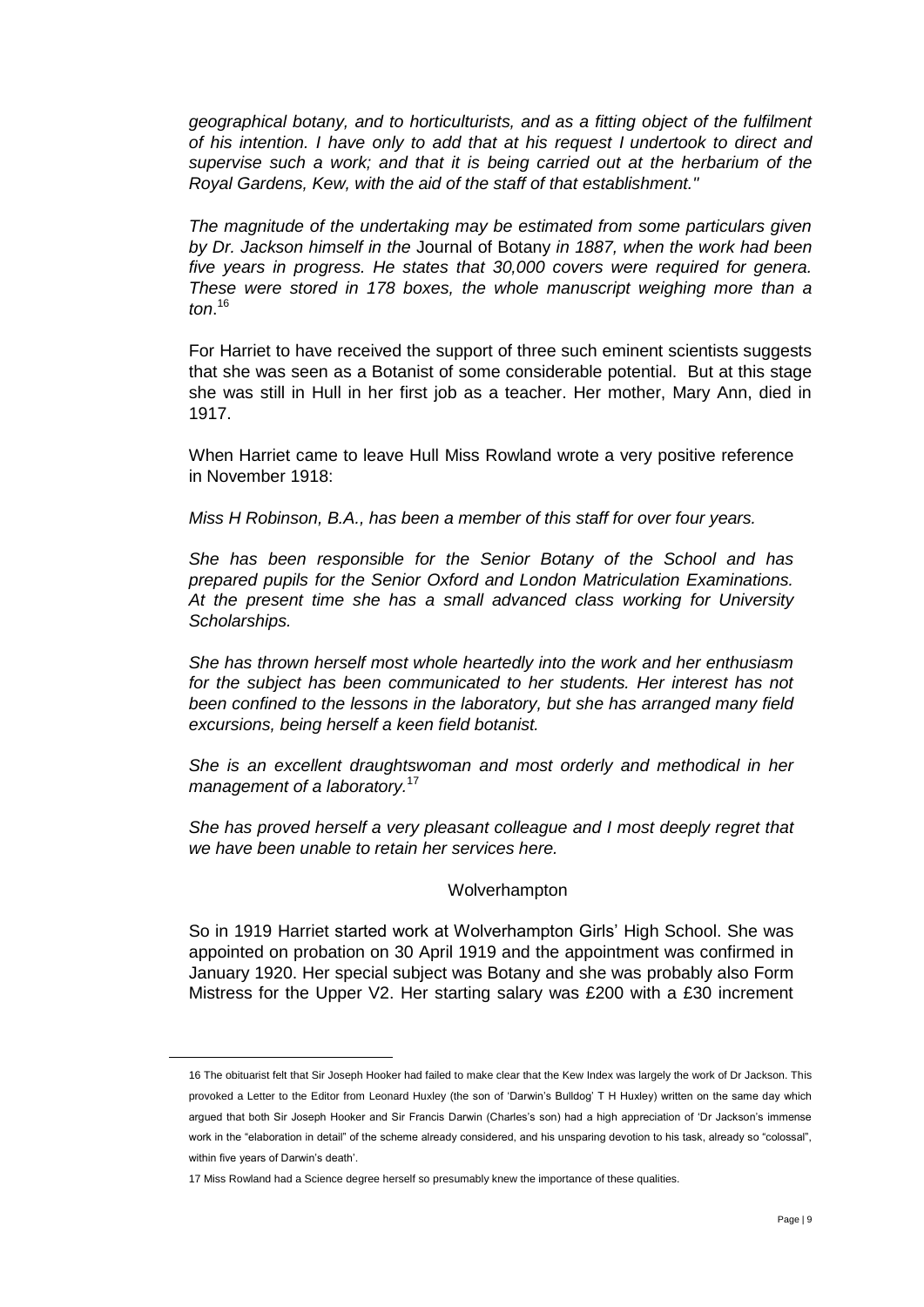being paid 'for additional course work' and in the Spring of 1921 she was receiving £335.<sup>18</sup>

Harriet's first Head Mistress at Wolverhampton was Miss H.D.Heatley. Helen Donaldson Heatley had a London degree and had taught for six years at the Sheffield High School for Girls as Senior Classical Mistress. She was then appointed the first Head Mistress of Pate's Girls' Grammar School in Cheltenham when it opened in 1905 and remained until 1911 when she moved to Wolverhampton. Miss Mildred Couldrey, a colleague from Cheltenham, recalled that at the first Speech Day Miss Heatley had explained the motto she had chosen for the school and 'said that it embodied the spirit of work for its own sake, and of doing a thing because it was right to do it rather than for reward. That, she said, was why she had chosen the motto *Honour before honours*. She did not want them to be learned blue-stockings so much as self-disciplined gentle-women'.<sup>19</sup>

I think it is likely that Harriet expected high standards of her pupils. The School archive includes an exercise book from 1919 on which is written 'Nellie Bethune. Upper V2, Botany Drawing Book'. One of the pages inside is headed 'Leaves' and Nellie has drawn an Oak Leaf, a Lime Leaf, and a Poplar Leaf. Red ticks appear next to the Lime and Poplar but the Oak receives a 'Not Good'. She earns 3 out of 5 marks. We cannot be certain that the red ink was Harriet's but it seems very probable and the handwriting is certainly similar to that of a letter written by Harriet in 1951. Another page is headed 'Fleshy Fruits' and sub-headed 'Pomes.<sup>'20</sup> Nellie has drawn a 'Median Longitudinal Section of Pear and a Transverse Section through Pear'. There are several corrections in red ink with the comment 'Rather indistinct toward the centre.' A mark of 2 out of 5 is given. By today's standards I think Nellie's work appears to be neat and careful. If Nellie Bethune is the Helen Bethune who appears in the 1911 Census (born in 1904 which feels about right for a Vth Former in 1919) she came from quite a humble background – a fact which is of some interest in terms of more recent debates about education and social mobility.<sup>21</sup>

Some four years later Harriet received another glowing reference from a Head Mistress. Miss D E de Zouche wrote on December 23, 1923:<sup>22</sup>

<sup>18</sup> I am grateful to Jenny Lees of WGHS for these details and much additional information.

<sup>19</sup> *Cheltenham Chronicle and Gloucestershire Graphic*, September 29, 1928, p.6. Miss Heatley also earns a mention in the useful study by Khim Harris, *Evangelicals and Education: Evangelical Anglicans and Middle-Class Education in Nineteenth-Century England*, 2007.

<sup>20</sup> Unlike Nellie I have access to Wikipedia so could pretend that I knew that a pome 'is a type of fruit produced by flowering plants in the subtribe Malinae of the family Rosaceae. It is an accessory fruit composed of one or more carpels surrounded by accessory tissue'.

<sup>21</sup> Her father James worked as a General Labourer in the Railway Axle Box Works in the town. He was born in Edinburgh, as were Helen and her two older siblings, while her mother Eliza and Helen's two younger siblings were born in the Heath Town area of Wolverhampton where the family was still living in 1911.

<sup>22</sup> Dorothy Eva de Zouche is a good example of the calibre of some of the Head Mistresses of her day. She had been born in New Zealand in 1886 and went to school there before reading Greats at Somerville College, Oxford. She was Senior Assistant Classics Mistress at Roedean (1909-17) and then taught at the King Edward VI High School for Girls, Birmingham (1918-21) before moving to Wolverhampton as Head Mistress (1921-1948) in succession to Miss Heatley. She had obtained her registration with the Teacher's Registration Council on 1 August 1920. She served as President of the Headmistresses' Association (1939- 42) and in 1955 published the school memoir *Roedean School, 1885-*1955. She died in Wolverhampton in 1969. (Information from 'Women of History' accessed vi[a www.abitofhistory.net](http://www.abitofhistory.net/) )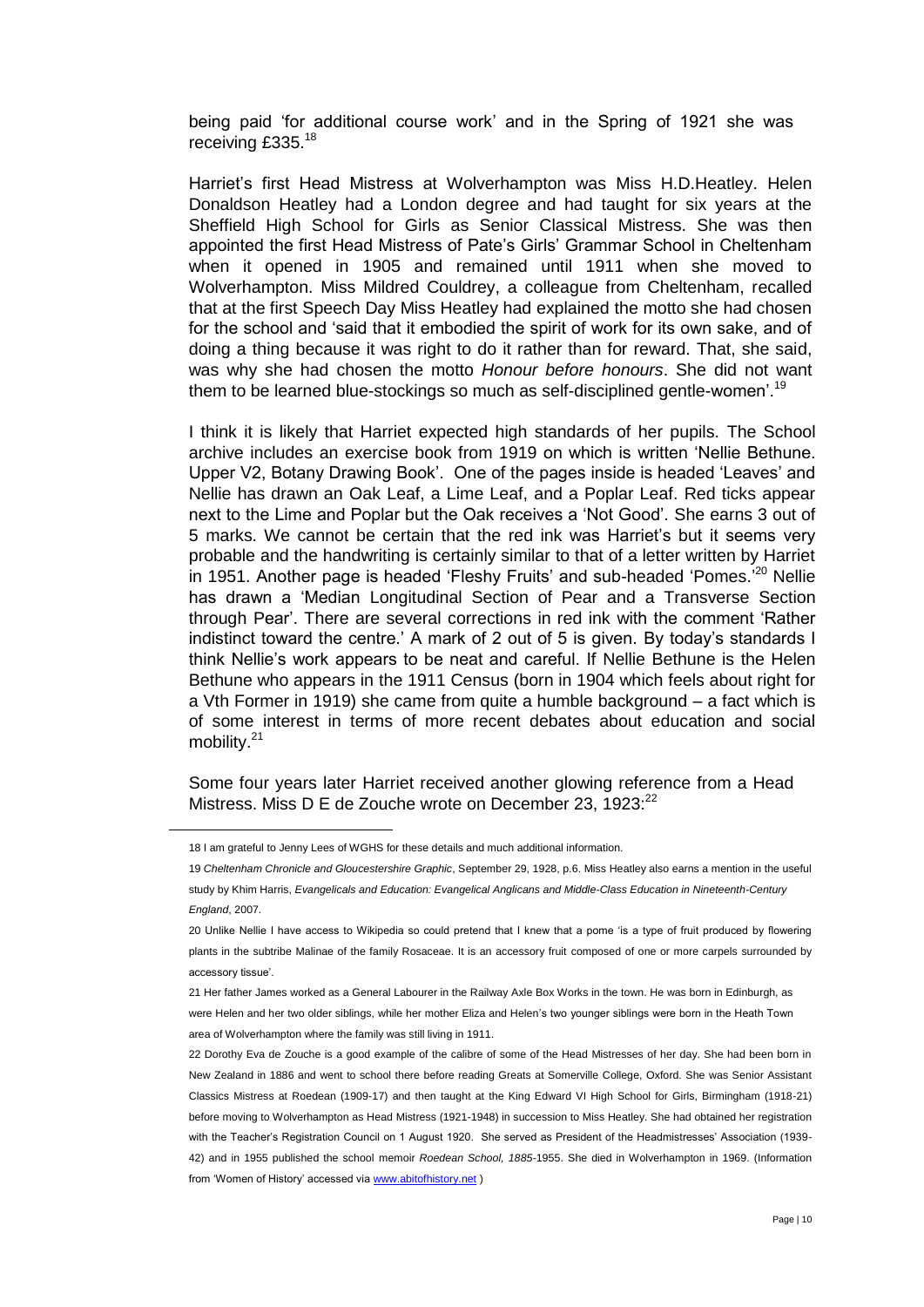*I have known Miss H.M.S.Robinson as one of the staff of this school since September 1921, and I have pleasure in stating that her work has appeared to me to be very good indeed.*<sup>23</sup>

*This is a school of 400-500 girls. Miss Robinson has had charge of all the Botany teaching, including the examination work for School and Higher School certificates (of the level of Matriculation and Intermediate examinations respectively) in which her pupils have been notably successful. Their work in the recognised Advanced Course in Science and Mathematics reflects her wide and scholarly knowledge of her subject, on which H.M. Inspectors recently made favourable comment. She shares the teaching of the middle school General Science, and has given an excellent course in Biology to the class of Student-teachers who attend part-time after completing their regular school course. She has also taken occasional lessons in arithmetic and mathematics at different stages.* 

*Miss Robinson is thus familiar with the work and capabilities of girls of all ages. Her own teaching is clear and effective, and her class management excellent; and both as form-mistress and as teacher she has shown that she appreciates the individual powers and requirements of her pupils.*

*Miss Robinson has recently had entire charge of the arrangements made for the medical inspection of the girls and the keeping of their physical records, an important piece of the administrative side of school organisation which has also given her numerous opportunities of contact with parents. She has been responsible, with equal success, for the conduct of the School Certificate examinations (which called for considerable organisation, since the school was the centre for over 70 candidates.)*

*Miss Robinson takes her full share in the school's social activities also. She has always shown herself readily adaptable to emergencies and is both broad-minded and independent in judgment; possessing also a sense of humour which will find an easy solution for many problems. I think that she is admirably qualified for the Headship for which she is making application.*

*D.E. DE ZOUCHE, M.A., Oxon., Headmistress Wolverhampton High School for Girls.*

 $\overline{a}$ 

The reference to Harriet's sense of humour in the last paragraph is one of a number that I have found (another we will find, much later, in Miss Ghey's comments after Harriet had announced that she was leaving St Mary's Hall). In the nature of the case it is a difficult quality to establish posthumously. However I am struck by the fact that some of the photographs which I have been shown of Harriet when she was at Wolverhampton show someone who did not always take life too seriously.<sup>24</sup> Joyce Wrinch-Schultz tells us of an incident when the family of

<sup>23</sup> This is the first occasion on which I have found Harriet's initials being given as H.M.S. rather than just H.M.

<sup>24</sup> Jenny Lees sent me some photographs from albums in the school archives. Some show Harriet in serous, almost contemplative, mood (in one of which she is sitting alone on a low wall), another shows her sitting on a step with five colleagues with a slight smile and holding some cut lupins, and others, taken on Sports Day in 1921, show her entering into the spirit of things (see overleaf). Miss Bailey, who may well have been in charge on the day, was Frances Wallis Bailey (1892-1981) who trained at the Oesterberg Physical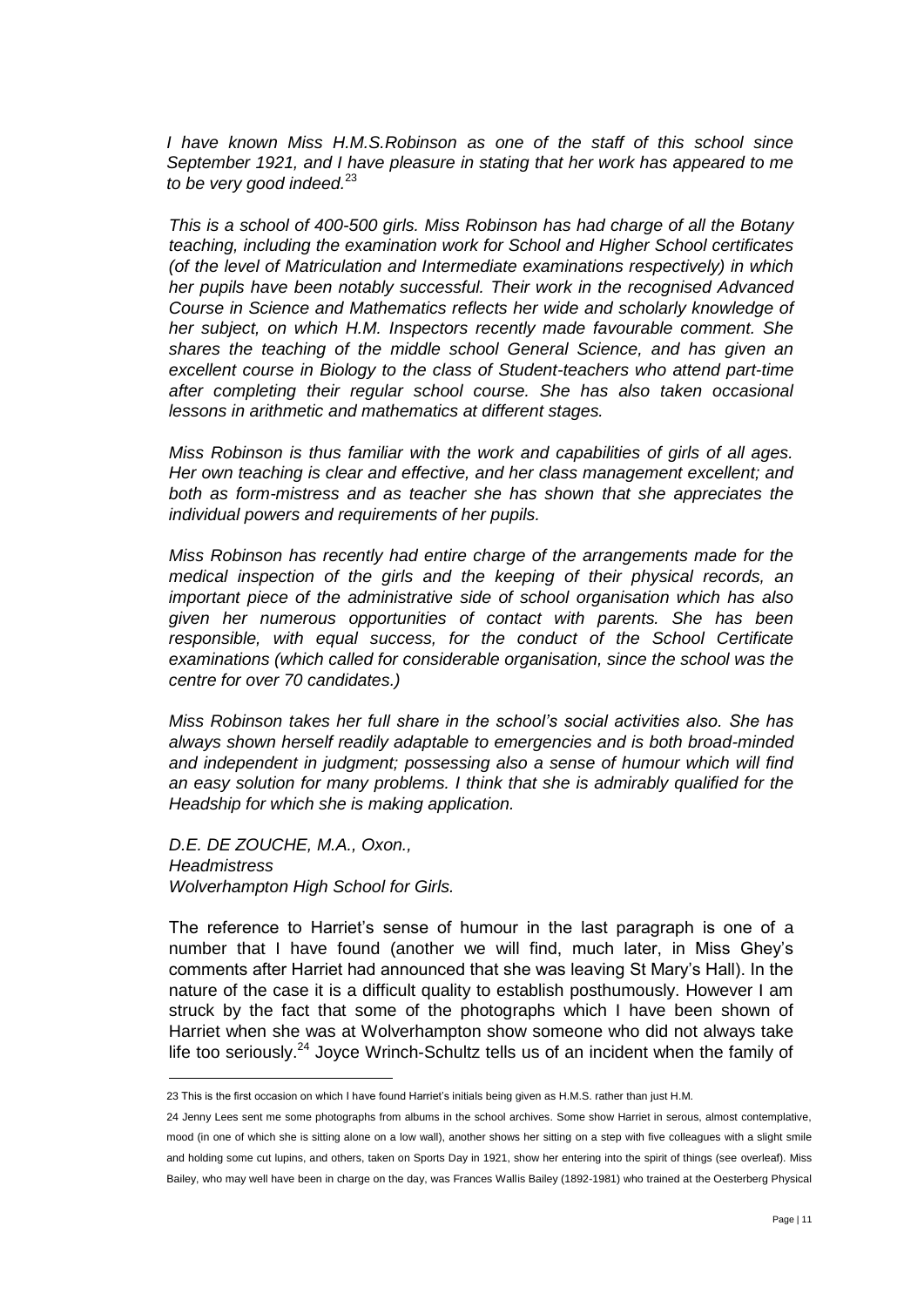George Rutherford, one of the Founders of Durban Girls' College, discovered that when Harriet had introduced the new names for the Houses the name of Rutherford had been omitted. Two Great-Aunts, Annie and Emily (sisters of the great man) were persuaded to part with a large photograph of him and this was presented to Miss Robinson. 'Aunt Emily was a very forthright old lady and her tales of the early days in Durban reduced Miss Robinson to school-girl giggles'.<sup>25</sup>



Miss Robinson (centre left) and Miss Bailey (centre right) WGHS Sports Day 1920

There is also a letter written on December 12, 1951, in which she thanks one of her successors at Durban for a wonderful visit. 'What fun it all was too, even poor old Mr Glover seemed to cheer up!'. I have no knowledge of Mr Glover but it is hard to imagine the line being written by someone lacking a sense of humour.<sup>26</sup> But we must return now to the beginning of Harriet's time in Durban.

### Durban

On 20 June 1924 Harriet sailed from Southampton to Natal on the *SS Edinburgh Castle*. South Africa was still a relatively new country; after the Second Anglo-Boer War ended in 1902 the British Government worked to unite its colonies of the Cape and Natal with the Afrikaner republics of the Transvaal and the Orange Free

Training College. (In 1881 Martina Bergman-Österberg, a Swedish feminist, had been appointed, by the London School Board, Lady Superintendent of Physical Exercises in Girls' and Infants' Schools. She appears to have been a Social Darwinist and is quoted as saying 'I try to train my girls to help raise their own sex, and so to accelerate the progress of the race; for unless the women are strong, healthy, pure and true, how can the race progress?'. One of her students, Mary Tait, is credited with the introduction of the gymslip). Later photographs, including the one which hangs in a corridor at Herschel School (see p. 32), are formal portraits which rightly show a very serious and almost severe Head Mistress.

<sup>25</sup> *The Happy Ship*, p. 172. (Details of the book follow in the next section).

<sup>26</sup> I am grateful to Erin Buchanan for showing me the letter and other material from the Archives of the Durban Girls' School.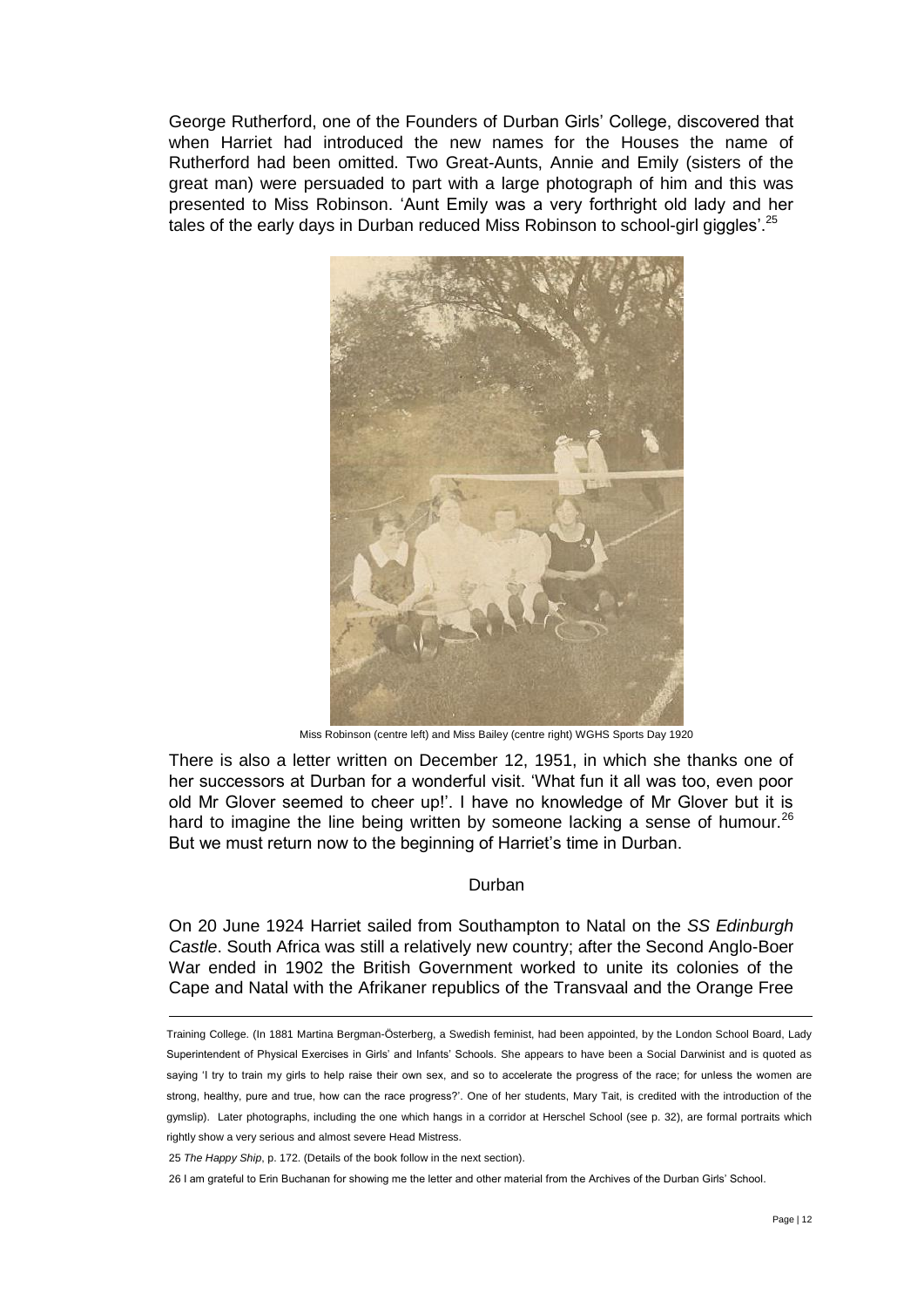State in a self-governing Dominion. The Union of South Africa came into being in 1910. Harriet had been offered the post of Head Mistress, Ladies' College, Durban. It seems likely that Lilian Willis, $27$  who had taught at the school before joining the staff at Wolverhampton Girls' High School, had told Harriet about the school.

Joyce Wrinch-Schulz's *The Happy Ship: A History of Durban Girls' College 1877- 1977* provides a great deal of valuable information about this stage of Harriet's career.<sup>28</sup> In 1875 a group of Durban businessmen and Protestant clergy resolved to found the Durban Young Ladies' Collegiate Evangelical Institution. They were influenced, perhaps, by changing views in Britain  $-$  Queen's College in London<sup>29</sup> had begun training women teachers in 1848, the North London Collegiate School (the first high school for girls) opened in 1850, followed, in 1853, by the Cheltenham College for the education of young ladies – and the fact that in 1869 American missionaries had established the Inlanda Seminary for Zulu girls north of Durban, and in 1875 the Roman Catholic Sisters of the Holy Family came from Bordeaux in response to Bishop Jolivet's request that they establish a 'school for young ladies'. As hard-headed businessmen they raised the capital required to buy land and build the school (estimated at £3000) by issuing debenture bonds, as had been done at Cheltenham, valued at £10 each, carrying an interest of 6 per cent a year and redeemable over a period of 25 years.

Wrinch-Schulz says that Harriet was the first woman since Miss Cheetham, 47 years before, 'who had come from England to South Africa especially to take up the position of Lady Principal of the College'.<sup>30</sup> She continues:

*Her arrival marked a change in the school. Its period of infancy and childhood was over. With her vigorous and decisive handling, it settled down to a useful maturity. In eight short years she was to make an indelible impression on the character of the school and steer it into the full stream of the modern world.*

*She was an intellectual and a distinguished botanist, who set for the school a goal of scholarly excellence based on a strenuous discipline of mind, body and spirit. In appearance, Harriet Robinson was tall, slim and athletically built. Her hair was thick, wavy and corn in colour and she drew it back severely from a centre parting*  to a bun in the nape of her neck. Her face, with its grey-green eyes, long *prominent nose and wide mouth, reflected her forceful character.*

Twelve teachers had applied for the post which had been widely advertised in the South African Press. An approach had also been made to the Society for the

<sup>27</sup> For more details of Miss Willis see Annex 1.

<sup>28</sup> I am indebted to Lynne Neilson, Director of Marketing at the school (and an Old Girl of the College) for giving me a copy of the book. I have paraphrased and quoted extensively from the book throughout my treatment of the Durban years. The title comes from Dr Edington, the College Medical Officer who used to say after his rounds 'It's a happy ship!'

<sup>29</sup> Among Queen's founders was the Christian Socialist theologian F D Maurice. Initially all the tutors were men so the students were chaperoned by aristocratic ladies. See the entry in [historyofwomen.org](#page-0-0)

<sup>30</sup> *op.cit.* p. 95. This and subsequent quotations come from Chapter XIX of *The Happy Ship*.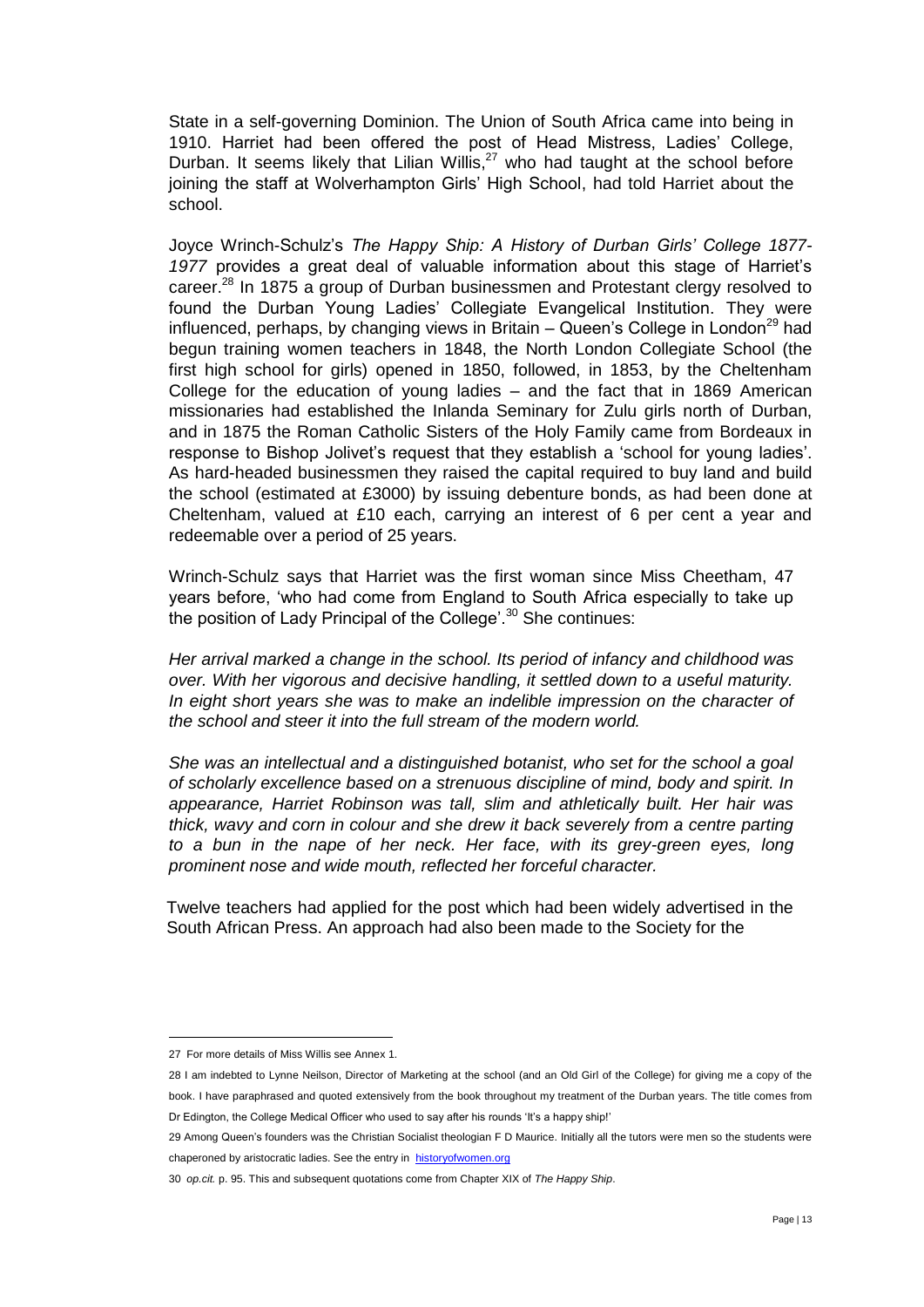Oversea Settlement of British Women which recommended Harriet.<sup>31</sup> She was the unanimous choice of Miss Moore Smith (Headmistress from 1896 to 1924) and the Committee. 'A cable was despatched to her without delay asking her to leave as soon as she could for Natal. She would be paid £60 travel allowance from England'.

Harriet arrived in Durban on Saturday, July 12, 1924. Long afterwards she recalled her first sight of the town:

*I* remember so well the College being pointed out to me after we had rounded the *Bluff in the very early morning. A rather dismal building, isn't it, with its grey roof when seen from the sea? Miss Willis was first on board to greet me……That same morning I paid my first visit to the school and I was impressed – as I still am every time I enter it – with the excellence of the building. I was thrilled, too, when I saw the beautiful tree in the quadrangle – just like the one in my home garden in Worcestershire, the tulip tree, which I was amused to know had been called a plane!*

Harriet's starting salary was £400 a year with annual increments of £20. She also had, we are told, 'a free house, free servants and a White housekeeper'. Her stipulated responsibilities under the Committee were for the entire management and supervision of the day school, which now had 250 pupils, the kindergarten of about 30 children and the boarding establishment of between thirty and forty girls. She was also expected to undertake some of the class teaching and give Scripture lessons. With her arrival, 'ladies' became 'girls' and a uniform dress was introduced at the school. The latter had been recommended by Harriet in a letter to all parents suggesting a school dress 'in line with all the best English public schools'. A majority of parents favoured the change and a further letter explained the rationale and the specifics of the new regime:

*We feel that a uniform dress will improve the tone and appearance of the school, that it will prevent the tendency which is often present among schoolgirls to attach too much importance to dress and that it will be altogether beneficial to their education.*

*The dress decided on is as follows: for drill – the plain green gymnasium tunic with green braid girdle and white shirt blouse with College tie. This costume may be worn always. The knickers worn with the tunic should be of the same colour. If preferred on the days when there is no drill, a plain green skirt with a white shirt, jumper and college tie may be worn.*

*The green tunic and skirt must be of the regulation cotton or serge material. No other coat may be worn in school except the College blazer (plain green with the College badge on the pocket).*

<sup>31</sup> SOSBW (1919-1962) was established as a response to the economic and social position of women after 'the men returned' from the War in 1919. Emigration to parts of the Empire was regarded as a solution. The Society brought together the Colonial Intelligence League, the British Women's Emigration Association, and the South African Colonisation Society. (Information from archiveshub.ac.uk which incorrectly uses 'Overseas' rather than 'Oversea' in the Committee's title but usefully indicates that the papers are held at London Metropolitan University: TUC Library Collection). See too footnote 114 below. When I worked for the Church of England my Board still had responsibility for the successor body to the Church of England Council of Empire Settlement which had been established in 1925 with comparable objectives.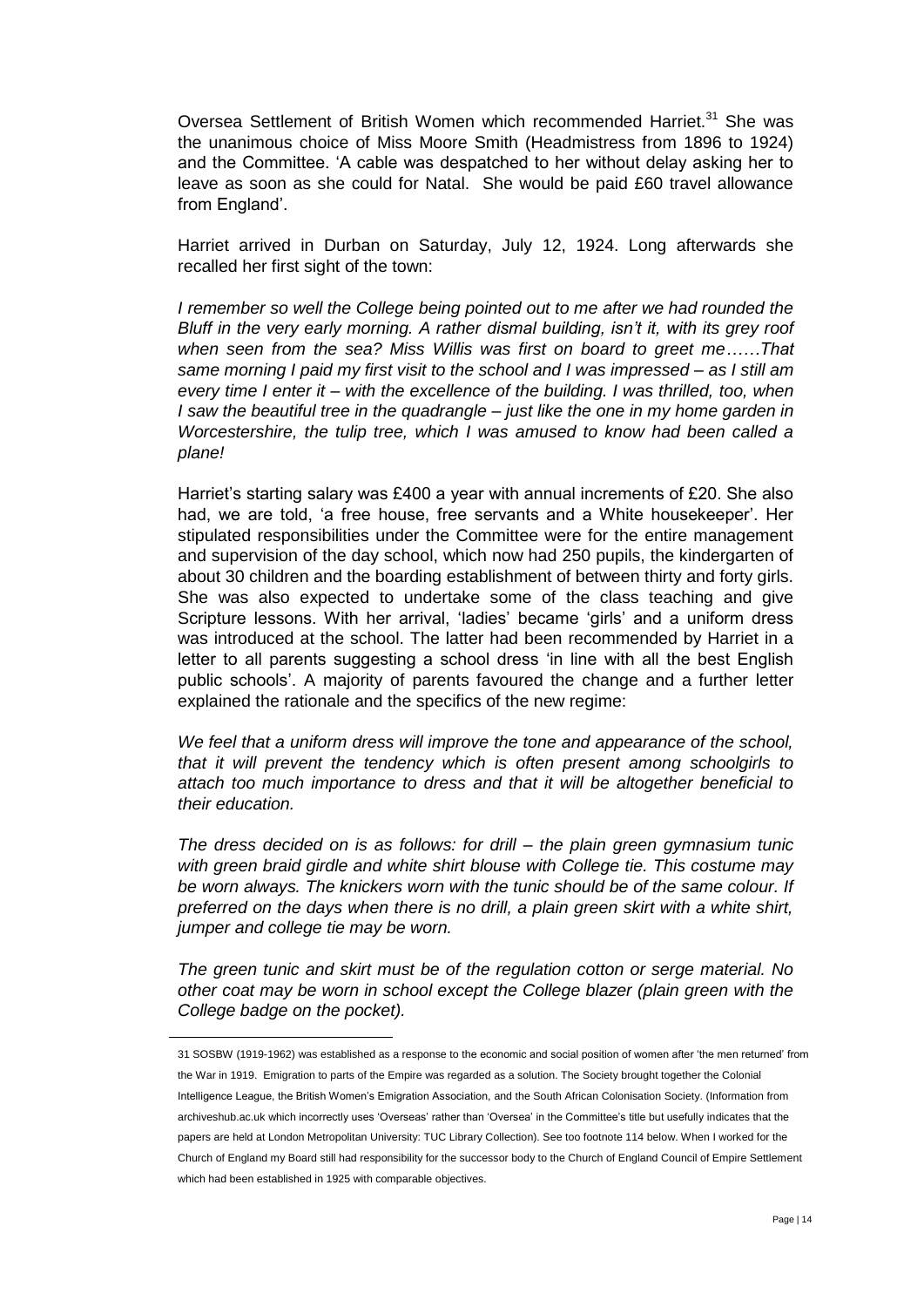Further evidence of Harriet's interest in detail comes when she thanks parents for their co-operation in the matter of the girls' indoor shoes. If girls could not wear shoes without heels, then shoes with crêpe soles or low-heeled slippers with rubber heels could be used.

Harriet's greatest interest, obviously, was in botany. 'But she showed equal concern at College with science, literature and the arts and she introduced the first school debating society, of which she was president'. Her enthusiasm for music and dramatic art was immediately reflected in a series of entertainments and concerts which benefited not only school funds, but outside charities as well. For example, £30 was raised for the general school library from the Fifth Form's *Richard III*:

*Her idea of a library was that it was a place to attract children. She felt that it should not merely contain 'ponderous reference books and classical tomes' but fiction too. In fact, she said of the reference library: 'Of course there are some people who do not like the idea of schoolgirls reading anything but classical books during term time. Happily, our school does not side with them and on every Tuesday and Friday morning at recreation, the fiction library is open'.*

In March 1926 Miss Robinson decided that the Sixth Form should be divided into two sections: matriculation and (for less academically-minded girls) domestic science. The latter was to include needlework, cookery, housewifery and laundry work as well as lessons throughout the year on physiology, hygiene, civics, chemistry and English. In the third year there would be instruction in child care. According to a report in *The Natal Mercury '*Throughout the school, particular stress is laid on the formation of character by moral and religious training and on fitting girls for the practical business and duties of life'.

Although Harriet was clearly very academic herself, there is no doubt that she attached importance to both sections. She felt that only those girls who were likely to succeed in the matriculation examinations should be promoted to the Sixth Form but she also insisted that the Committee address the problem of under-resourcing in the domestic science section. The class 'was far too cramped and was having to spill out into the corridor and into her own kitchen'.

Harriet must sometimes have returned to England – presumably to visit her family – and her name can be found on the Passenger List of the Union Castle Line's *Carnarvon Castle* when it sailed in 1926 from Cape Town to Southampton, arriving on September 6. Her address in the UK is given as Rosenhurst, Bewdley, Worcestershire which, as we have seen, was the house her parents lived in and where her sister continued to live after their deaths. $32$  Sometime after July 1926 'Miss Robinson received news that her father was critically ill and she applied to the Committee for compassionate leave as she said he was "likely to linger for three months". She wanted to leave Durban on August 4 and she suggested that Miss Eastwood act as Headmistress and Miss Duffield take over her science

<sup>32</sup> Charles Purcell of the Bewdley Historical Research Group sent me his interesting account of Rosenhurst. It was a substantial property (the 1911 Census shows it had nine major rooms) but was demolished, after the Robinson sisters had sold it, following a landslip which caused serious damage.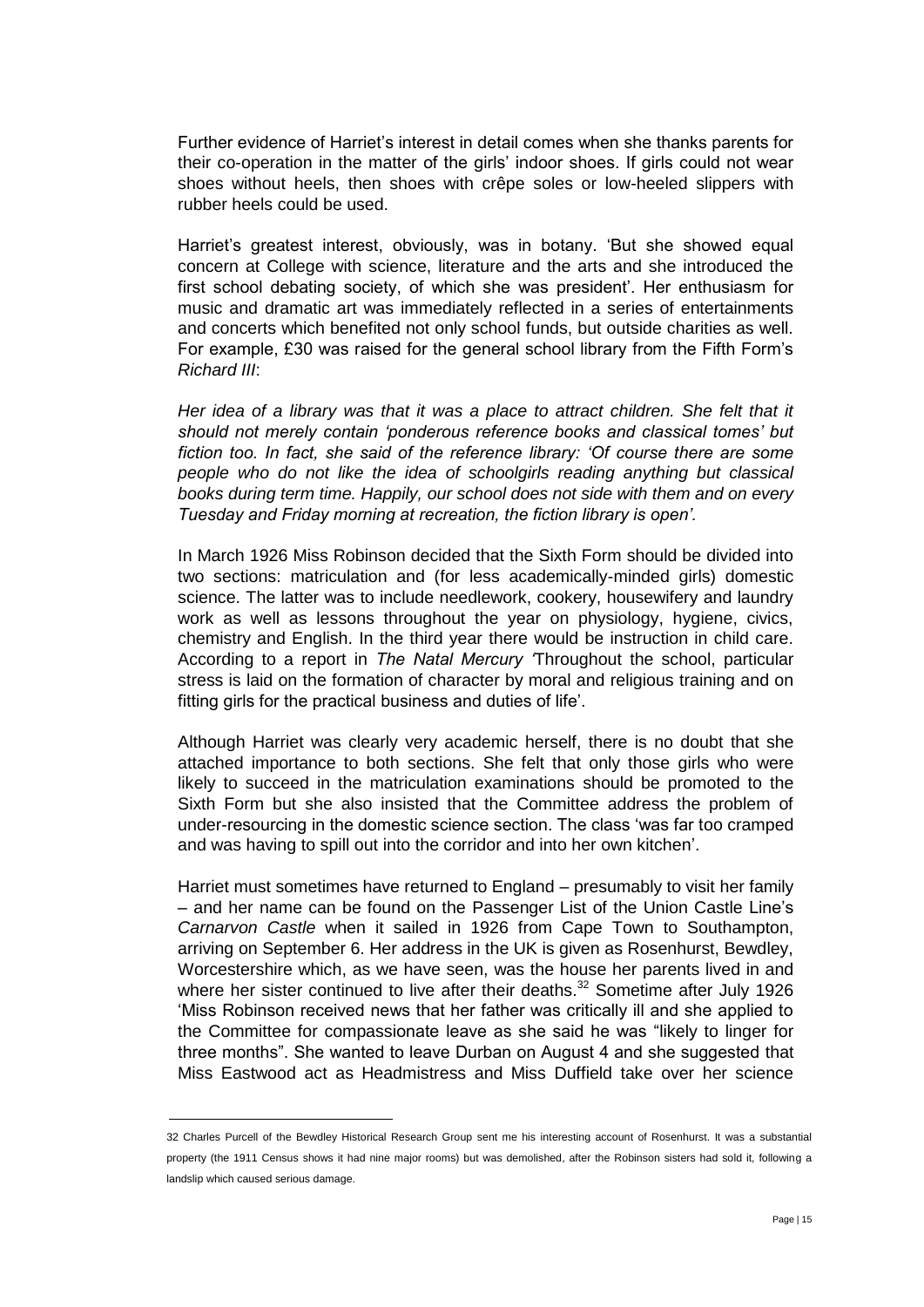teaching'.<sup>33</sup> Harriet returned to South Africa (leaving Southampton on the *SS Windsor Castle*) on 1 October 1926. Joseph died on 21 January 1927.

When Harriet returned to Durban she decided that now was the time to take a good look at the staff, to examine their terms of service, their attitudes and methods of work. Four members of staff were replaced (though one of these was leaving to get married). The College historian provides some tantalising detail: 'Miss Bruce (French) replaced Miss Poland, who, the girls said, used to wear the same dress to classes throughout the term'.

Harriet felt that the staff salary system should be placed on a more business-like basis and she drew up six staff rules:

- 1. Annual increments are subject to a satisfactory report on the conduct and work of the teacher concerned and can in no case be claimed as a matter of right.
- 2. Promotions to a higher grade are contingent on the possession of the necessary certificates and governed by professional ability as well as length of service.
- 3. No assistant can be promoted to a higher grade without a special report from the Headmistress.
- 4. In case of doubt regarding qualifications held, the decision of the Headmistress and Committee shall be final.
- 5. In case of inexperienced teachers, no increments may be claimed until the end of two years' continuous service from the date of the first appointment.
- 6. The decision of the Committee in regard to the interpretation of the above shall be final.

Harriet also graded the staff from A to F, with those in the F category receiving the highest salaries of between £260 and £300 a year. They also had to possess an honours or second degree as well as a certificate of training from a recognised institution - matriculation and five years. Teachers in the A category were professional unqualified assistants and received between £150 and £220 a year.

Evidence of the need for flexibility – as well as the challenges Harriet would not have encountered in England – came around this time when an epidemic of dengue fever hit the school. $34$  At one point fourteen women were down with it at the same time. But Harriet's energy was not diminished as she soon turned her attention to streamlining the school house system – 'to make it more effective and efficient'.

After serving for three years Harriet's own salary was reviewed. Her contract was renewed for a further three years and she was to receive annual increments of £20 until her salary reached £500. And now, at last, comments the school historian, the school finances were in a healthy state. The Committee's annual meeting on July 27, 1929 heard that a profit of nearly £1000 had been made in the tuition and boarding departments and, against this, £435.4s.7d had been spent during the year. All the expenditure seems to have been justified: the outside of the buildings

<sup>33</sup> *The Happy Ship*, p. 100.

<sup>34</sup> Dengue (sometimes known as breakbone fever) is a debilitating viral disease of the tropics, transmitted by mosquitoes, and causing sudden fever and acute pains in the joints.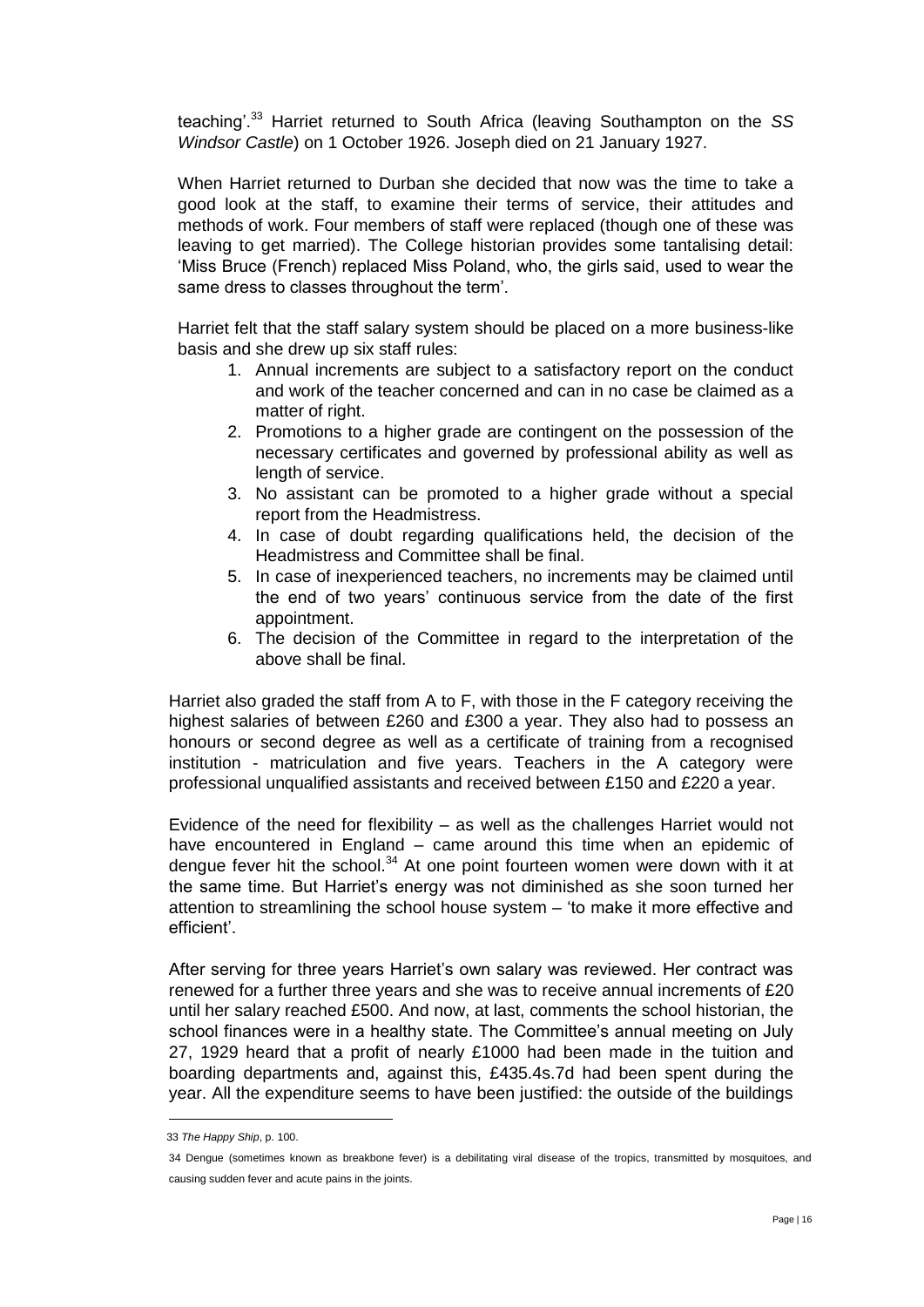had been repainted, a casement and two windows added, the tennis courts and pianos repaired and a brick wall built. Electric lighting was installed in the ground floor rooms as well as in the cloakrooms and upstairs corridor at a cost of £55. (The upstairs classrooms had to wait about half a century for electricity).

On 4 November 1927 a Dinner was held at the Country Club as part of the school's Golden Jubilee celebrations. 'Miss Robinson wore a graceful black marquisette dress deeply fringed and trimmed with jet'. The following morning a service of thanksgiving was held and among the speakers was Miss Robinson who said that the school had changed greatly during the past fifty years and the celebration marked the close of an epoch in its history. The school historian reports her remarks at some length:

*Great though the changes in its outward form had been, Miss Robinson believed that the spirit had been the same all through. It was this spirit, this indefinable something, which today was binding the generations together – the members of fifty years ago with the present – in a common bond of fellowship. It was this spirit which had brought them all together that day with feelings of loyalty and devotion to the place to which they owed so much.*

*It was a great thing in this comparatively new land to have traditions, to have schools like College, which had within their walls mothers and daughters receiving the special impress of the school's individuality and ready, because of the love they bore her, to uphold the traditions during school life and afterwards.*

*She was sure that it was thrilling for a child, when she came into the buildings to know that her mother had been there before her.*

After some further remarks in a similar vein Miss Robinson said that the school was proud of its Old Girls and hoped they would remain faithful to it and think of it with affection. She then touched on the question of what alumnae had done after school:

*Girls had gone from College to universities or to other places of higher instruction and had taken degrees in art or science. Some of them were now doing useful work in the teaching profession. Some were doing secretarial or office work. Others were nurses. One was a landscape gardener.*

# However:

*Last but not least, there were those whose vocation in life was second to none – one for which the very best training was not too good – that of home-making.*

Miss Robinson then reflected on the nature of the changes seen in the last half century and its implications, as she saw it, for education. As will be seen in later reflections she strikes the reader as being a thoughtful and interesting teacher who might have struggled in today's world of electronic communication and social media:

*Miss Robinson said that during the past fifty years, the increase in population had brought with it a terrible keenness to compete. There had been a great speeding up in the affairs of mankind; life was less simple, less quiet than in 1877. They all*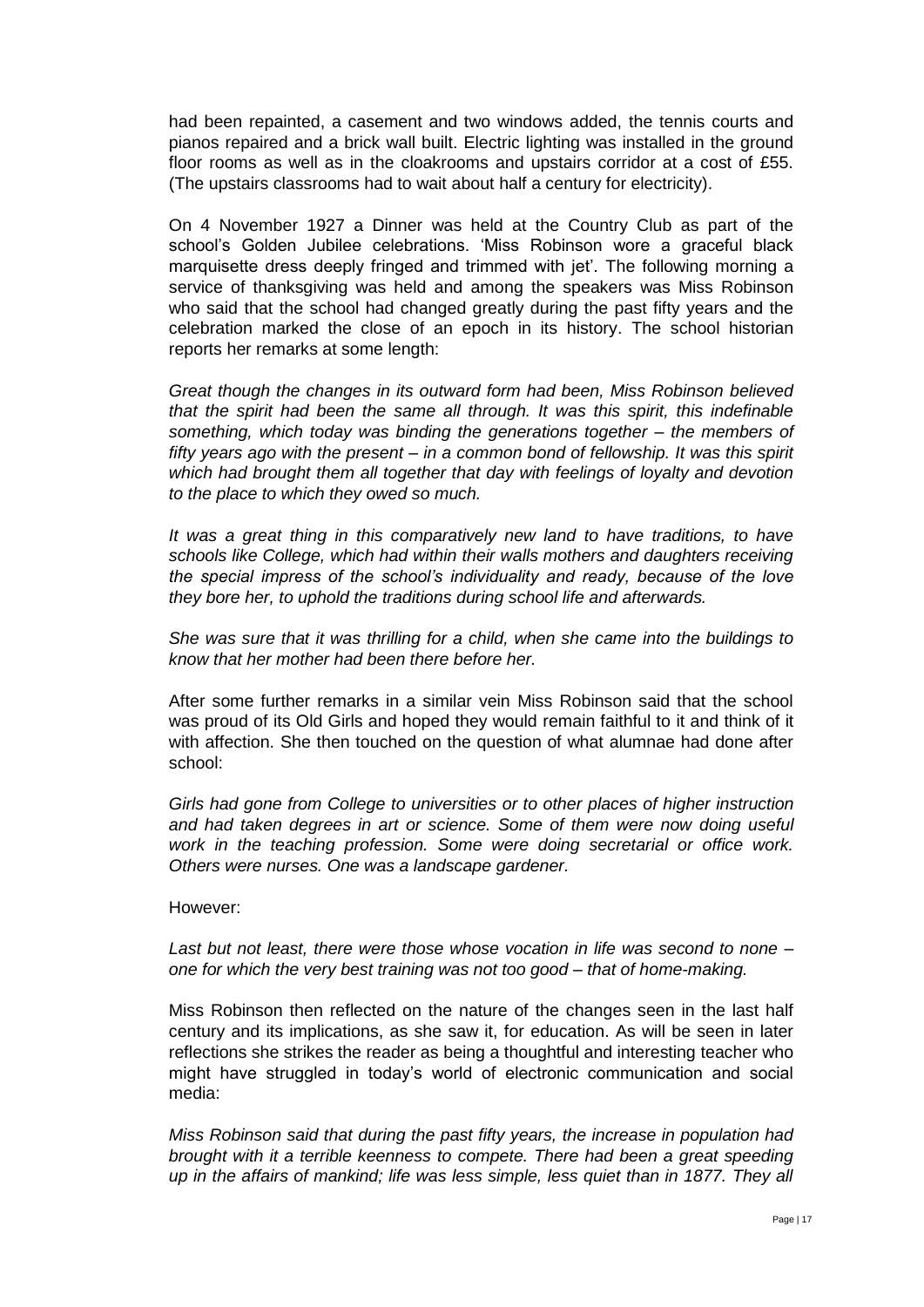must feel the rush of these racing, over-full days. There seemed too much of *everything except peace and simplicity. Life nowadays was full of interest, but very complex. There was too much to do. There was too much to learn. There was too much to interest them so that there was a danger of attempting to do too many things, to be a superficial jack-of-all trades and master of none.*

*In all that College taught the girls Miss Robinson wished that first and foremost they learn to want to go on learning for themselves afterwards. She wanted the girls to be hungry to know more and eager to do better, so that they could live as fully and usefully as possible, finding happiness in contributing to the good of the community.*

Miss Robinson recognised that 'while there was an ever-increasing need for girls to earn their own living, they must not look on education simply as a means to a successful career'. She then quoted Sir Arthur Quiller-Couch:

*The man we are proud to send forth from our schools will be remarkable less for something which he can take out of his wallet and exhibit for knowledge, than for being something and that something recognisable for a man of intellectual breeding whose trained judgment we can trust to choose the better and reject the worse.*

*With these ideals before us we look forward, full of trust into the future and earnestly hope that in the years that lie ahead, 'whatsoever is true, pure, lovely and of good report may here forever flourish and abound'.*<sup>35</sup>

The proceedings concluded with a Latin oration by the senior prefect and the singing of the school song, *Forty Years On*. It is claimed that it was Harrow's song and that Miss Robinson asked for permission to us it as well.<sup>36</sup> However once outside the School Hall the guests sat under the trees while the girls served refreshments and the Durban Municipal Orchestra, conducted by Mr Huddle, played relaxing, background music. Meanwhile:

*Miss Robinson moved from table to table to greet parents and friends. She was wearing a figured voile dress hemmed with silver-green taffeta and a large picture hat trimmed with green and gold.*

The jubilee celebrations ended with a fancy-dress dance. Among those commended were Joyce Hosking (the most comical), dressed as a cat, and Isabelle Balance (the most original), dressed as a cabbage. Miss Willis, the music mistress, received a special prize for playing the part of a clown. Miss Robinson was given a present to mark the event too – a beautiful Alsatian puppy which, appropriately, was named Jubilee and soon became a favourite in the school.

'Kindled in Others a Lively and Discriminating Love of English Literature'.

<sup>35</sup> I think the quotation – from the school prayer used in many Anglican schools – forms part of the quotation from Sir Arthur rather than Miss Robinson's remarks. The notion of discrimination as a desirable outcome of education (distinguishing good from bad etc.) is reflected in the Memorial to Quiller-Couch (1863-1944) in Truro Cathedral; it notes that as 'Author, Critic and Anthologist' he

<sup>36</sup> The Harrow Archivist confirmed (e-mail 7 September 2015) that *Forty Years On* is a Harrow song (written by Edward Bowen and composed by John Farmer who were both Masters there) and that over the years various schools had been given permission to use the song. So although there is no documentary proof of the validity of the story it does seem 'entirely likely'.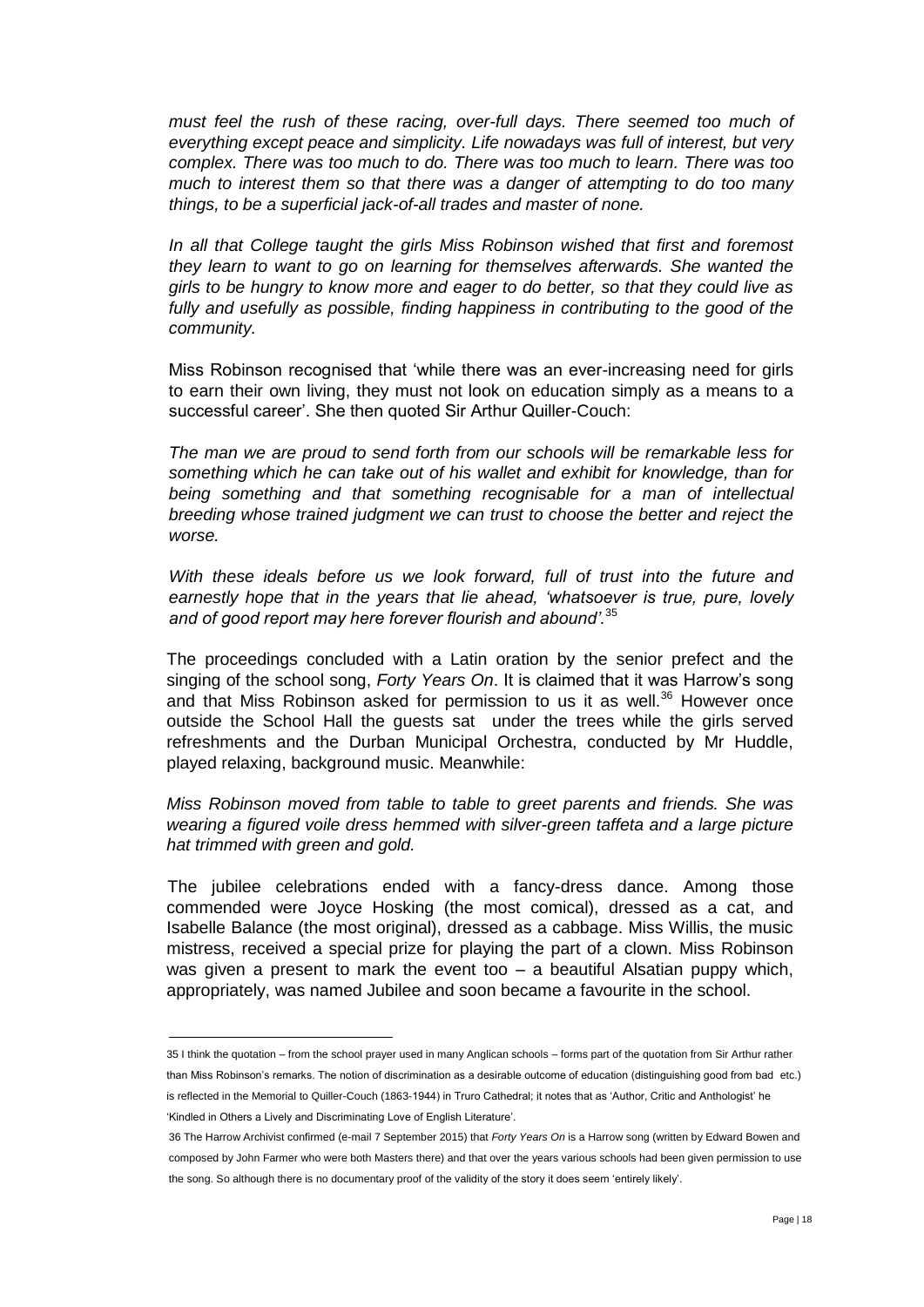With the celebrations completed school life returned to normal. The school historian notes the excellent results obtained in swimming and that some of Miss Robinson's students 'believed she made almost a fetish of swimming'.<sup>37</sup> But this can hardly have been at the expense of the College's academic performance because:

*all the girls entered in the matriculation examinations in 1927 passed, to Miss Robinson's considerable satisfaction. There were now 332 pupils in the school, of whom four were non-paying, two on Government bursaries and two on Committee scholarships. Four girls were doing domestic science. There were also five parttime pupils – four learning only music and one learning only swimming.*

The constraints were clear. The school could not expand without more staff and in order to recruit 'the finest possible teachers and to experiment with the very latest teaching methods, it was decided to raise tuition fees again, with secondary girls paying £6 a term from February 1929, and preparatory fees going up from £4 to £5 a term'.

There is evidence to suggest that Miss Robinson's achievements were beginning to be appreciated outside the College. An enthusiastic appreciation came from Dr C T Loram. In a memo headed *Durban Girls' College* and dated August 21st 1928 he writes:

*Visited the school for the first time since the present Head Mistress (Miss Robinson) has taken charge.*

*The atmosphere of the school is delightful. The easy discipline, the cheerfulness of the children and the zeal of the staff are noteworthy.*

*With increased accommodation, which the school sorely needs, the Girls' College would take its place with the other great girls' school of South Africa.*

*C.T. Loram*

*Acting Superintendent of Education*<sup>38</sup>

In the same year Miss Robinson told the Committee that she wanted to buy a motor car and asked if a garage could be built for her near the quadrangle. Around this time, too, it seemed that there were problems in the Afrikaans department.

<sup>37</sup> The following quotations and information are taken from Chapter XXI of *The Happy Ship*. Among the swimming team's outstanding coaches was Rachel Finlayson, known as Ma Fin, who was South Africa's 1928 Olympic coach. See

[www.swimhistory.org](file:///C:/Users/David/Documents/www.swimhistory.org) 

<sup>38</sup> *The Happy Ship* refers to the memo (p. 109) but gives it a slightly later date (September 13). Charles Templeman Loram (1879- 1940) was born in Pietermaritzburg and was educated at the Universities of Cape Town, Cambridge and Yale, and at Teachers' College, Columbia where he obtained his Ph.D. After working as a teacher in Natal, he became Inspector of Schools (1906-17) and Chief Inspector of Native Education (1917-20) of Natal. He was a member of the Native Affairs Commission (1920-29) and Superintendent of Education (1930) in Natal. In 1931 he became Sterling Professor of Education at Yale. (Details from L R Harlam and R W Smock (eds), *The Booker T Washington Papers: 1914-15*, vol 13, 1984, Illinois, p. 136, which includes a letter Loram wrote in 1914 to Booker T Washington requesting an interview. Washington had a remarkable career – born into slavery and then an advisor to Presidents and a guest in the White House. Loram is seen as an educational segregationist and his ideas for the curriculum appropriate for Black Africans may well have been based on Washington's ideas. Loram's papers are deposited in the Sterling Memorial Library at Yale).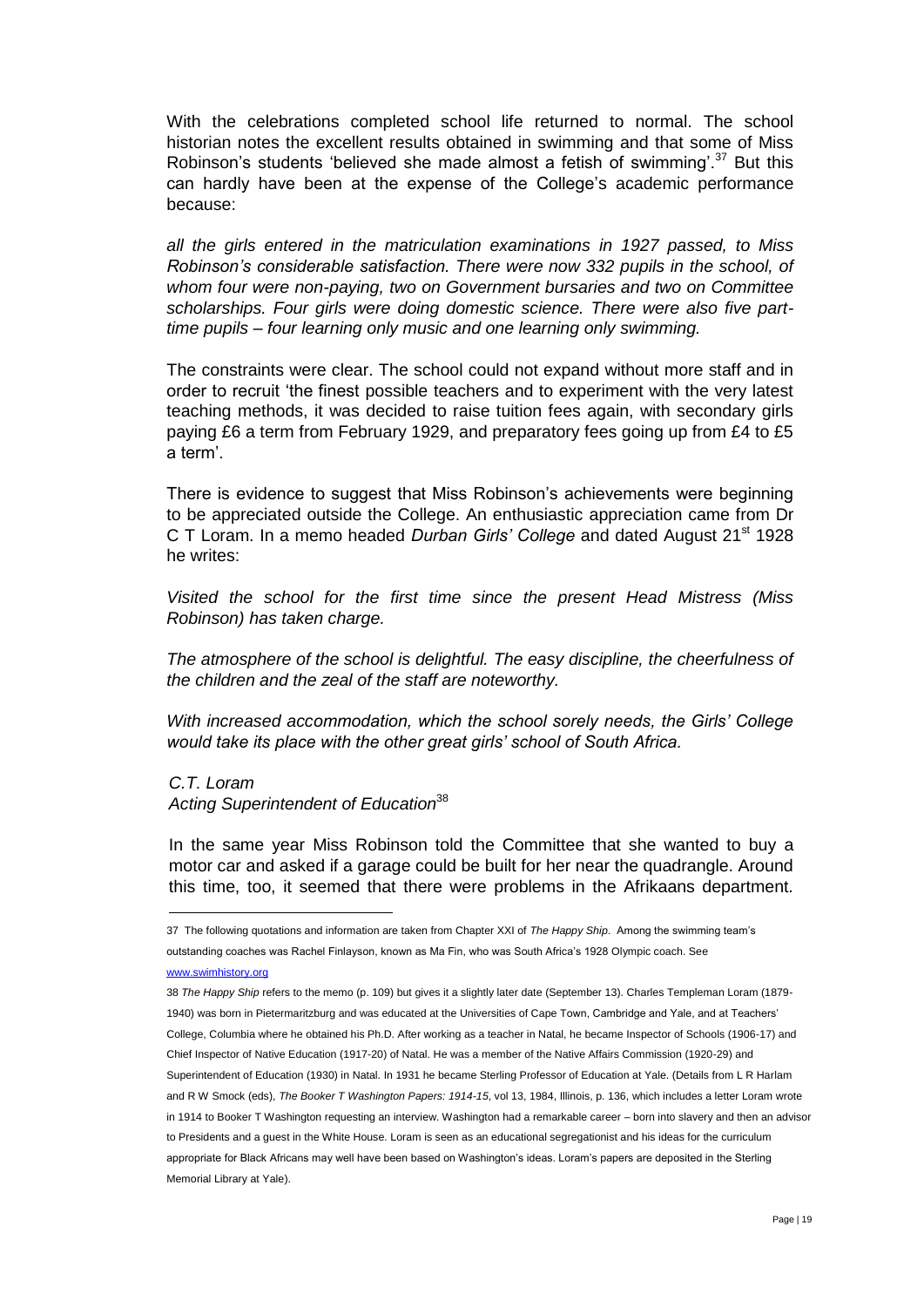Miss Erasmus who had asked for two weeks' leave before Christmas 'had still not returned six months later. Miss Jones stood in for her until June, when it was found necessary to appoint Miss van der Merwe in Miss Erasmus' place at a salary of £220 – non-resident. She was a graduate of the Huguenot University College, at Wellington in the Cape'.<sup>39</sup>

In discussing events at the end of the year the College historian offers an intriguing portrait of Miss Willis:

*Thanks to the high standard of singing achieved at the school through Miss Willis, the College choir was chosen to broadcast carols on Christmas Eve. Her pupils regarded Miss Willis as a highly-strung, hopeless disciplinarian, who, at the slightest pretext would burst into tears and rush to the headmistress for support, but she was nevertheless an outstanding authority on music.*

Less importantly, perhaps, the Secretary reported in March 1930 that the ice-chest at college was worn out and the housemistress asked if she could have another – or perhaps even a refrigerator.

Dr Loram inspected the school again in mid-1930. He was again impressed but felt strongly that the school should be enlarged and that the accommodation should be increased to permit this. However:

*The organisation of the school was so satisfactory that the Principal was able to devote the major part of each day to classroom teaching. This gave her an opportunity of getting to know the pupils well and was having the happiest results on their progress.*

Dr Loram thought the quality of the school staff was above average, but there should be a more comprehensive course in domestic science, the introduction of physical science and greater facilities for art and music. He had one especially strong criticism:

*A fault which should be remedied immediately, was the alternation of Afrikaans with French as a modern language. 'It cannot be too strongly impressed upon the people of Natal that every child should learn the second language of the country, so that Afrikaans becomes as constant a study throughout the school as English or arithmetic'.*

The school history suggests that everything was going well. In the classroom and on the playing fields  $-$  and perhaps particularly in the swimming pool  $-$  the girls were receiving an excellent all-round education. All this, the author continues:

*Reflected the school Principal's own standards of excellence and her concern with an all-round education. She herself was an enthusiastic and capable all-rounder. She possessed a first class, disciplined mind. She gave her utmost to the school and, in turn, she expected a strenuous response from her pupils.* 

But this character sketch of Miss Robinson continues with a hint of trouble ahead:

<sup>39</sup> The College was associated with the Dutch Reformed Church.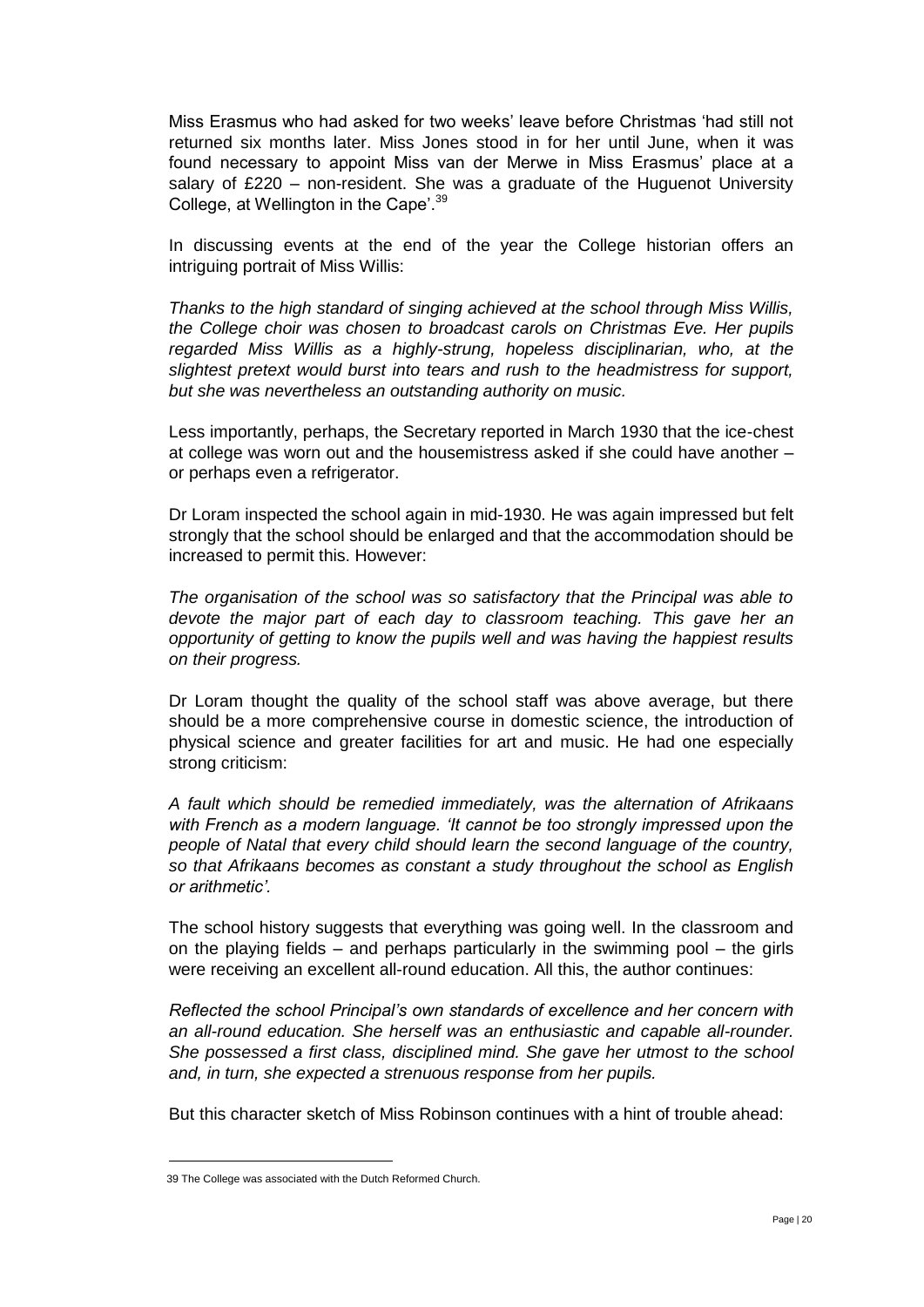*Some people said she was intolerant. Certainly she did not suffer fools gladly.*

The trouble erupted over the handling of the case of a girl with a hearing disability. Two years before, the class teacher had reported that the girl's progress was being hindered by her deafness – she was eighteen months older than the class average. Miss Robinson wrote to the girl's mother several times explaining all the difficulties and telephoned the father, who admitted that the child was slightly deaf. Eventually, Miss Robinson said it would be better if the girl was taken out of the school and given private tuition. This infuriated the parents who not only complained to the Committee (the school's governing body) but threatened legal action.

The Committee members felt that they had been placed in an awkward position when a barrister's letter reached them. Mr James felt the parents should have discussed the matter with Miss Robinson, but 'he regarded the Principal's letter to them as being too severe'. Mr Wilfred Payne, the Vice-Chairman, felt that 'more tact and discretion could have been shown. He said the child's dismissal was not in question, but the way in which it had been done'.

The Committee agreed a 'compromise' whereby the girl would be allowed to stay on at the school until the end of the June term. Miss Robinson felt let down and that the Committee was undermining her authority. 'If she could not get their full support then her position as headmistress was untenable. She might as well resign. And she did'.

Her letter of resignation read:

*Dear Mr. Greenacre,*

 $\overline{a}$ 

*For some time past the feeling has been growing on me that I ought to return to England in order to be near my sister. I am beginning to realise too, that after seven years in South Africa, I am getting out of touch with the educational world.*

*Since it would be necessary for me to find work in England, I think I should return before I am too old to obtain good work there.*

*I am obliged, therefore, to ask you to accept my resignation and I shall be glad if the College Committee will release me from my position of Headmistress at the end of December this year.*

*I* shall leave the College with many regrets; for although there has been much hard *work and many worries, I have had great joy in my work here and I shall be very sad to leave it. I am sure, however, from every point of view, it is the right thing for me to return to England'.*

Walter Greenacre, who chaired the Committee of Management, replied to her on 20 July 1931:40

<sup>40</sup> Walter was the son of Benjamin Wesley Greenacre (one of the Founders who gave the school land in 1904 so it could move to a new site). Walter was also a staunch friend of the College and served as Mayor of Durban 1909-10. (cf*. South African Who's Who 1912*).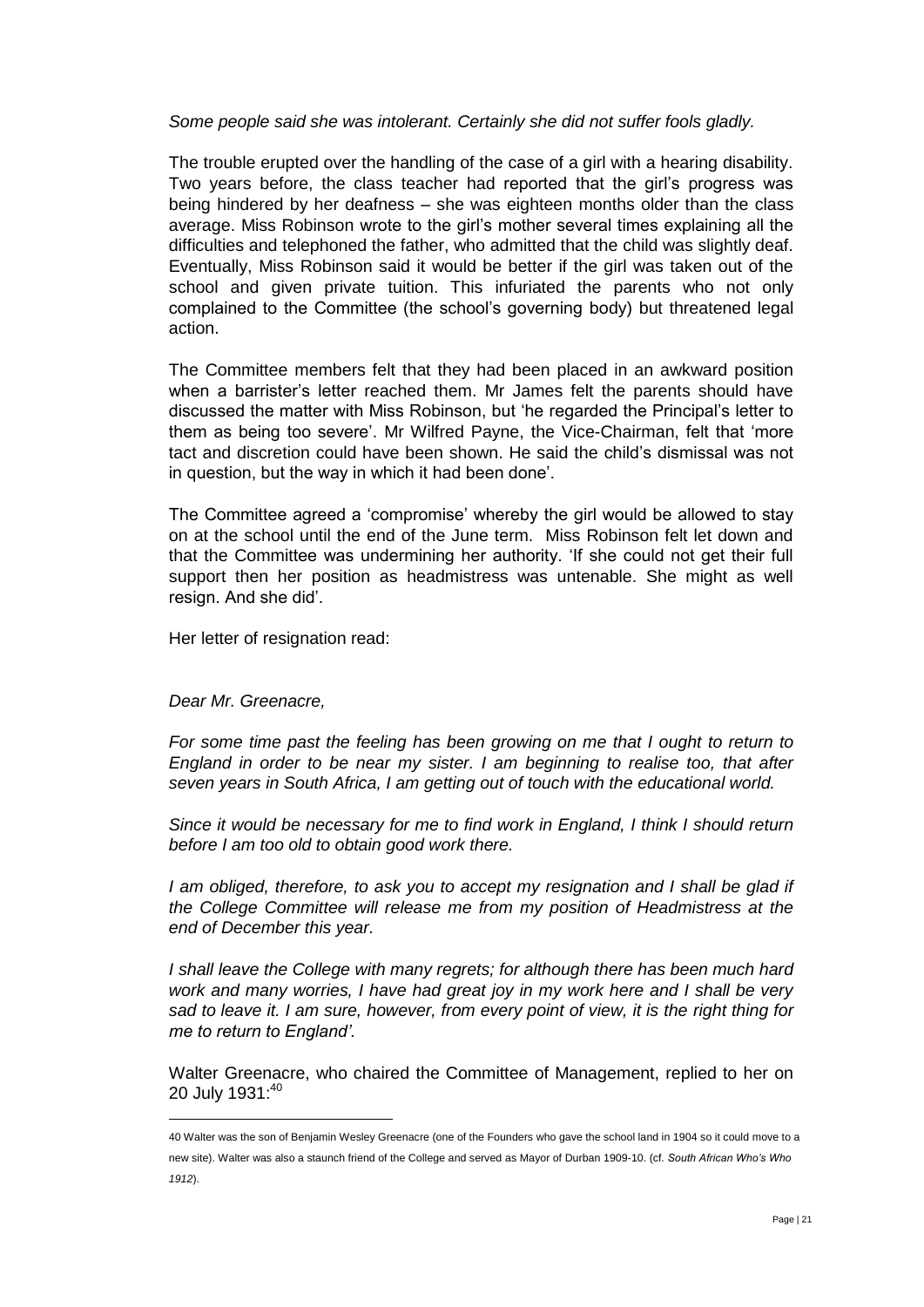*It was with very genuine regret that I learnt you had decided to relinquish the post of Head Mistress of the Durban Girls' College.*

*For seven and a half years you have filled this onerous position with great credit to yourself, and to the entire satisfaction of the Committee of Management.*

*During your regime the College has maintained and improved its high standard of efficiency, and the many scholastic successes during your period of control are splendid testimony that your methods have been sound and progressive.*

*The moral and spiritual needs of the scholars have always been your first care. The tone of the College has never stood higher than it does to-day, due largely to your influence and example. Your attainments have been a great source of strength, and your personality has always attracted a most efficient and able staff, who have loyally supported you in all that has been for the benefit of the Institution, which holds so high a position in the esteem of Durban and Natal.* 

After recording more of Harriet's achievements he concludes:

*It is therefore with singular reluctance that the Committee has accepted your resignation, and tenders to you its warm thanks for all you have done for the College.*

*May I hope that the future holds a great store of happiness for you, and that you will soon succeed in obtaining a post in which your ability and attainments will find ample scope.*

Despite having accepted Harriet's resignation a special meeting of the Committee was convened for July 31 and 'it was unanimously decided to do everything possible to persuade Miss Robinson to stay on. Mr Greenacre wrote to her at once'. But Miss Robinson was unwilling to change her mind and her reply seems to me to suggest that there was more to her unhappiness than the disagreement over the handling of the case of the deaf girl:

*I appreciate the fact that it is the unanimous wish of the Committee that I should withdraw my resignation. It is evident, however, that there is still a wide divergence of opinion between the Committee and myself as to the right methods of conducting a large modern girls' school and also to the respect and appreciation due to a Headmistress and her staff. It is therefore impossible for me to withdraw my resignation.*

Perhaps because Harriet had spoken of returning to England the final paragraph of Mr Greenacre's 1931 letter suggests that when she first decided to leave Durban she did not have a specific job to go to. This is a phenomenon which would be repeated on later occasions. Perhaps she shared Archbishop Cosmo Gordon Lang's view that 'A man' (and presumably, he might have conceded, a woman)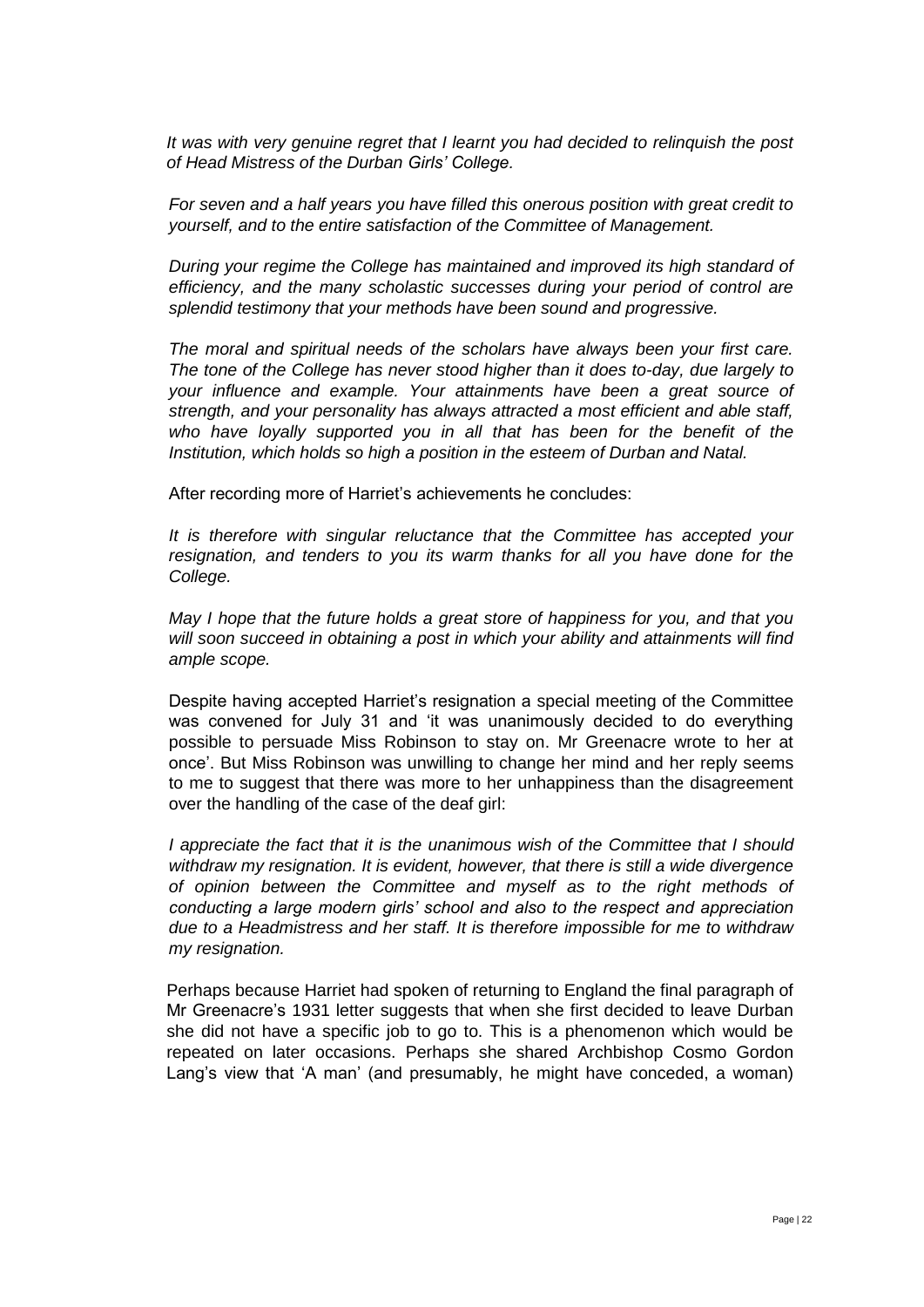'ought to resign when people ask, "Why does he go?", instead of waiting till they ask, "Why doesn't he go?"<sup>41</sup>

The Committee had one final weapon to deploy in the shape of the kindly Archdeacon Heywood Harris who called on Miss Robinson and pleaded with her to stay.<sup>42</sup> This was followed up by a letter from the Committee 'begging her to reconsider and pointing out that they all shared a common interest and one universal aim and ambition, which was the welfare, prestige and success of the school and they urged that the harmonious relations which had existed between them for so long, be restored'. (Does this suggest, after all, that it was only the case of the deaf girl which had caused the rift?). This appeal was successful and Miss Robinson withdrew her resignation and school life continued into the second half of 1931. Presumably as a condition of her agreeing to stay on she was now employed on terms of six months' notice on either side (instead of a three year contract) and would, from March 1932, receive her £500 annual salary in monthly instalments. She was still doing all the science teaching as well as giving most of the Scripture lessons and she applied for a full-time science mistress to help her.

The school historian tells us that in June 1932 Harriet had completed eight years as Headmistress and, despite her earlier change of heart, she was now determined to leave. She wrote to thank the Committee for the very happy years she had spent at the school and for the help and consideration they had always (sic!) shown her. Although she would have very happy memories of College and of her life in Durban, she asked to be relieved of her post by the end of the year.

But it is clear that many people were sorry to see her leave. The Committee secretary said, 'Personally, I cannot speak too highly of Miss Robinson. Her energy and enthusiasm for the College has reflected on all the mistresses and on the school itself. Her abilities are most marked and the college will feel her loss very much indeed'.

As her last term ended the effects of the global Depression were felt in South Africa as elsewhere. As the school historian notes 'This critical financial period was reflected by the fact that no fewer than 51 girls were withdrawn from the school in that term'. In a further blow, Walter Greenacre who had done so much, with Harriet, to put the College's finances on a sound footing, died suddenly at the age of 65. As a mark of respect it was decided that there should only be a Founder's Day Service without the usual afternoon function and prizegiving.

Harriet had always been interested in the Girl Guide movement<sup>43</sup> and in 1931 had founded the first Girls' College Ranger Company. As a final gift to the school she gave a Guide standard. She asked that it be kept in the College Hall to serve as a

<sup>41</sup> George Bell wrote this in his Journal (24 July 1941) and added 'The Archbishop spoke to me several times on this strain'. See R.C.D. Jasper, *George Bell: Bishop of Chichester*, 1967, p. 377. When Harriet left St Mary's Hall in 1950 she was reported as saying that she was not worn out, but did not feel she should wait for this to happen.

<sup>42</sup> Heywood Harris was born in Liverpool in 1877 and was ordained in 1902; after a curacy in Staffordshire he moved to South Africa

in 1906. He served as a Chaplain in the First World War, was awarded an MC and was mentioned in despatches. He was Archdeacon of Durban 1926-1942. He died in Durban in 1956.

<sup>43</sup> It is not clear from the school history whether this interest predated her time in South Africa. Many of Baden-Powell's ideas came from his time in South Africa.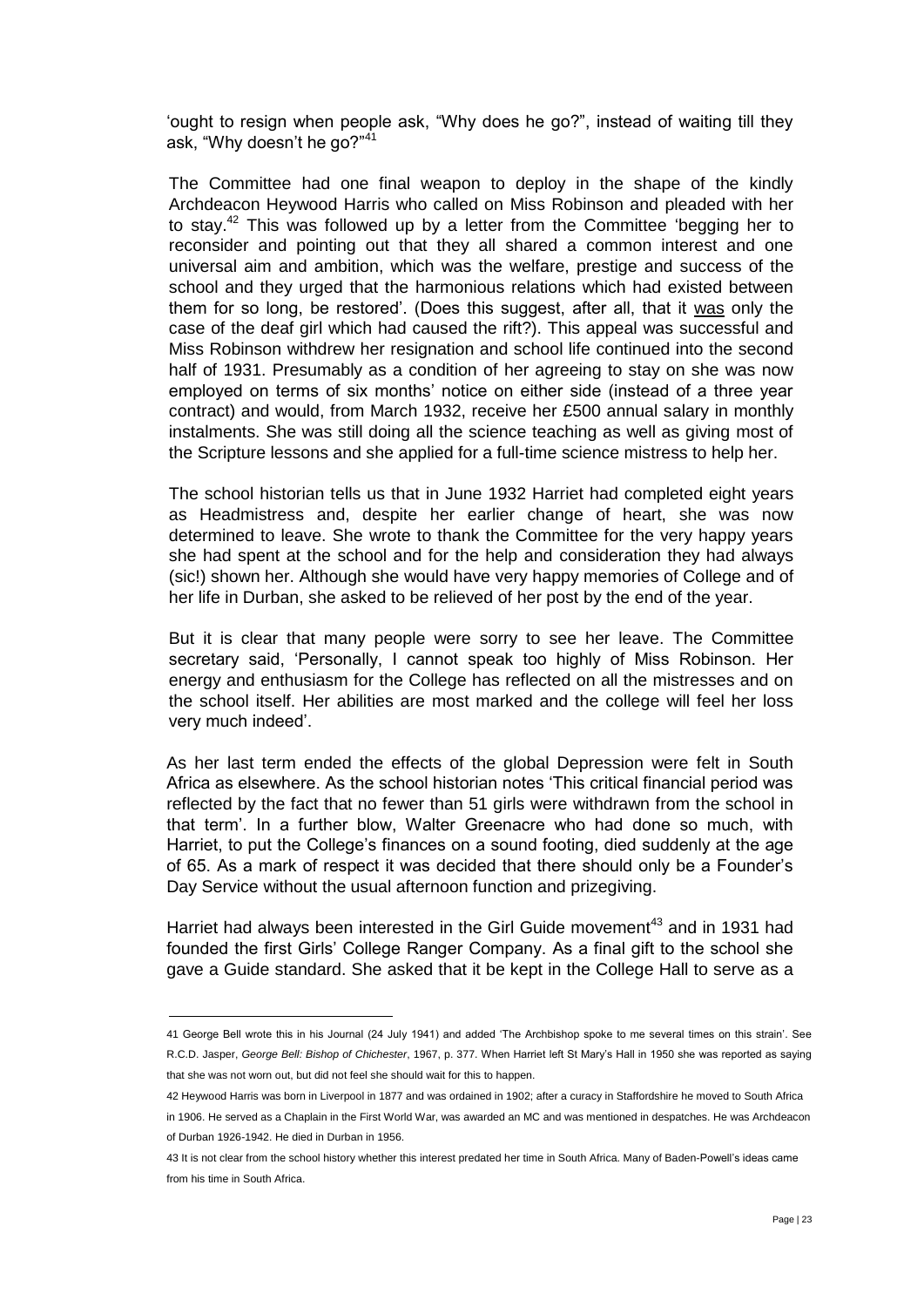perpetual reminder of the loyalty and devotion which 'we all owe to our school, our country and our God'.<sup>44</sup>

Miss Willis – described in *The Happy Ship* as 'Miss Robinson's close friend and colleague' – resigned not long after she did and the Old Girls' Guild gave the two women a farewell reception. Miss Willis was presented with a handbag and Miss Robinson with a copy of Marloth's *Flora of South Africa*. Harriet was deeply touched by so thoughtful a gift and in her letter of thanks she wrote:

*My heart was so full on that Saturday night, November 5, that I failed to express to you what I feel about you all, about the Guild and about those magnificent books you have given me. Your message to me in Kathleen Osborn's beautiful printing inside each book overwhelms me with my own unworthiness each time I see it – yet I love it.*<sup>45</sup>

*On that Saturday night after you had all gone, Miss Willis and I carried the books and the bag across to my room and there we sat talking of you all, drinking more tea and looking at the pictures till after 1 a.m. To my great joy I found a plant whose name I had been searching for for years.*

Norma Eastwood, who had been Harriet's Secretary ever since her retirement as Second Mistress, says that Harriet gave Marloth's wonderful book back to the College when she left Natal for the last time<sup>46</sup> and adds that it is 'now, in mint condition, one of the school's most treasured possessions'. If the school has kept her gift it might now be very valuable – a First Edition was recently on sale at £1000. The bookseller's description says 'A very good copy of the monumental botanical survey of South Africa, which is rarely found complete, as here, including plate 59 in volume 4 which is usually missing<sup>'.47</sup>

Another tribute to Harriet said 'She has given us of her best and our greatest recognition will be to maintain the standard she has set: an ideal of fine dignity, wide vision and good scholarship'.<sup>48</sup>

Joyce Wrinch-Schultz says that at the same time Harriet gave the College her family Bible. Apparently it was used in Assemblies up until the 1980s.<sup>49</sup>

46 Harriet sailed for England on February 9, 1961.

- 47 See [www.maggs.com](http://www.maggs.com/) Rudolf Marloth (1855-1931). His famous work 'appeared in six superbly illustrated volumes between 1913 and 1932'. An article in *Veld and Flora* (September 1876) says 'The production of this costly and magnificent work was made possible only by the bountiful generosity of Sir Lionel and Lady Phillips, who together bore the entire cost of printing and publication.
- After the First World War, the valuable colour plates were sent from Germany to Lionel Phillips' agents in England for safekeeping. By a cruel stroke of fate the warehouse in which they were stored was destroyed by fire in 1926. Copies of volumes I and IV yet to be bound were also destroyed, which resulted in the production of subsequent copies of these volumes without the colour plates'. See

<sup>44</sup> The history goes on to note that 'Some years later the standard was taken down for safe-keeping and no one knew what became of it'.

<sup>45</sup> Kathleen Osborn (later Tod) had been Dux (or top academic student) in 1918.

<sup>&#</sup>x27;The Flora of South Africa - Auction #20' a[t www.antiquarianauctions.com](http://www.antiquarianauctions.com/) (Accessed 13/6/2015). Miss Eastwood provided much of the information for M.A. Pocock's obituary of Harriet in the *Annals of the Linnean Society*, 1964.

<sup>48</sup> Wrinch-Schultz, *op.cit.*, p. 119 quotes this without giving the source. The website of DGC today suggests that Harriet's high standards have continued to inspire staff and students.

<sup>49</sup> Information from Erin Buchanan, e-mail 17 August 2015, who told me that Harriet had put an inscription in the Bible.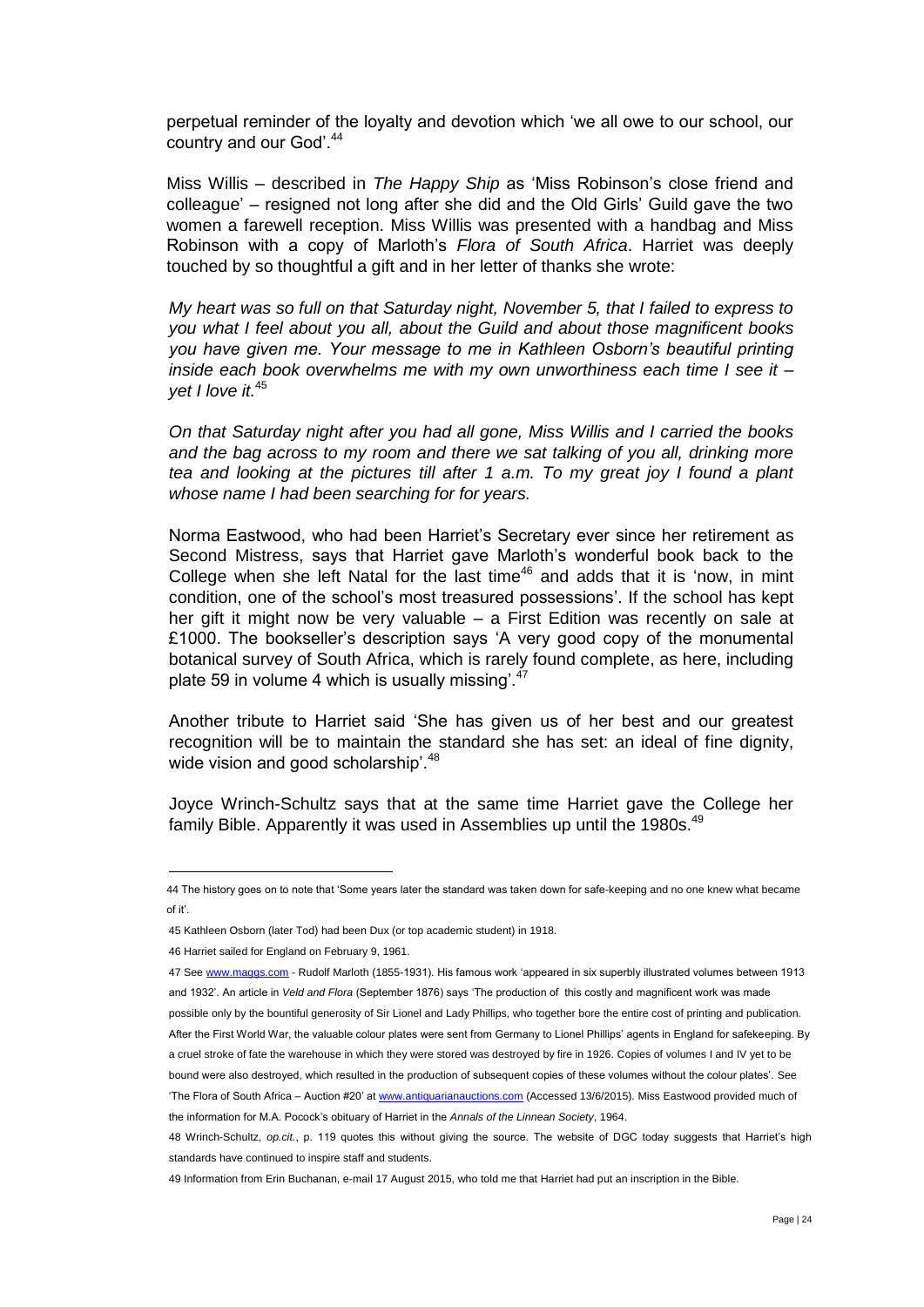Harriet concluded her 1932 letter of thanks by turning to a theme which we shall find repeated when she addressed alumnae of later schools too:

*You Old Girls are of extreme importance to the school. You are in fact the school. It lives in you. It belongs to you and you in it. Your devoted work for it and your remembrance of it through all the changes and chances*<sup>50</sup> *which may lie ahead can help it in ways undreamt of.*

In addition to the Guide standard I am aware of two other gifts which Harriet left the College. The first was one of her treasured possessions - a photograph of the Winged Victory of Samothrace which had hung above the House notice board for several years.<sup>51</sup> She explained to the girls the reason for her gift:

*My eight and a half years with you have been exceedingly happy ones. Because I have enjoyed working with you all so much I am leaving you this picture. Some day when you go to the Louvre in Paris you will see the original in marble.*

*I* am leaving the photograph of this masterpiece for you hoping that by its strength, *its freshness, its vigour and its beauty, it will inspire you to put your best effort into something – into your work and your play. Your school is worthy of the best you can give her.*

*You will remember, won't you, that I shall always be delighted to have news of you*  and of the school because I, as you, having once belonged to College, belong to it *for all time.*

The school historian reproduces a note given to Miss Robinson by one of her smaller girls:

# *Dear Miss Robinson,*

*I am sorry you are going away but I think you will like Ingland better than durban and you will be free of mosquiter from biting you. But when you get to England, jack frost will get you.*

*Love Joan*<sup>52</sup>

 $\overline{a}$ 

When Harriet's time in Durban was recalled at her Memorial Service on 11 May 1962, nearly thirty years later, the address was given by Professor Elizabeth Sneddon, who had been Harriet's first Head Girl and Dux in 1925, and was the first pupil of the school to be awarded a professorship.<sup>53</sup> She said of her former Head Mistress:

<sup>50</sup> It is impossible to know whether such echoes of the Prayer Book were conscious or unconscious for an Anglican of Harriet's generation.

<sup>51</sup> After her death a replica of the sculpture replaced the photograph which by the 1960s was badly foxed. The statue was placed in the library, which had been Harriet's drawing room.

<sup>52</sup> Spelling may not have been Joan Thomas's strong point but remembering the outbreak of dengue fever Harriet might have been pleased to get away from the mosquitoes. However, as we shall see, the return to England was to be postponed.

<sup>53</sup> Elizabeth Sneddon (1907-2005) was a playwright and Professor and founding Head of the Department of Speech and Drama in what is now the University of KwaZulu-Natal – the first in Africa. Her influence on generations of students and actors was immense. The report giving news of her death in *IOLNews* 25 November 2005 noted that 'for 20 years Sneddon taught drama over weekends to non-white students who were not accepted at white institutions'.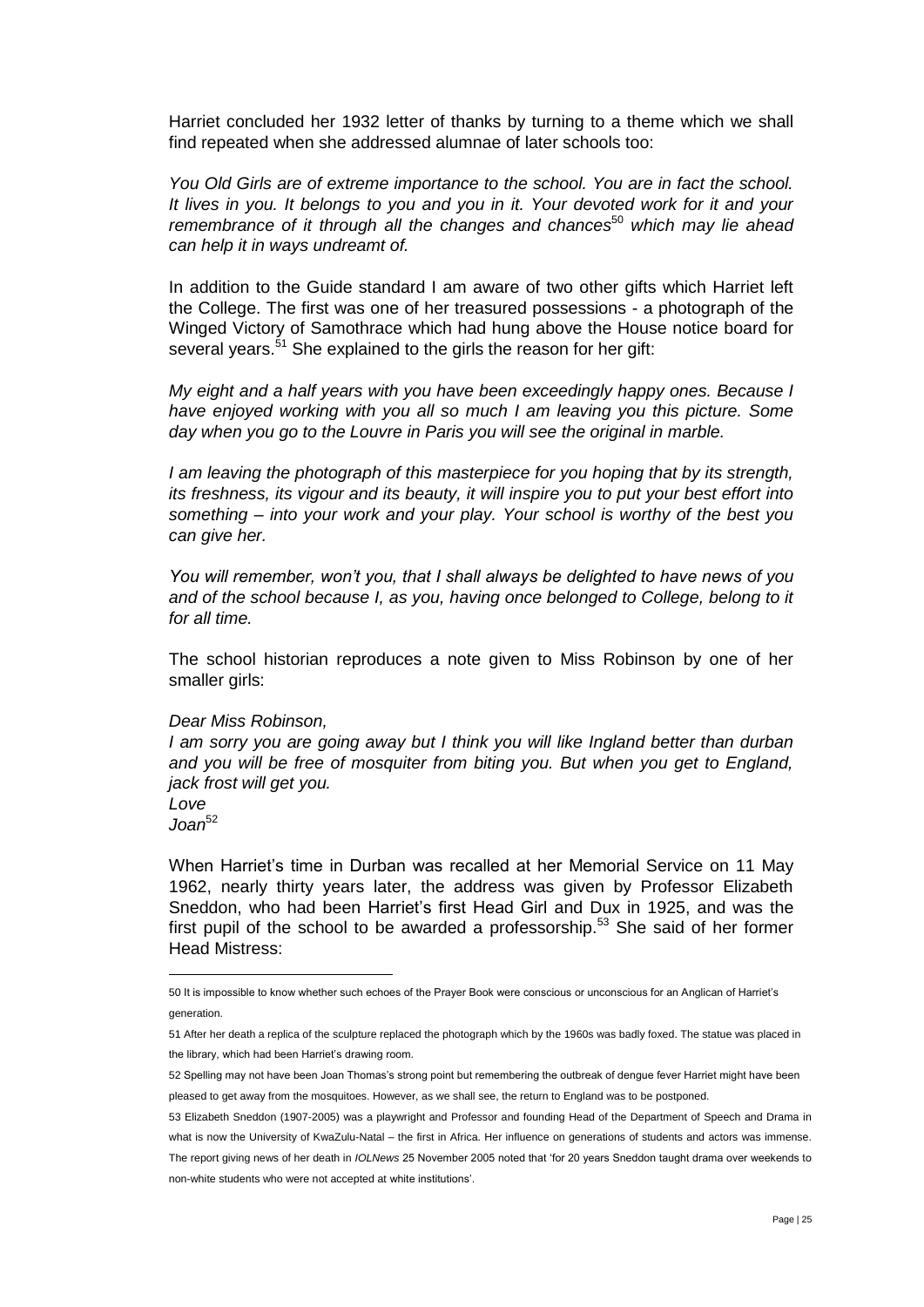*With her coming, there was an end in the school of debate about what constituted a suitable education for girls as distinct from a suitable education for boys. Harriet Robinson knew education motivated by the pursuit of truth is the only road to human freedom.*

*Her goal of education was to create citizens who were worthy inheritors of their civilisation, able to conserve what was good in it, perceptive and strong enough to make a contribution to the realisation of its richer and fuller possibilities.*

*She was extraordinarily well fitted for the task she had undertaken. Greatly endowed physically, mentally and spiritually, she had been equipped by a liberal education to implement her vision of the development of a civilized human being as the true educational goal of this School. Her academic training had given her not only a disciplined, well ordered grasp of Languages and Literature, more especially French and English, but also a sensitive awareness of the significance of the creative arts in the spiritual life of the individual and the community. She had the power to quicken this awareness of the visual arts, especially painting and sculpture, in everyone with whom she came in contact. In addition, we all know that she was herself profoundly musical, and with the aid of her life-long friend, Miss Willis, she made music an integral part of the life of this School. Another aspect of her academic training had been a sound grounding in modern scientific thought. She was already, before she came to us, renowned as a teacher of Botany….Because Harriet Robinson had not only the power to dream and to hope, but imagination, the skill and knowledge of how to implement her great rich vision of life's possibilities, she made of living 'her work of Art' whose influence and inspiration is known and felt not only within the precincts of this school, not only in the lives of those she influenced personally, but in the lives of succeeding generations. She never spared herself in stimulating the good pupil and helping the backward and she served the College with a passionate love and devotion to its best interests.*

Norma Eastwood, who called her 'Our much loved Head Mistress', also admired her greatly.<sup>54</sup> She wrote:

*Unfortunately Miss Robinson had little time to indulge in research work; she was a great educationalist and there were many demands on her time. She taught throughout the school but her specialized work in Botany and Zoology was devoted to the Senior pupils, giving up much free time as well for this purpose. Many of her pupils took science degrees at various universities, several achieving considerable distinction in Botany: she was a truly inspired teacher.*

The Memorial Service appears to have captured the essence of Harriet's character very well.<sup>55</sup> The hymns were *He who valiant be*, *Blest are the pure in heart*, and *For all the saints*; the Anthem was Psalm 23, *The Lord is my shepherd, I shall not want;* and the Prayers were led by the Rev. Victor Shaw. (The website of St Martin's Church, Durban, intriguingly tells us 'The Reverend Victor Shaw was our

<sup>54</sup> After a few months helping the new Headmistress to settle in Miss Eastwood followed Harriet to her next post.

<sup>55</sup> The Order of Service contains a minor error; it says Miss Robinson 'died at Bewdley, Worcestershire, on 13 April, 1962'. In fact her death is certified as having occurred the following day in Blakebrook Hospital, Kidderminster, although her address was still 42, Stourport Road, Bewdley.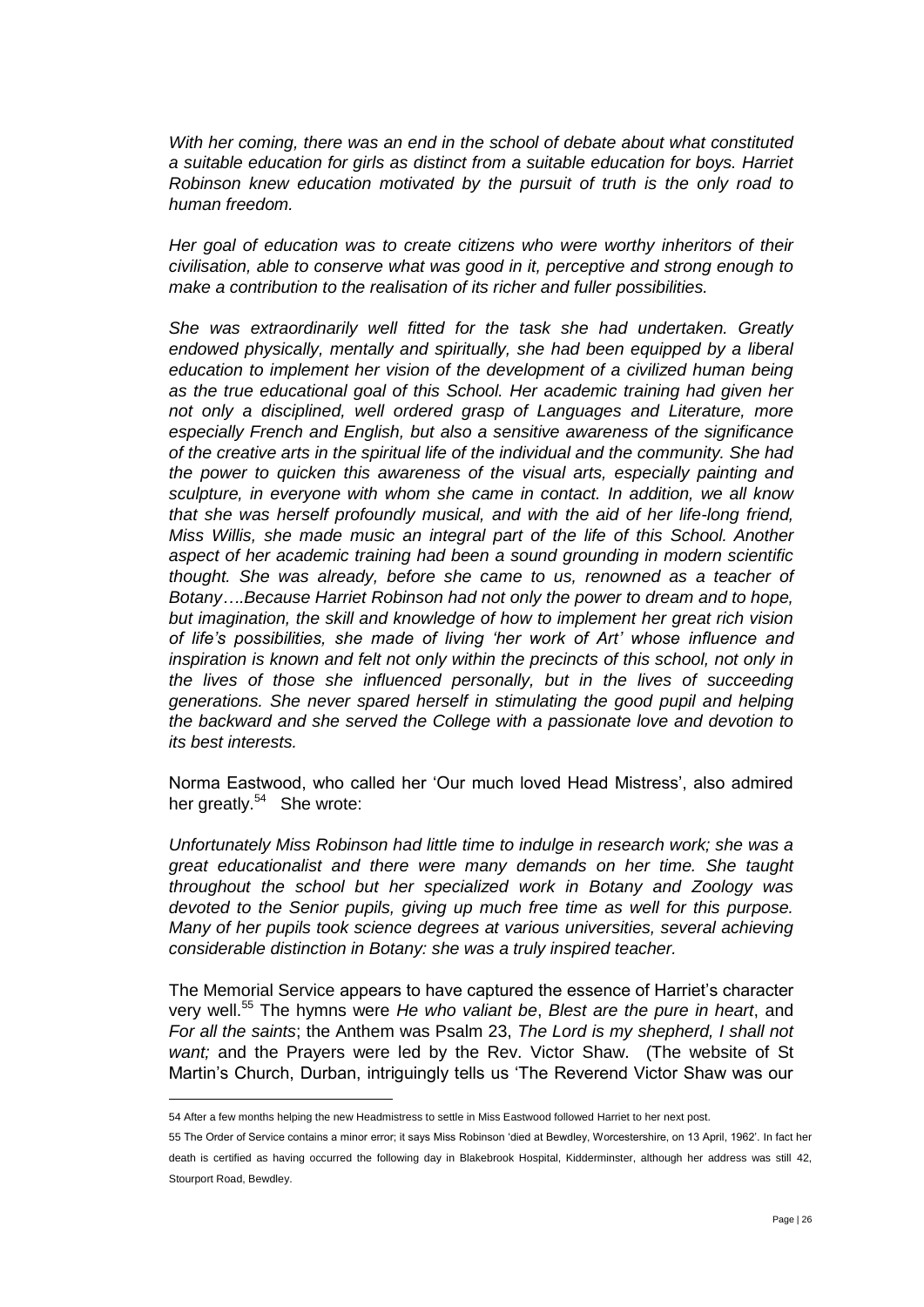first parish priest and his actress wife, Yvonne, caused quite a stir with her big hats and theatrical entrances!').

Although this is not the place to discuss Harriet's successor it is worth quoting the contrast drawn by the author of *The Happy Ship*: 'She was very different from Miss Robinson. Where Harriet Robinson was tall, slim and athletic with a commanding manner, Miss Calway was short, plump, rounded and indecisive'.

# Cape Town

In 1932 Harriet was offered the post of Principal of Herschel Girls' School. She returned to England, presumably for a vacation, before taking up her new job – she and Miss Willis are found on the Passenger List of the *Winchester Castle*  which sailed from Cape Town and arrived in Southampton on 9 January 1933. Harriet's address in England is given as Rosenhurst although it is clear that South Africa would remain her country of permanent residence. Her occupation is given, rather curiously, as 'Scholastic'. On the return journey to Cape Town, leaving Southampton on the *SS Windsor Castle* on 21 April 1933, her occupation is given as 'Nil' (perhaps she felt she could not call herself a teacher until she took up her new post). Miss Willis's occupation is given as 'Teacher'.

Herschel Girls' School at the time was only a decade old (although Wrinch-Schultz calls it 'this old-established girls' public school').<sup>56</sup>

*The property on which the School stands belonged to V.A. Schonnberg, who, when he sold the main estate in 1834 to Sir John Herschel, the astronomer, retained this portion and named it after his illustrious neighbour. In July 1921, the estate was bought by The English Church Schools Association, with the aid of a generous loan from John William Jagger, to provide for the needs of the many girls living in the Southern Suburbs who wished to attend a private school. The first Headmistress was Miss Morley Armitage Ralph, and the school opened on Wednesday, 1 February 1922, when the first seven boarders arrived. On the following day, Thursday, the roll call was taken and the first school day began with prayers led by Archbishop Carter.*<sup>57</sup> *There were twenty-nine girls on the roll and seven staff members*. 58

An article in *The Focus* shows that Harriet's acceptance came with conditions. She would accept 'only if the Council would agree to spend capital on improvement of buildings and equipment. Despite the financial problems brought on by the Great Depression, many new buildings, such as a School Library (the current Chapel), had

<sup>56</sup> *op.cit.,* p. 119.

<sup>57</sup> William Marlborough Carter (1850-1941) was Archbishop of Cape Town from 1909 to 1930 having previously been Bishop of Zululand (1891-1902) and Pretoria (1902-1909).

<sup>58</sup> Information from the School website [www.herschel.org.za](http://www.herschel.org.za/) Sir John Herschel (1792-1871), son of the astronomer William Herschel was a man of astonishingly wide ability; his entry in Wikipedia usefully describes him as 'an English polymath, mathematician, astronomer, chemist, inventor, and experimental photographer, who in some years also did valuable botanical work'. Herschel and his wife Margaret lived in South Africa from 1833 to 1838 and did important botanical work. When *HMS Beagle* called at Cape Town the young Charles Darwin visited Herschel on 3 June 1836. In the opening lines of the Preface to *On the Origin of Species* Darwin writes that his intent was 'to throw some light on the origin of species – that mystery of mysteries, as it has been called by one of our greatest philosophers' referring to Herschel's letter to Charles Lyell. Herschel was given a national funeral and is buried beside Darwin in Westminster Abbey.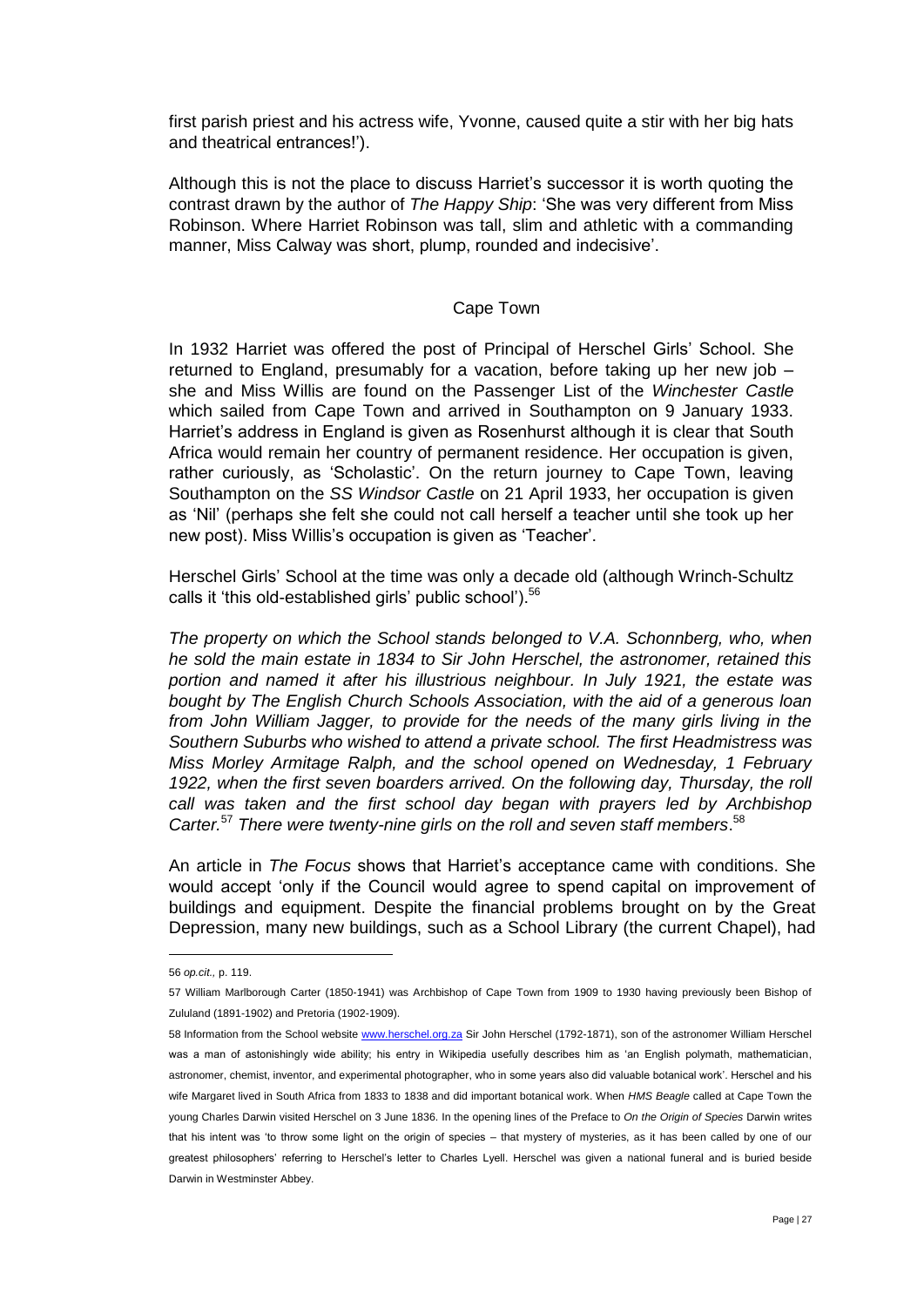been added to the school campus by 1944 when she retired. The school choir was established in 1933'.<sup>59</sup> Madeleen Welman told me that Harriet 'was also President of the Music Club and under her wing Music at Herschel has grown into one of its strongest subjects, with many of our students pursuing it as a career after school. Our oldest living Old Girl, Diana Davis, told me that "the start of a choir by Miss Willis (under Headmistress Robinson) made the school a much happier place" and in the Music Club Notes a trip to City Hall to listen to Yehudi Menuhin is mentioned'. Madeleen Welman adds that Miss Robinson's editorials during the War urged the girls to fundraise more fervently for 'The War Effort'.<sup>60</sup> In short:

*She was a strong and purposeful woman, who badgered the girls to participate in a wide range of activities (even playing cricket), cajoled parents to donate money towards the new swimming pool and had tea with the Archbishop of Cape Town and Countess of Clarendon as a matter of course*. .61

A letter from Harriet written for the school Magazine in November 1933 suggests that her style of leadership should not have come as a surprise:

*My Dear Girls,*

 $\overline{a}$ 

*As this is the first issue of the Magazine since I came amongst you, I have been asked to write you a letter.*

*First I want to thank you and the Staff for the very kind welcome which you gave to me and Miss Willis. I want to thank you also for your willingness to respond to the many changes which we thought necessary. Your responsiveness has helped us very much in the difficult task of taking over a new piece of work.*

*Then I want you all, from the youngest to the oldest, to realise that each of you has your contribution to make to the life of the School which you love so much. Every school has its own individuality – one might almost say its own personality, and this School has characteristics which make it just Herschel. What is your contribution to be? See to it that it is worthy of you and of the School to which you belong.*

The more you strive for the School, in your work and in your play, the more it will *mean to you and the more you will get out of it. What the School will do for you depends on what you do for it. Make up your mind each one of you that you are going to give of your very best to the School, because only the best is good enough.*

*Having been at Herschel just six months, I feel already that I belong to it, and I want us all, present girls and past, to work together to make the School worthy of* 

<sup>59</sup> See Sue Grové, 'Tradition v Progression' in the Herschel school magazine *Focus* vol 5:2, June 2012. This issue includes some gems which, strictly speaking, lie outside the scope of this paper. Miss McLean, another Head Mistress (1947-1962) apparently had firm ideas on how to deal with girls at public functions. Her directives to staff included: 'In the event of a child fainting, remove her SILENTLY' and 'Should she show any inclination to be sick, pull her hat down'.

<sup>60</sup> Harriet also believed that actions were as important as words. In the 1941 magazine she is reported as saying that because new accommodation had been built 'we had been able to welcome into our midst children from war-stricken areas overseas'.

<sup>61</sup> e-mail 29 May 2015. George Villiers, 6th Earl of Clarendon (1877-1955) was Governor-General of the Union of South Africa from 1931-37. His wife, Adeline (1886-1963) was given the title of Countess of Clarendon in 1914.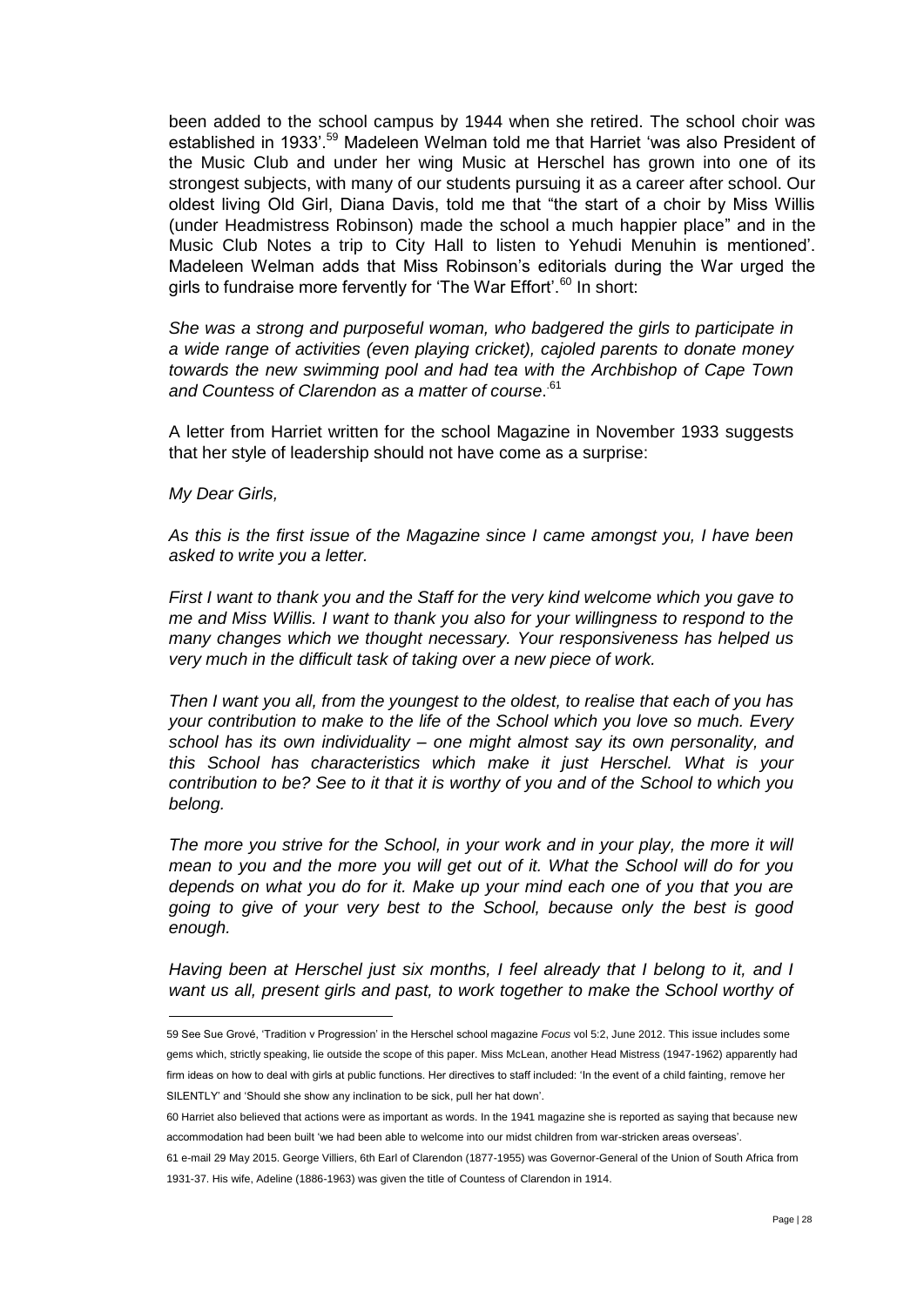*the great astronomer whose name it bears, and that the School may fulfil the intention of its Founder and make its own special contribution to education in this country which he hoped that it would one day make.*

*With very sincere good wishes,*

*Believe me,*

*Always yours affectionately,*

*HARRIET ROBINSON*

We have seen that Christian faith was an important part of Herschel's foundation. Harriet herself seems to have been a serious if unostentatious believer. A report in the 1941 issue of *The Herschelian* says:

*Miss Robinson particularly stressed the importance of literature to us all, and appealed to parents to encourage reading at home, and to attend more to the reading matter of their children. Another point made was that many people were under the false impression that Scripture was meant to be learnt only at school as a curriculum subject; this however was entirely wrong as its real place was in the home*.

A few years later, at the Service of Thanksgiving for the re-opening of St Mary's Hall under Harriet's direction, Bishop George Bell preached the sermon:

*…The Hall was founded over 100 years ago for the education of girls, based upon the teaching of the Church of England. The moving spirit was H.V. Elliott, a wellknown Evangelical clergyman. He and his friends were pioneers at that time in the schooling of girls, convinced that it was vital to the girls, vital to the homes which they might afterwards build, and vital to the nation that their schooling should be both of a sound academic standard and also inspired right through by the Christian religion. The founders knew that though instruction in the Bible and the Prayer Book was absolutely necessary to the girls' religious education, it was the general influence and atmosphere of the school, the attitude of the teachers to all their subjects, the disposition of the girls, and the mutual confidence of all members of the society, that really made the education received in the true sense religious.*

Later in his sermon he said:

*A new Headmistress possessed of wide experience, with the help of an able and loyal staff, is calling the Hall back, step by step, into life and activity as a centre of knowledge and religion.*

Then reminding the congregation that, important though the Hall's traditions were, they would have 'to shape and make it for to-morrow' he said:

*The teachers have an immense part to play by their faith, and skill, and humour and patience. And the girls have theirs, by doing their bit in work and in play, by their friendship to one another, by their good spirit and good temper, by their zest, and their joy.*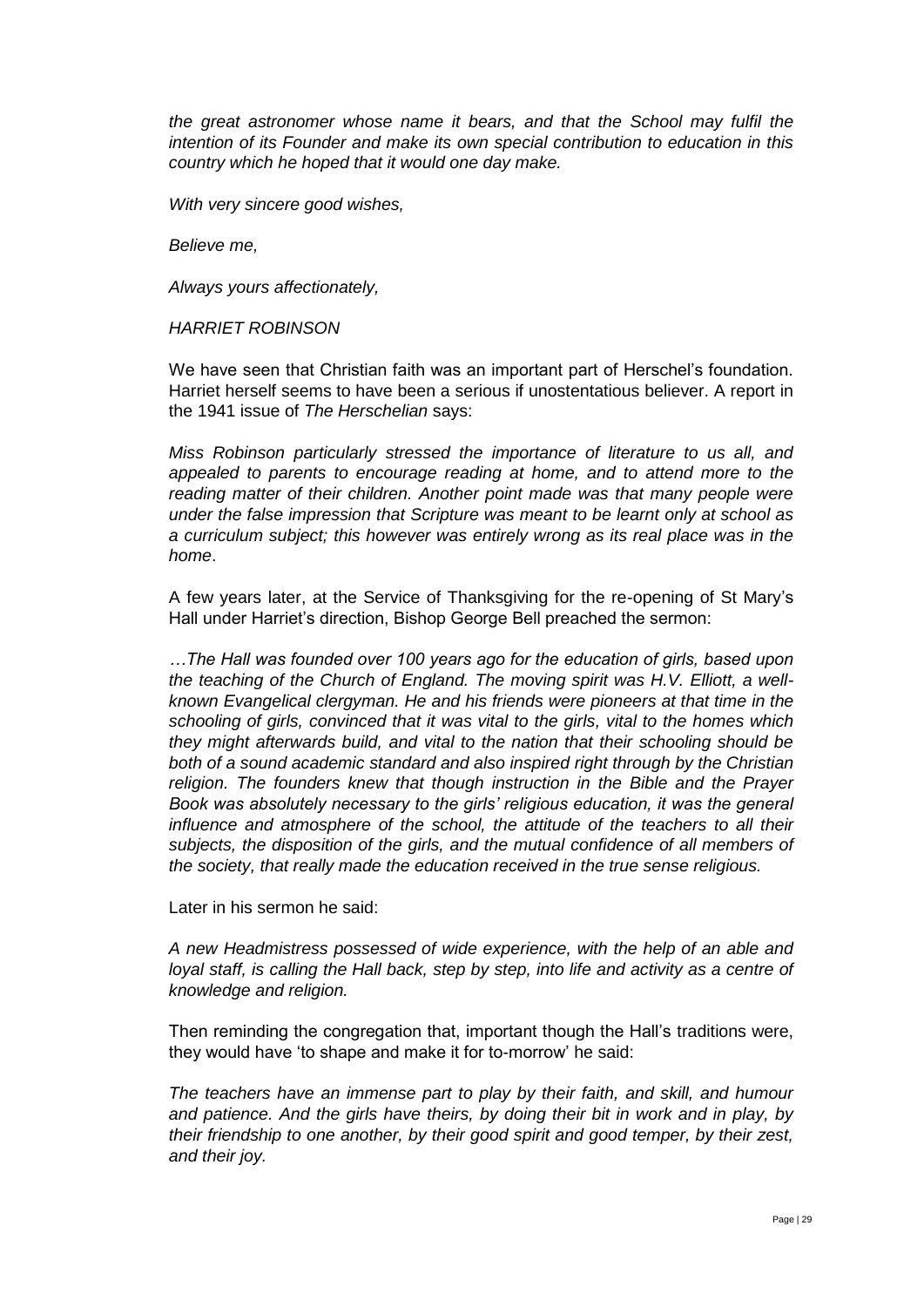*….You have a duty to the future of Britain. Britain needs the very best ability and the very best character that the young can give it. And if with happiness and friendship, and each working to the best of her ability, you receive here what St Mary's Hall has to give, in religion and in learning, you will be doing a service of the greatest value for the well being of Britain, and you will be helping your country*  to fill the role which it is called to fill in the moral leadership of Europe.<sup>62</sup>

The context of this sermon – the challenge of beginning again after the War makes this is a convenient point to ask about the impact of war on Harriet. She is part of that generation whose view of life, and death, must have been profoundly affected by living through two World Wars even though I have found no direct evidence of her views on the matter.<sup>63</sup> We have seen that she was just starting her first job as a teacher in Hull when the First World War broke out. When G.S. West, one of those who supported her nomination as a Fellow of the Linnean Society, wrote the Preface to his famous book *Algæ* in June 1916 he said:

*There has been considerable delay in the publication of this volume owing to a prolonged illness of the author in 1913-14 and partly owing to conditions which have arisen as a result of the present calamitous European upheaval.*

Such a view might well have reflected Harriet's view rather than the initial enthusiasm which led, we are told, to 20,000 Hull men enlisting within the first six months of the War.

But, to return to South Africa and Herschel, in November 1944 Harriet wrote her valedictory letter:

#### *Dear Herschelians, Past and Present,*

 $\overline{a}$ 

*Just over twelve years ago, on a cold, grey, late-winter afternoon I was brought by Lady Beattie to pay my first visit to Herschel.*<sup>64</sup> *The School was on holiday, and the place was almost deserted, empty, and chilly and grey as the weather outside. The following afternoon I came alone to have another look at it, this time from the lane at the lower end of the playing-fields, - the sun was shining, and I liked the look of the old white house almost hidden among the trees. I took a fancy to it, and felt it had great, and interesting possibilities. During the past twelve years some of those possibilities have been accomplished and I want to take this, my last opportunity as Headmistress, of telling you all how very happy I have been amongst you, and to thank you and your parents for your loyalty and for all that you and they have done to help us in the development of the School. Twelve very interesting years have passed, and I have loved them all; new buildings in 1934* 

<sup>62</sup> Chichester Diocese had an unusually large number of public and preparatory schools (350) and Bell tried to co-operate with them as well as with the County Education authorities. See R.C.D. Jasper, *George Bell: Bishop of Chichester*, 1967, p.73. Bell's call for Britain to provide the moral leadership of Europe seems extraordinary in today's political climate. Bell is a fascinating figure whom I came to admire after I became a Trustee of the George Bell Institute. A friend of the martyr Dietrich Bonhoeffer and a key figure in the Ecumenical Movement Bell was heavily involved in the Sword of the Spirit (see Jasper, *op.cit.*, Ch. 13) of which my grandfather, Paul Kelly, was the first Treasurer.

<sup>63</sup> Harriet's successor at Durban, Miss Mary Calway, was engaged to be married during the First World War but her fiancé was killed 64 I am unclear why it was Lady Beattie who brought Harriet to the school; she was probably Lady Elizabeth Beattie (née Paton) the wife of Sir John Carruthers Beattie, the distinguished scientist who became the first Principal and Vice Chancellor of the University of Cape Town (1918-1937). Their daughter Joan was a pupil at Herschel.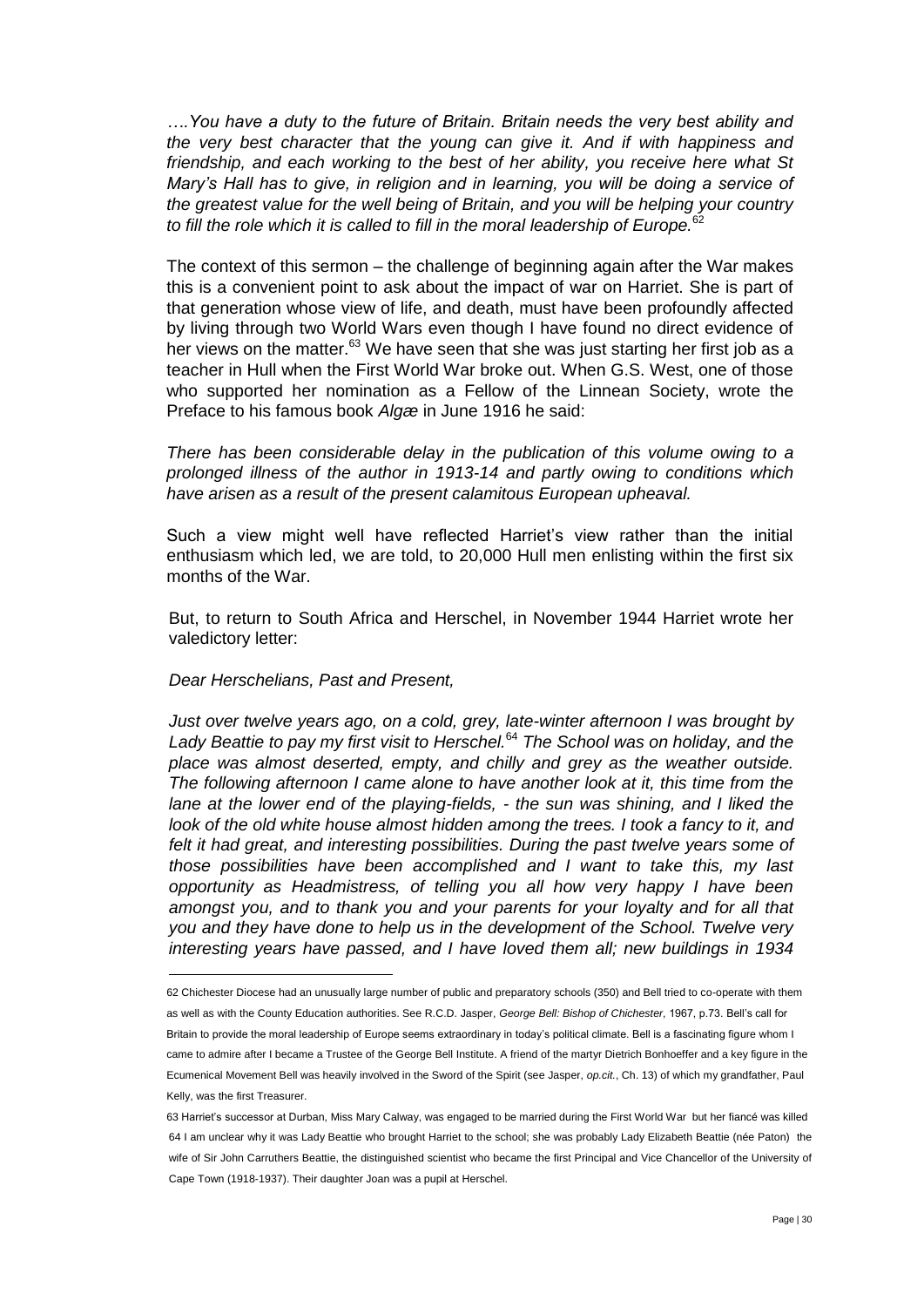*(the Domestic Science, the Laboratory, Kindergarten, Classrooms, the rooms behind the Hall); in 1938 the Swimming Bath; more buildings in 1939 (the Library wing, the new Cloakrooms and Entrance Vestibule, the Art and Music block). Then came War, and all chance of immediate development ended.*

*But with all this we are still only at the beginning of things, Herschel is still only in its infancy. I regard it as a great privilege to have had a share in the shaping of its early years, though I have done little but help to lay a foundation on which it is for others to build.*

*The future of Herschel depends to a large extent upon your love for the School during your school-days, and after you have left. May you feel towards Herschel and all its undertakings as the students of ancient Rome who, defending their studies said, 'If there be any worth in us, my friends, we must refer it to these our studies. You will perhaps ask of us how it is that we find such great happiness in studies of this kind; and we would answer you: because they open to us a retreat where the mind may find refreshment after the noise and bustle of the street; and where our ears, weary with the clamour of the struggling crowd, may find new peace'.*<sup>65</sup>

*I am leaving Herschel now to return to my home in England, in the happy confidence that the School will hold its own, and will go on from strength to strength, 'ad majorem Dei gloriam'.*<sup>66</sup>

*You will remember, won't you, that I shall always be delighted to have news of you and of the School, because I, as you, once having belonged to Herschel, belong to it for all time.*

*With love and sincere good wishes,*

*Believe me,*

 $\overline{a}$ 

*Yours always affectionately,*

*HARRIET ROBINSON*

Of Harriet's time at Herschel Norma Eastwood says 'she would spend much of her leisure time in Kirstenbosch (National Botanical) gardens or up on Table Mountain….She gave herself entirely to her work and encouraged all arts and has left a lasting memorial of all that is best in life'. $67$ 

<sup>65</sup> I have been unable to trace the origin of this quotation.

<sup>66</sup> Someone of Harriet's erudition must have known that she was quoting the motto of the Jesuits – I presume that she simply approved of its sentiments and we should not read into her use of it any proto-ecumenical commitment. It is not clear why Harriet decided to resign in 1944. Sue Grové, in the article already cited, says that during the tenure of her predecessor (and founding Principal), Miss Morley Armitage Ralph, the School Council had introduced a pension scheme and agreed that the retirement age would be 50. Harriet had reached that age in 1937. M.A. Pocock's Linnean Society obituary is clearly mistaken in saying that Harriet remained at Herschel until, 'on reaching the retirement age in 1948, she resigned and returned to England'.

<sup>67</sup> In 2015 viewers of BBC's *Gardener's World* were given a glimpse of South Africa's botanical splendours: on 27 March they saw agapanthus in its native habitat and on 29 May the streptocarpus in the Drakensberg Mountains.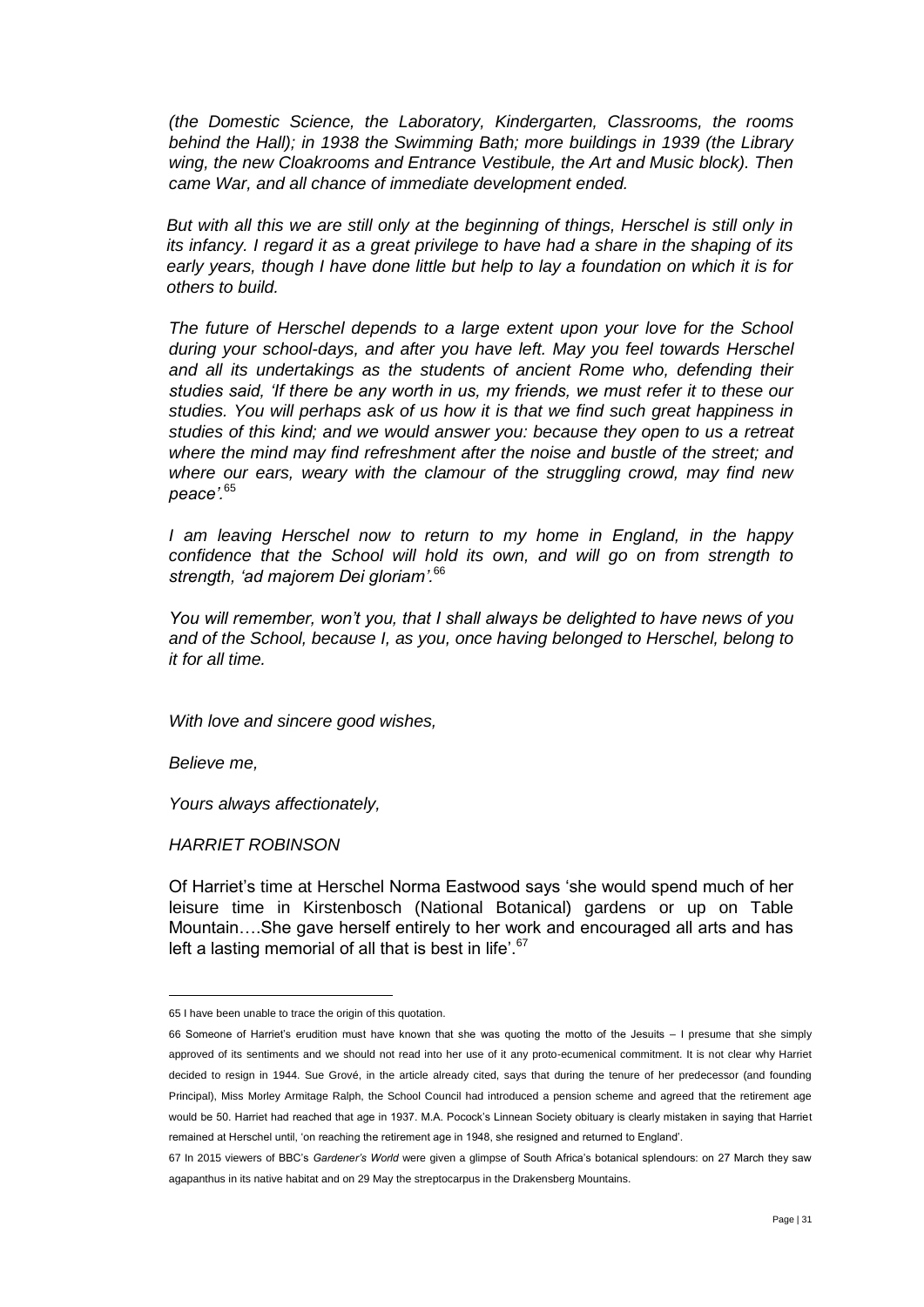There is no evidence to suggest that Harriet knew what she would do when she returned to England. The 'Foreword' to the December 1944 issue of *The Herschelian* pays tribute to Miss Robinson and concludes: 'We all join in wishing her Godspeed on her journey, and every happiness in whatever she undertakes on her return to England'. The same issue of the magazine described the double blow that the school had received:

*…we are going to lose Miss Willis as well, to our heartfelt regret. The high reputation in which the music of the School rejoices is due to her hard work as head of the Music Department for many years; and the wide knowledge of this subject which each student takes away with her can be attributed to Miss Willis' careful training. Her peculiar gifts of organisation and foresight can be seen in the smooth running of every School function, and we shall sorely miss her guidance. To her as well we wish Godspeed on her journey, and all happiness in her future work.*<sup>68</sup>



Miss Robinson at Herschel School

Harriet returned to England a few months before VE Day; she sailed from Cape Town on the *RMS Andes* which docked in Liverpool on the 25 March 1945. She gave her occupation as Head Mistress and her address as Rosenhurst. The Passenger List confirms that South Africa had been her country of permanent residence and that England was her country of intended future permanent residence. Miss Willis returned five months later sailing from Cape Town on the Union Castle Line's *Athlone Castle* which docked in Southampton on 27 August.

# **Brighton**

M.A. Pocock says that, on her return to England, Harriet 'resumed work, first at St James, Malvern. Offered the principalship of that school, however, she refused it in favour of that of St Mary's Hall, Brighton, where she was appointed to re-open and re-establish the school, closed during the war when the buildings had been taken over by the military'. The only confirmation I have found that Harriet taught at Malvern comes in a note in *The Herschelian* in 1945: 'Miss Robinson has taken

<sup>68</sup> An Editorial in the December 1939 issue of *The Herschelian* gave an indication of Miss Willis's importance: 'During the Second and Third Terms of this year Miss Willis was enjoying a much-needed holiday overseas. We missed her very much, especially at our Morning Prayers' and adds 'We should like to congratulate the Choir who carried on manfully during Miss Willis's absence'.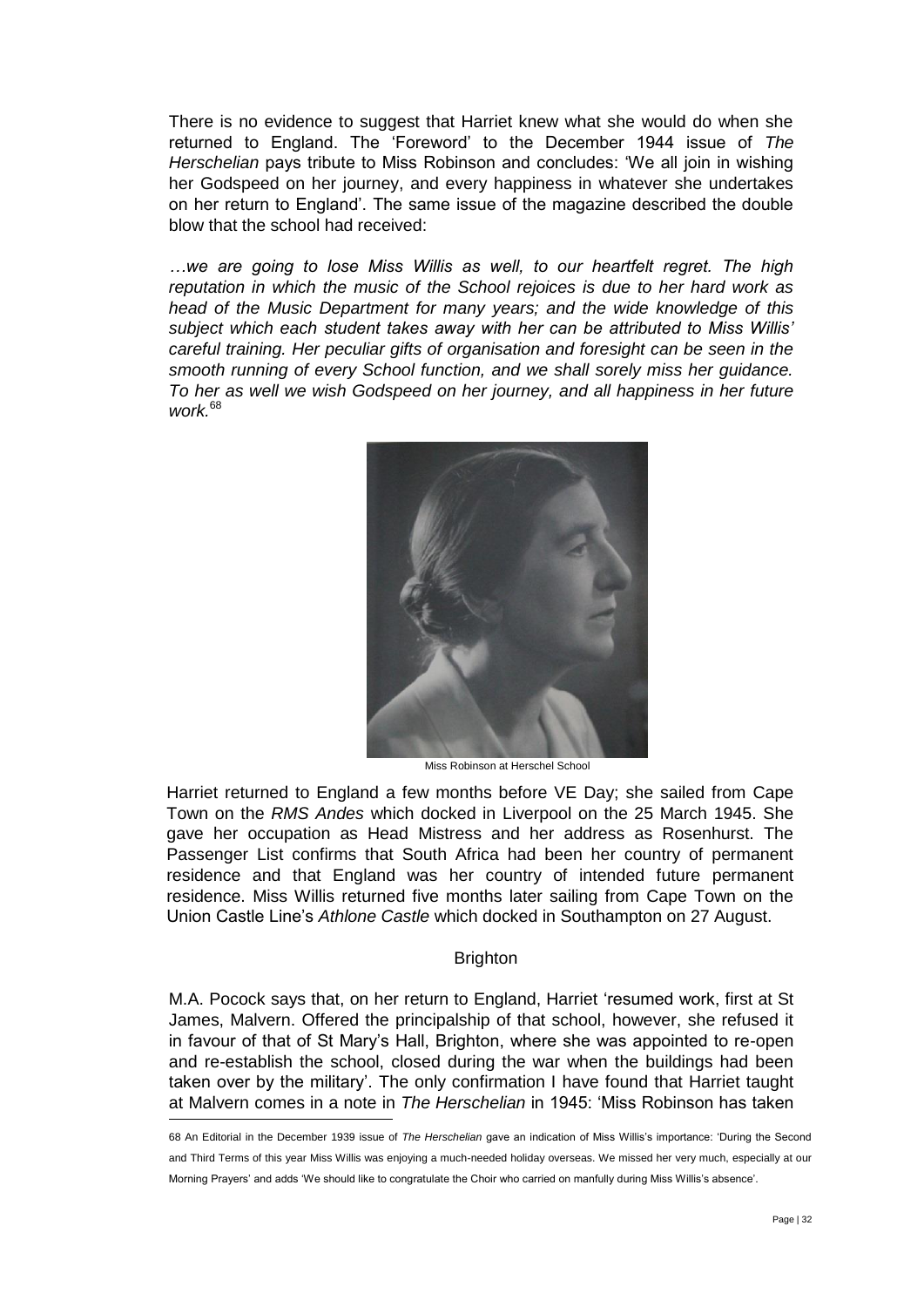up teaching again in the Science Department at St James', Malvern'. The same issue noted that 'Miss Willis is teaching Music at the Abbey School, Malvern'.<sup>69</sup> Miss Robinson and Miss Willis cannot have remained in Malvern for long as they were at St Mary's Hall by 1946 – Harriet was appointed Headmistress of St Mary's Hall in July and took up her appointment on 1 September.<sup>70</sup> St Mary's Hall was one of the country's oldest schools for girls and was founded in 1836 by the Revd. Henry Venn Elliot for the 'daughters of poor clergy'. By 1920 the daughters of laypeople were also admitted.

T.J. Elliott's, *A Personal History of St Mary's Hall*, pays fulsome tribute to Harriet's achievement and stresses the scale of the challenge she faced:

*Nothing, in the Hall's history, is as shocking as the barbaric destruction of the interior of the Main School and of the buildings in Sussex Square by our own troops. We would have been better off, if the evidence in France is anything to go by, if the buildings had been requisitioned by the Gestapo.*

Once again we can turn to one of Harriet's own letters for a vivid description of what was achieved: $71$ 

*Time has passed so quickly since I wrote my first letter to you that it is difficult to realise that it was twelve months ago, one whole year, the first year of the School's new life. In this year the school has grown from 20 pupils to over 170. Last November we had only day-girls. We now have 60 boarders, and Babington is full. In January we moved from Babington to the Elliott Wing of the Hall. This term we are in the Hall itself. I am writing this letter in the Headmistress's Study over the front door, the room you all know so well, the room of which the Founder wrote in 1836, 'The pretty little mullion-windowed room over the entrance'. The top floor of the Hall is still under repair and no place is really completely finished. To make the Hall fit for occupation, to get the workmen out, the furniture in, the classrooms arranged for lessons, the dining-rooms and kitchen equipped to provide meals for boarders, and a mid-day meal for over 170, was all there was time for. Such things as floor-staining and picture-hanging have had to be left till the holidays.*

*On Friday, September 19th, we came into residence at the Hall, from Babington; myself, Miss Willis (Secretary),*<sup>72</sup> *Mrs Cameron (Cook-caterer) and Ethel Philipps (maid). Our first night here was a memorable one. The escape of gas was so bad in our bedrooms that we had to sleep in my study! Then, very tired and dirty, we thought how comforting a hot bath would be. To our dismay, though there was* 

<sup>69</sup> Malvern was unusual in having four independent girls' schools: The Abbey School, Lawnside, Malvern Girls' College, and St James's School, West Malvern. The Abbey merged with St James' on the West Malvern site in 1979, and was joined by Lawnside in 1994. (Information from Malvern St James's website).

<sup>70</sup> Charles Purcell (e-mail 13 June 2015) wrote to say 'I knew the Miss Robinsons, although I don't really remember them, as I went up to the house (Rosenhurst) during the war to collect their salvage for the war effort'. This may suggest that Harriet spent time with Mary Ann in Bewdley after returning from South Africa in 1944 and before she went to Malvern – or perhaps simply that Mary Ann was there during the war and that Charles knew that both sisters had lived there at some stage.

<sup>71</sup> The letter appears in the SMH *News Letter* of December 1947 and is reprinted in M. Martin's invaluable *History of St Mary's Hall*. I am also grateful to Penny Harrison, Sue Carnochon and many members of the SMH Association for additional information.

<sup>72</sup> When I first read that the Secretary was Miss Willis I assumed it was someone other than the Music Mistress described by Professor Sneddon as Harriet's 'life-long friend'. However, later research made it clear that Lilian Willis acted as School Secretary – perhaps an indication of the scale of the challenge involved in re-opening St Mary's Hall.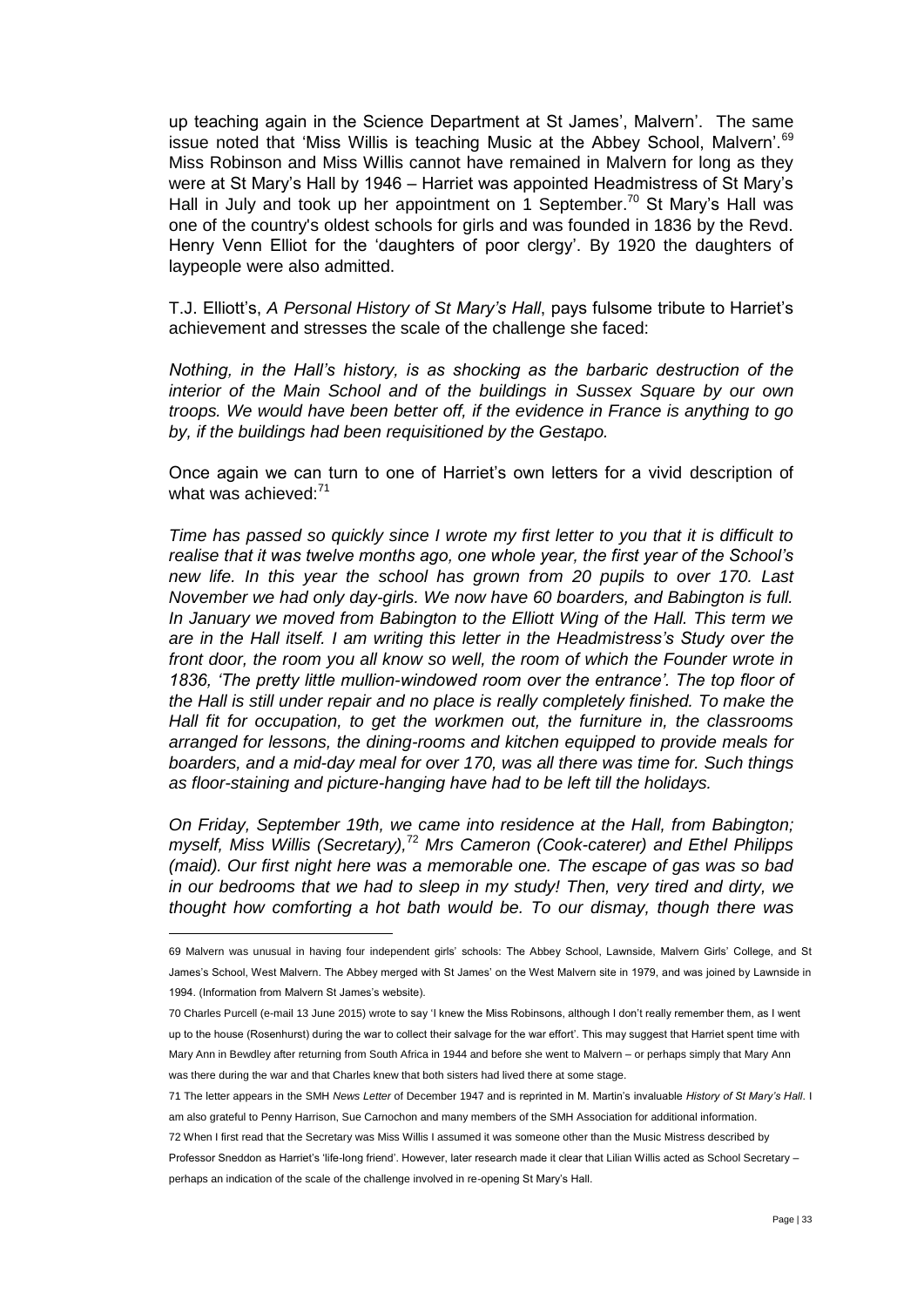*plenty of hot water, there was not a single bath-plug in the building. I had to go down to Babington to find one. In spite of difficulties, however, it was really thrilling to be at last living at the Hall, and to be occupying rooms vibrating and pulsing with memories of by-gone days.*

After two further paragraphs in which she thanks the people who have worked so hard and asks if members of the Association would care 'to furnish a dormitory, or a staff bed-sitting room, to be called after herself, or perhaps in memory of someone' she continues:

*The hour is past late, and is getting early. My predecessors in this lovely little room whisper to me, that it is time to end this letter and go to bed.*

She ends by quoting from a letter sent by an Old Girl:

*'It is almost unbelievable that you can have accomplished all this since the School re-opened, and what I was so struck by in particular is that you have kept the atmosphere of the old while building anew. I felt I wanted to paint again in the Studio and eat in the Dining Hall, and even suffer a Latin lesson in one of the sunny classrooms. The garden too looked so happy and cared for – you must have a devoted staff already'.*

Then she signs off in her familiar style:

*Hoping that you will all feel like this when you visit the Hall, and with my sincere thanks to you all for your inspiring devotion to the Hall,*

*I remain,*

*Yours very sincerely,*

*HARRIET ROBINSON*

Miss Willis provided an interesting account of the same period for *The Herschelian*  in 1948 in the section headed 'News of Old Herschelians'. It reported that

*Miss Willis tells of the school in Brighton in which she assisted Miss Robinson in the task of re-opening after it had been closed down during the war. She says that the O.G.A. of St Mary's Hall is perfectly wonderful – it was due entirely to the Old Girls that the school was re-started, and the feeling among them and the Staff had been an inspiration, and they have given great material help too. She writes: 'Rebuilding the school has been, and is being, a colossal task. It has grown from 30 to 230 in two years – too quickly. The three houses and the big main Hall had all been occupied by the Forces. One house, where furniture had been stored, had a direct hit. The damage done by one section of the Forces who had inhabited the buildings was worse than the enemy's. We started at Babington House, and by degrees the other buildings have been repaired and we moved into them bit by bit. Can you imagine the work of re-equipping in these times, and of re-staffing, academic and domestic? Our holidays consisted of getting ready new premises – never quite sure if we could be ready in time, or have beds, desks and chairs enough – or sufficient Staff – for the coming term. Holidays were a nightmare, the term was bearable'.*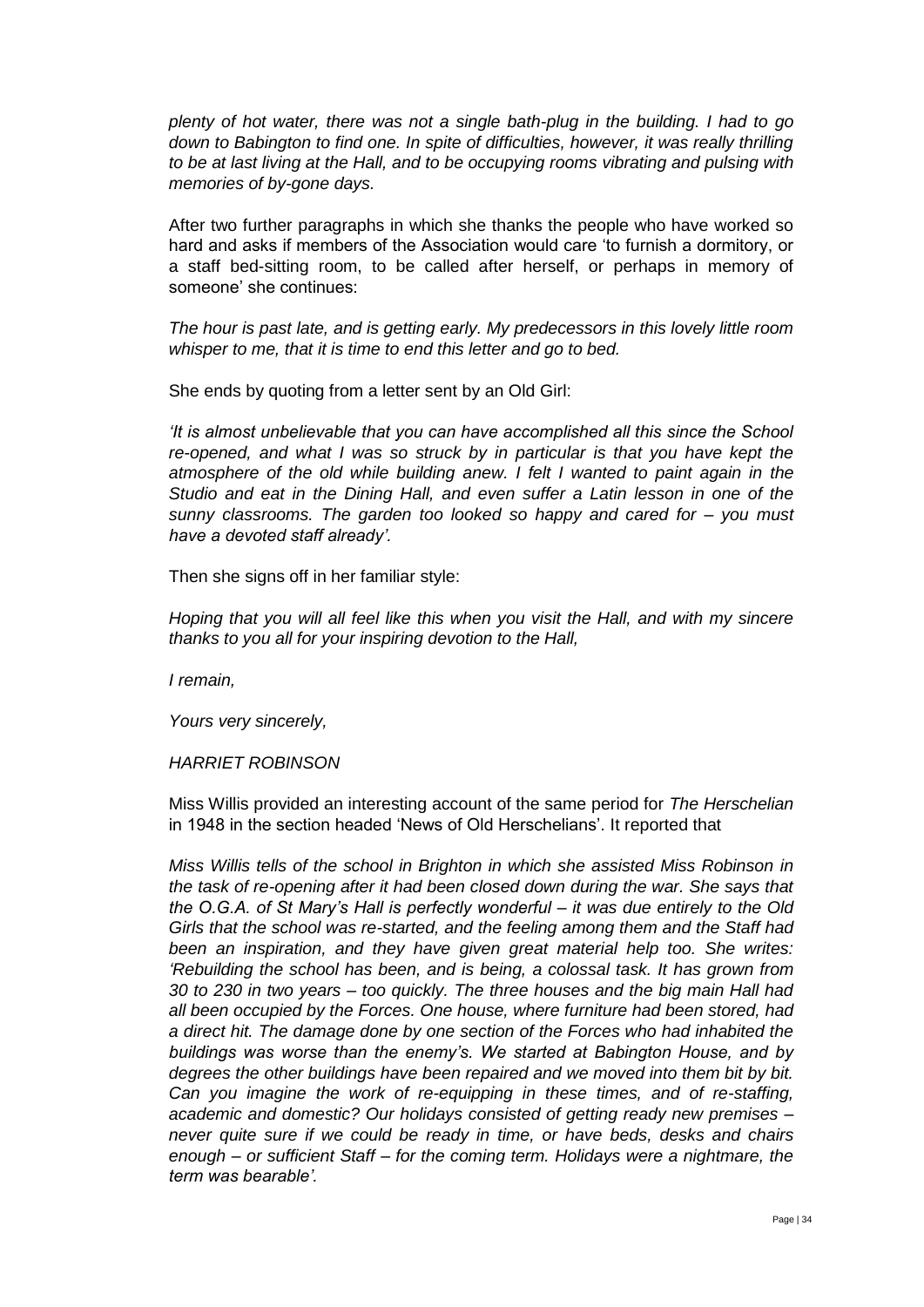St Mary's Hall clearly evoked a very strong sense of loyalty among alumnae. The report of the 1947 AGM included the following:

*Miss Robinson then spoke of her gratitude for the welcome and help given her, and said it was encouraging to feel that she had the good wishes of the Association and many kind friends of the Hall. She had been very touched by £1 offertory money sent by an Old Girl of 91…..Miss Robinson looked forward to welcoming visitors and would try to show them the school if she had time, but it was impossible at that moment to answer all letters. She mentioned the keenness shown by a daughter who came to see the school where her mother had been in 1844.*

Another item in *The Herschelian* suggests that Harriet was occasionally able to get away from her responsibilities. Under the heading 'RE-UNION' it reported:

*A meeting was held in a room in St Stephen's Tavern, Westminster, at 7p.m. on Wednesday, June 16th, 1948. We were delighted that both* Miss Robinson *and*  Miss Willis *were able momentarily to leave their heavy labours at St Mary's Hall, the school which they have refounded in Brighton, to be with us…..The proceedings were very informal, everyone sitting about at tables and exchanging news and ideas, while beer, cider and soft drinks were served. There was much laughter, and all agreed that nobody had changed in the least, in spite of slightly more sophisticated attire. We seemed all very smartly dressed and the New Look was well represented…*<sup>73</sup>

The Editor of the 1948 *News Letter* (the 50<sup>th</sup> Jubilee Number) noted that 'St Mary's Hall is in vigorous life once more, and increasing steadily in numbers and enthusiasm under the leadership of Miss Robinson'. The same number included a letter from Miss Robinson – the first she wrote as President of the Association. She pays fulsome tribute to Miss Ghey, though she calls her, inaccurately, her immediate predecessor ('...to follow in her footsteps is indeed a difficult task').<sup>74</sup> The affection and respect expressed is clearly reciprocated for, later in the same issue, Miss Ghey speaks of the many letters she has received from old girls expressing thankfulness for all that they received at St Mary's Hall and then says:

*So memory looks back in thankfulness; and hope looks forward in thankfulness, now that the School has come so happily and truly to life again, and has found in Miss Robinson a new friend, whose sensitiveness to tradition equals her devotion to the tasks of the present and the future. I cannot find a more fitting end to this letter than an attempt to describe what I felt when Miss Robinson asked me last term to share the School's evening prayers in the Elliott Hall. The grave perfection of bearing in the very youngest as in the eldest, the reverence and the sweet* 

<sup>73</sup> Wikipedia claims ('1945-60 in fashion') that on February 12, 1947, the first collection of the House of Dior was launched and that the new collection went down in fashion history as the 'New Look'. So it seems that the Old Herschelians were very avant- garde.

<sup>74</sup> Miss Ghey was Headmistress from 1911-1936 and Miss E E Stopford from 1936-1940. The Hall was then closed and re-opened under Miss Robinson in 1946. M D Martin's History gives Miss Stopford's first name as Evelyn but in fact she was Eveleen Emily Stopford (1897-1971). She had been Head Mistress of the Deaconess Home School in Jamaica from 1926-31 and changed its name to St Hugh's High School for Girls in honour of her Oxford alma mater. After St Mary's Hall she became Head Mistress of St Elphin's from 1941-58. In a letter she wrote for the 1947 SMHA *News Letter* she says she had visited Brighton in the summer 'and was delighted to be shown round the Hall by Miss Robinson'.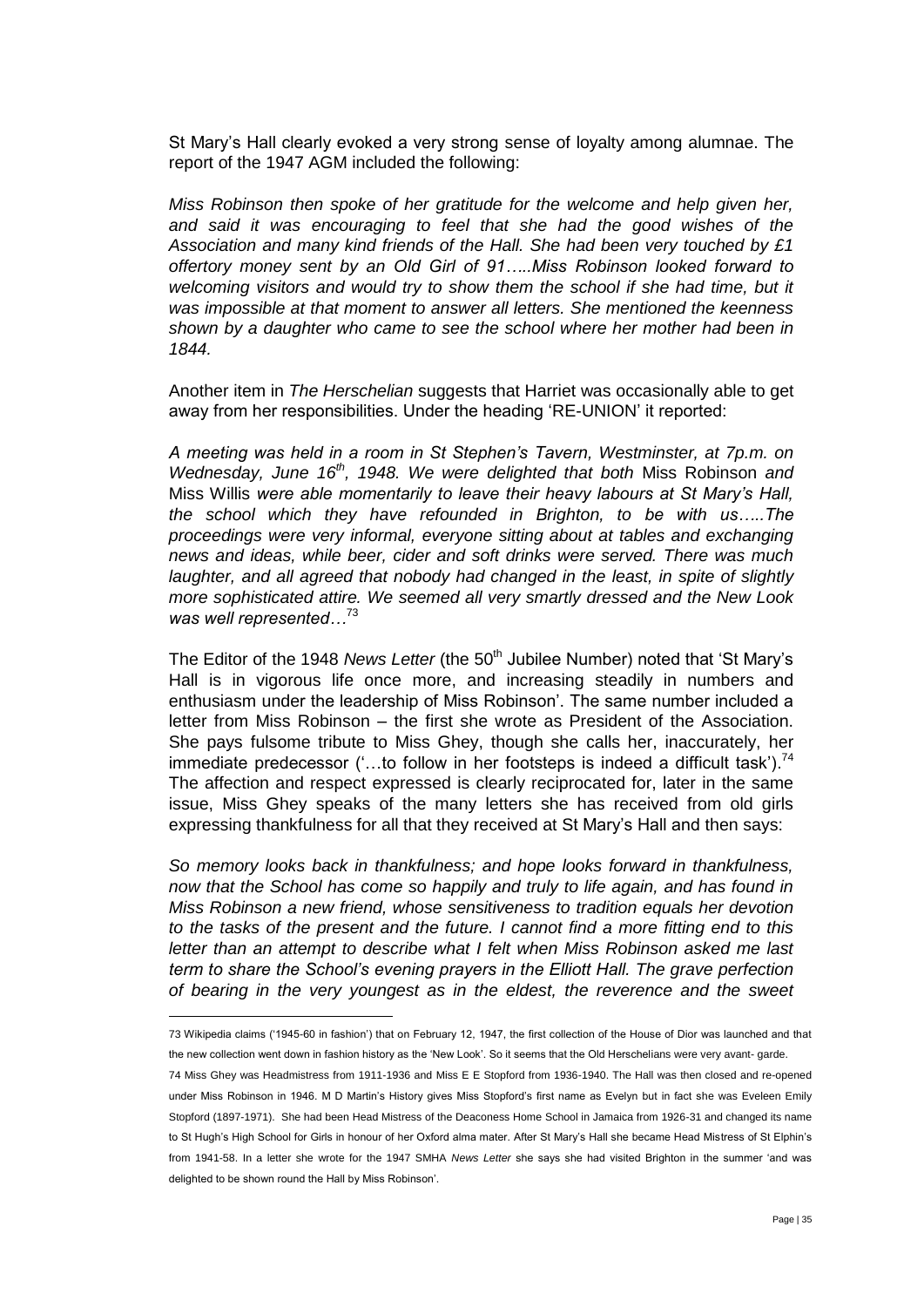*singing, were a testimony to the unbroken life of the spirit that has breathed in the Hall since the Founder read his favourite Psalm on the first evening.*

Harriet also expresses her gratitude to Miss Galton who had worked tirelessly to prepare the new House, St Hilary, at 22 Sussex Square; in addition to her own work she had spent days and days 'buying furniture, materials for curtains, and bedspreads, etc., and not only that, but she supervised the making of them also, so that everything came to us ready for use. It was a colossal task, and I do not think that anyone else could have done it but Miss Galton'. Later in the year after an event in July, when the Hall welcomed back so many old staff and pupils, Harriet says 'I went for two delightful weeks to Montreux. Miss Daisy Short and her sister were there at the same time and we never met! Yet I did meet accidentally two of my former Capetown pupils. Is the world great or small?' Later she says that many old pupils have visited the school and that they all like the drawing room very much. 'Several have recalled the tears they frequently shed at piano lessons in that room!' She ends her letter:

*…I close with the thought that when summer comes, and the gardens are lovely again, we hope that we shall have you all here for another Summer Meeting.*

*With all my heart I thank you for your quite inspiring devotion to your old school.*

*Yours very sincerely,*

*HARRIET ROBINSON*

It is clear, however, that the weight of responsibility was beginning to take its toll. In her letter to the SMH Association on 16 November 1949 Harriet begins, as usual, by noting the progress that had been made:

*How quickly the year has passed since my last letter, a year in which much has been accomplished, a year of growth and progress, and much hard work.*

She then describes the high point of the year – the first Founder's Day since the school's re-opening:

*It was a truly wonderful day. Amongst the present school the excitement was intense…The climax of their joy was the moment when they marched on to the netball court for the Display, with the eyes of the visitors focussed upon them. They had never experienced anything like this before. They marched as a school and felt a school. It had a wonderfully unifying effect.*

She reports steady progress but knows that much more is to be done:

*The year 1950 therefore promises to be a very busy one. I had hoped, after all the very strenuous, exhausting work of re-construction and re-establishment, to have been able at last, to devote my chief attention to the school itself, to have been able to give more individual attention to the children than has been possible hitherto. This is my real work, and the work I like best of all.*

*While I was on holiday in Italy, I gave much thought to my work at the Hall. It has been all-absorbing, and all-demanding. I have put into it all I had to give, and have*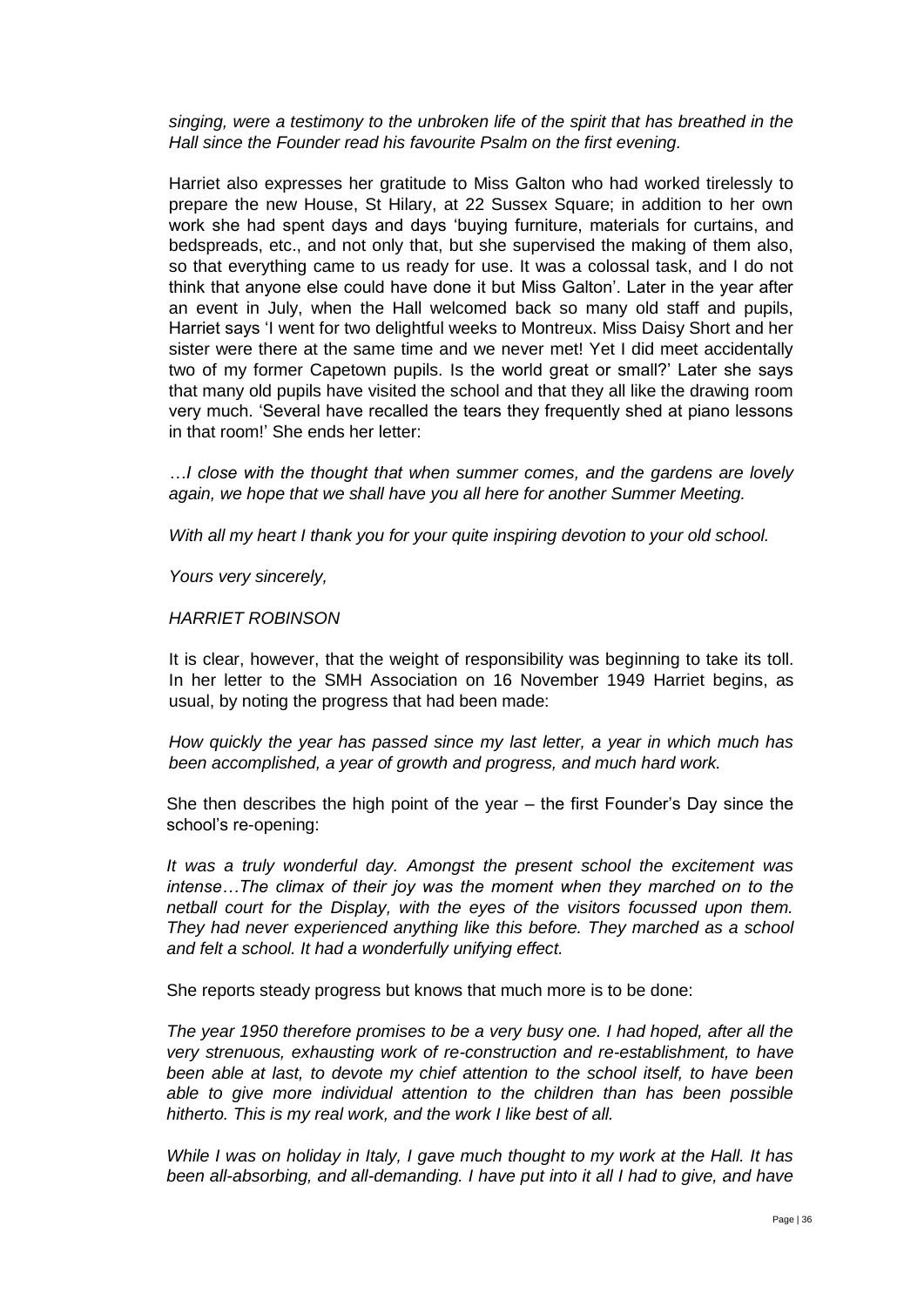*loved the work. But one cannot continue to do that indefinitely, and I am beginning to feel the strain. After very serious thought, I decided that the time had come for me to hand over the work of guiding the Hall through the next stage of its development to another enthusiast.*

*Therefore, one Sunday morning from the calm of a hill-side above Stresa,* 75 *overlooking beautiful Lake Maggiore, I wrote my letter of resignation to the Chairman.*

*I find this all very difficult to tell you, and I do hope that you will understand. I know that the next three or four years will require more vigour, more energy, more strength, than I have to give. My successor will come fresh to that task. I know that she can rely on your whole-hearted support. I shall never be able to thank you sufficiently for all your wonderful kindness and friendship which have made all my efforts at the Hall a labour of love. I feel that I belong to the place, my roots have gone down deeply. In spite of all the difficulties, and frequent discomfort, especially in the early days, the words have kept ringing in my ears, 'the lot is fallen unto me in a fair ground; yea, I have a goodly heritage'*. 76

*With your thoughts and your prayers to help them, whoever works for St Mary's Hall will feel the same.*

*Yours always affectionately*

#### *HARRIET ROBINSON*

I think Harriet's decision came as a surprise – her own account suggests that she only came to it after the end of the summer term – and it certainly came as a great shock. The same issue of the *News Letter* carried a letter to the SMH Association from Miss Ghey dated October 25, 1949:<sup>77</sup>

*You will partly realise how great a blow has fallen on us all with Miss Robinson's resignation. Feeling it as a personal grief as well as a calamity to the school, I will not try to find many words, but will only say how deeply thankful I shall always be that Miss Robinson was the first Head Mistress of the re-established school, and that her strength and dignity and delightful humour blessed its recovering years. I wish she could know how much we admire and thank her for taking the past to her heart and using it to build a better future. Though her so generous self-giving has cost her too dearly, we will all hope and pray that it may not too unfairly have taxed her strength, and that our love and praise may be cordial to her heart when the parting comes.*

<sup>75</sup> Stresa has 'spectacular views as well as areas of historical and architectural interest' and developed as a popular tourist destination during the twentieth century – having been fashionable with aristocrats for much longer. It seems unlikely that many British holiday makers would have been there in 1949 though Ernest Hemingway had visited Stresa the previous year.

<sup>76</sup> The quotation is from Psalm 16:6

<sup>77</sup> Miss Fanny Louise Ghey had been Headmistress of SMA from 1911 to 1936 though, M D Martin adds, 'she had not finished with St Mary's Hall by any means!', *op.cit.* p 31. In her letter describing the frantic activity before the school re-opened after the War Harriet had particularly thanked Miss Ghey and Miss Galton. The two ladies lived at Blunt House, Oxted, and in addition to organising two Garden Fetes there (perhaps as fund-raisers) they had donated many personal gifts to the School including ten cream enamelled bedsteads and twenty-four desks and chairs. 'Do you wonder', asks Harriet, 'that words fail me to express my gratitude?'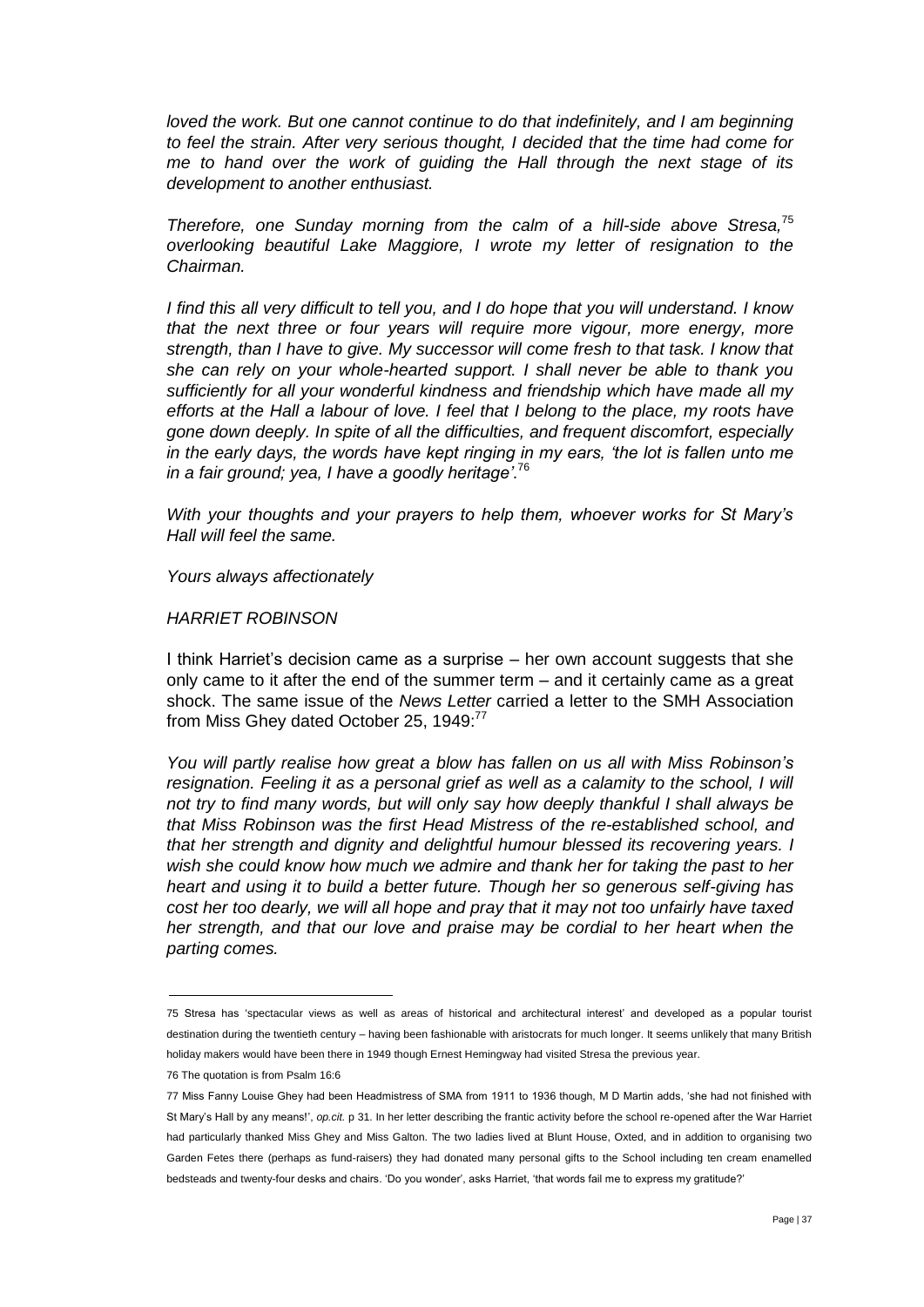'It is sad to think', wrote E.G.Street in the same issue in 'A Tribute to Miss Robinson':

*that her health has suffered so through all she has given of herself to the Hall. I cannot help thinking at the same time, however, of the glory of her work, and what an example she is of disinterested and loving labour, and the wonderful foundation she has relaid, so truly in keeping with the spirit of our Founder himself. If she will remember that she has the gratitude, not only of her own girls, but of those of us*  who have some idea what it has cost her to revive our old School, it will, we trust, *do much towards the renewal of her strength.*

It is clear that Harriet's love of Nature, which had perhaps been intensified by her time in South Africa, remained strong. On 9 April 1949 she opened her Head Mistress's Report to the SMHA Annual General Meeting in London with what the Newsletter described as 'a very moving description of the Hall at dawn':

*She spoke of the early thrush singing just before daylight, and the walls and treetops golden as the sun rose and turned the sea to opal. The almond and the forsythia were more lovely than ever, having lived through so much, and it was a miracle that the Hall had withstood the bombing. 'The Hall sends to you, from the beauty of the morning, its best love, and it thanks you for your support through the years'.*

Miss Robinson ended her report, we are told, by saying 'when you wake in the early morning, think of the old thrush, will you?<sup>78</sup>

It is clear that the affection felt for her by Harriet's colleagues was also felt by many of the girls. After my interest in Harriet became known I received some marvellous memories:<sup>79</sup>

*I had her for a short time. She was a very kind and lovely lady.*

*Miss Robinson was Head when I joined SMH in 1945. She was everything you could wish for in a Head. Gracious, kind and always had time to listen.*

Heather Johnson vividly recalls a particular episode:

 $\overline{a}$ 

*"Heather, Miss Robinson wants to see you". Miss Foster, our form mistress, was telling me that the Head Mistress wanted to see me. What had I done wrong, I wondered. Although Miss Robinson was a kindly lady, nearing her retirement, I was still terrified at the thought of being called to her study. Although I was only nine years old and wasn't aware of any misdemeanour I may have committed, I could not think I was called to her study for anything other than some wrongdoing.*

78 Miss Galton brought the proceedings back to basics by giving thanks for the kind words said about her but taking the opportunity with four Governors present 'to tell of the appalling condition of the stored furniture'. She had been summoned to a meeting of the

Executive to talk about furniture 'but was only given ten minutes out of nearly five hours in which to speak'.

<sup>79</sup> I am grateful to Penny Harrison for these examples. Several correspondents point to the great contrast between Miss Robinson and her successor. The latter 'really scared me' says one, 'I used to dread going back to school'. Another says 'she made my life a misery'.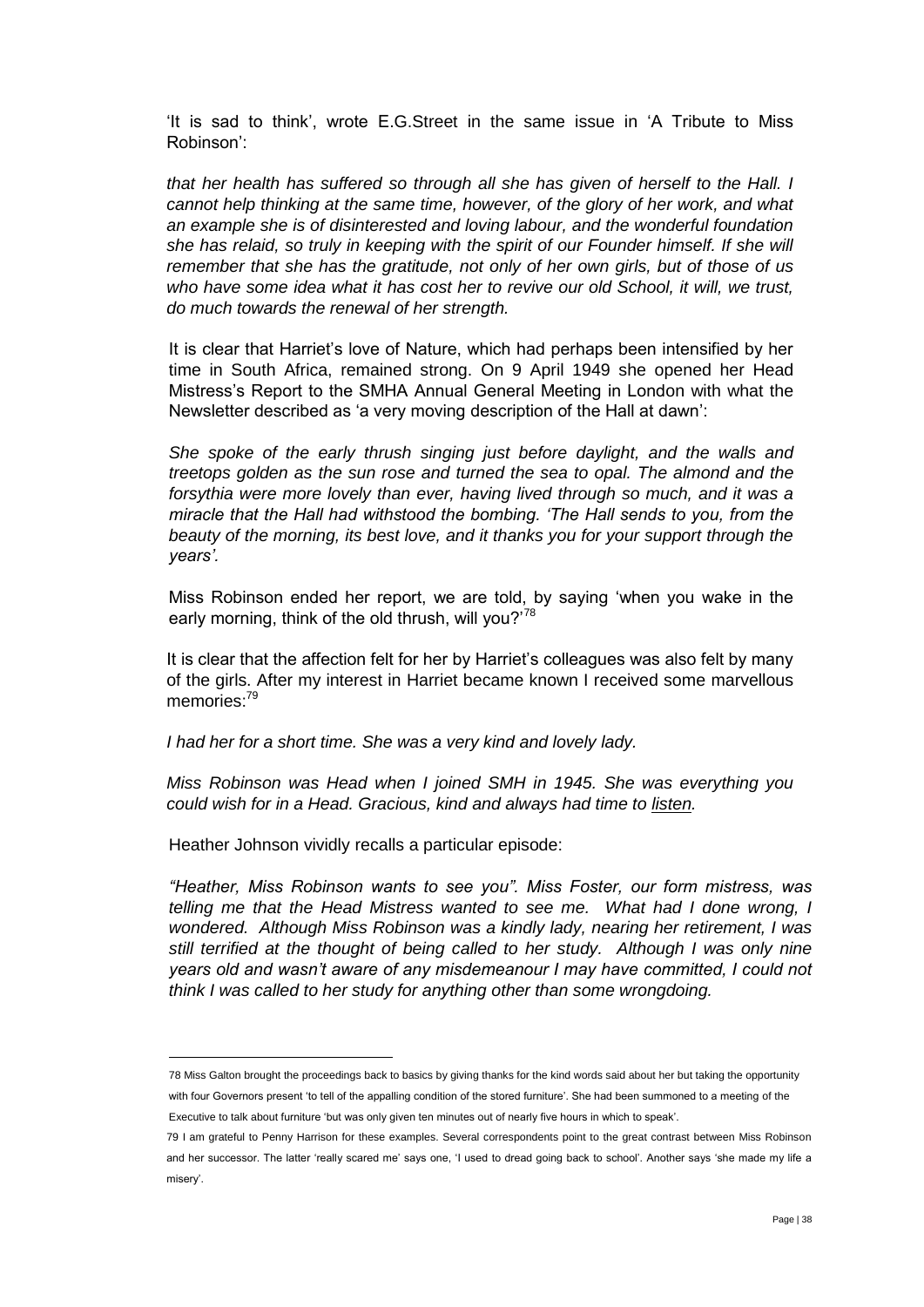*So it was that I climbed the wide wooden staircase to the carpeted corridor above with some trepidation and stood outside the door saying 'Headmistress'. I knocked and was greeted with a kindly "Come in Heather, sit down".*

*"You may remember," she said "that recently you returned a box in which you had collected money for the Church of England Children's Society".*

*I* did remember, *I had had the little blue box at home by the telephone and when friends visited they were asked to put a coin in the box. I had collected the princely sum of 8/-, nothing to write home about, or so I thought.*

*"I am pleased to tell you" she continued "that you collected the highest amount in the school"* 

*(I wonder if that was true. If it was, it wasn't very impressive, even in 1950) "You have been chosen to represent the school at Central Hall in Westminster,*  where you will present a purse to Princess Elizabeth".<sup>80</sup>

The 1950 *Letter from Miss Robinson* in the St Mary's Hall Association *News Letter*  shows that Harriet was now in London though the letter is written 'As from Meadowbank, Bewdley':

*November 19th, 1950*

*Dear SMHA Members,*

 $\overline{a}$ 

*First, just a message to thank you all for your thoughts, and for your kindness to me from the very first moment that I became part of your much-loved old school. I lived my life there to the full, and was completely absorbed in it. The infectious happiness which pervades the place gripped me and made my life a very happy one.* 

*Time has passed quickly since we met at the Annual General Meeting last April, when I was given that wonderful present that took my breath away for the moment. I then had still to get through the painful process of packing, and uprooting myself from the Hall. And what a business it was! Why must we go on surrounding ourselves with possessions when, in reality, 'man wants but little here below'?* <sup>81</sup> *I was thankful to reach the stage when Pickford's men could take over. In spite of my most careful instructions (on the whole they were very good), I found when I unpacked that I had the Hall Visitors' Book and that most precious, beautifullyilluminated, Centenary Celebration book!*

*The actual moment of my departure from the Hall at about 9.30 a.m., on Friday, April 14th, will ever remain in my memory. Weller, the caretaker, packed me into the car, then with him at the gate, I said good-bye to the Hall. It was a beautiful morning, and the Hall was looking lovely, in the soft sunlight of an April morning, against a background of pale blue sky.*

80 Heather's account of her meeting with the future Queen has been wonderfully written up in 'A Purse for a Princess' in which she describes travelling with her mother to Westminster Central Hall and feeling let down by the fact that the Princess was not wearing a crown or a pretty long dress. However the children were given orange juice and spam sandwiches and the next day, when Heather told her class all about her meeting with a Princess, she gradually realised what an honour it had been to represent her school. 81 I presume the reference is to Oliver Goldsmith, *The Vicar of Wakefield*, Chapter 8, 'The Hermit' or 'The Ballad of Edwin and Angelina'. It must have been a favourite quotation as it is also found in John Quincy Adams and Oliver Wendell Holmes, Sr., 'Contentment'.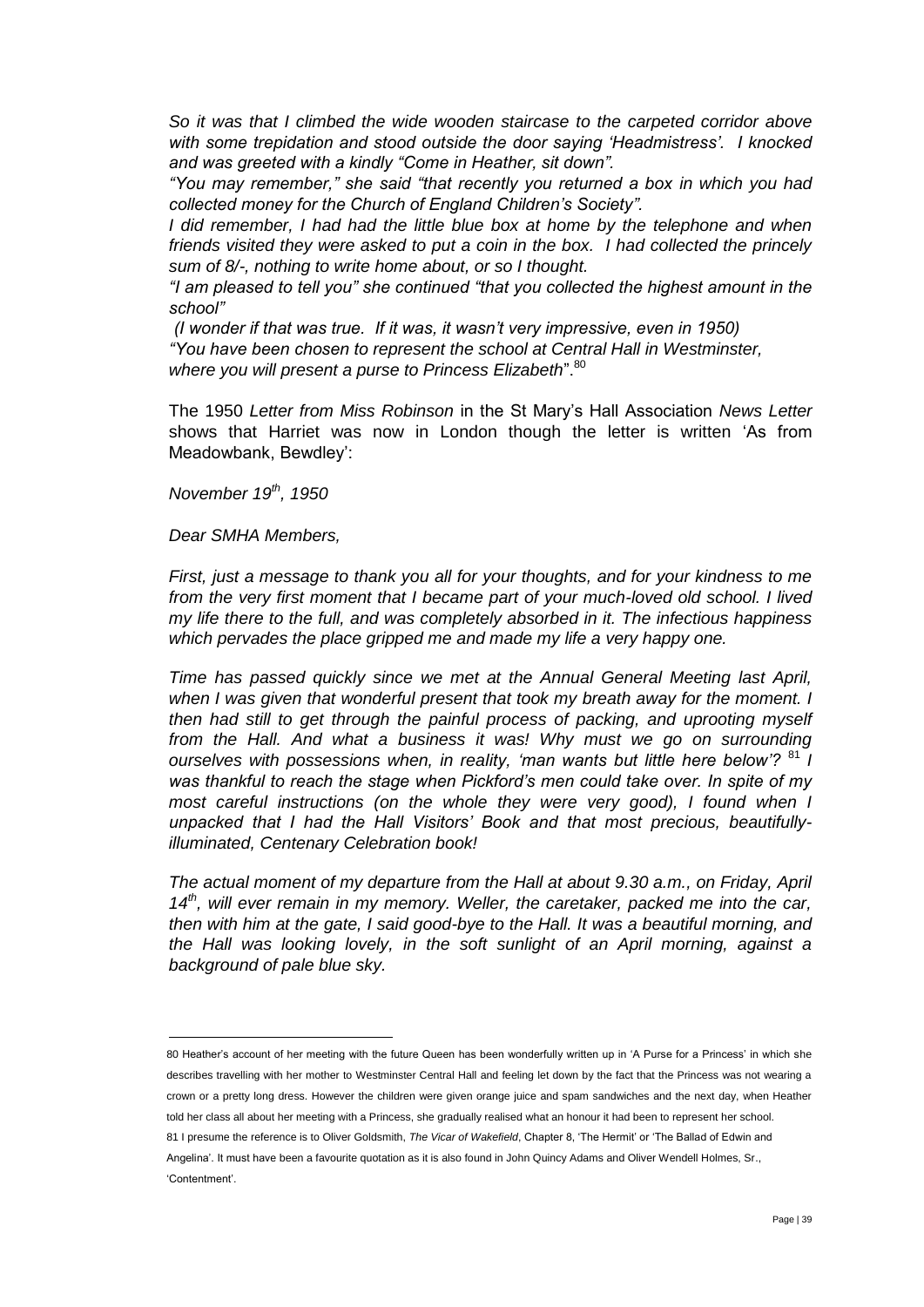*It was a rather chilly drive home, but through some of the most beautiful country in England. I was very tired after many strenuous days, and felt rather lost and absent from my bodily self. Between Reading and Oxford I became dangerously drowsy and had to pull up for a ten minutes' nap! The Vale of Evesham was white with cherry blossom.*<sup>82</sup>

*I was glad to reach home, where my sister was anxiously awaiting my arrival. For many days after, we were very busy in the house. Our furniture, which you got to know so well at the Hall, just fitted into place, and looks as if it had been there always. When the weather became warmer, I began my work in the garden, which was a jungle of weeds, and over-grown everywhere. I was again perfectly happy, and worked from morn to eve, getting the garden in order, and fit for you all to see when you pass my way. As Autumn came on with its chilly, shorter days, I began to feel the need for a change of occupation, and after my sister had had her holiday in Scotland, I was free to come away. So here I am in London, learning shorthand and typing. I have a very good teacher and am enjoying shorthand very much. My instructress works me very hard, and gives me a great deal of homework! I have very little time left for seeing the sights of the city.* 83

*Now that we have our home again and my sister is happily settled there, I hope to be able to go South next year. I am much looking forward to seeing all my old pupils and friends in South Africa. Perhaps next year I shall write from Cape Town. Already I have had a message of welcome from my old pupils of Herschel, through Miss Wisdom's great-niece, who is now a pupil there.*

*My love and best wishes to you all, and thanks again for the present.*

*Yours always affectionately,*

### *HARRIET ROBINSON*

 $\overline{a}$ 

A fortnight before, on 1 April 1950, Harriet had presided at the St Mary's Hall Association AGM in London attended by 65 members. The *News Letter* reported her speech:

*This was the last time she would speak as President. She had really loved and been interested in her work at the Hall, and while there had been the difficulties of infancy, she had had, as a mother with her baby, some of the best years, and was now giving way to her successor for the next growing stages.*

*Miss Robinson ended by saying she was not at the time worn out, but did not feel she should wait for this to happen. 'Once one belongs to the Hall it is for all time. I am handing over, but I still belong'.*

The report then noted several tributes paid to the retiring Head Mistress:

<sup>82</sup> We do not know Harriet's precise route but the journey would have been quite arduous. The RAC Route Planner today estimates the distance between Brighton and Bewdley, avoiding motorways (which did not exist in 1950), at 186 miles and the journey time at about four and a half hours. Although there were far fewer cars even the 'A' roads were poor and most journeys involved going through towns rather than around them.

<sup>83</sup> It seems likely that she was in London by October because she attended a meeting in Ealing of the Home Counties Branch of the SMHA on 7 October.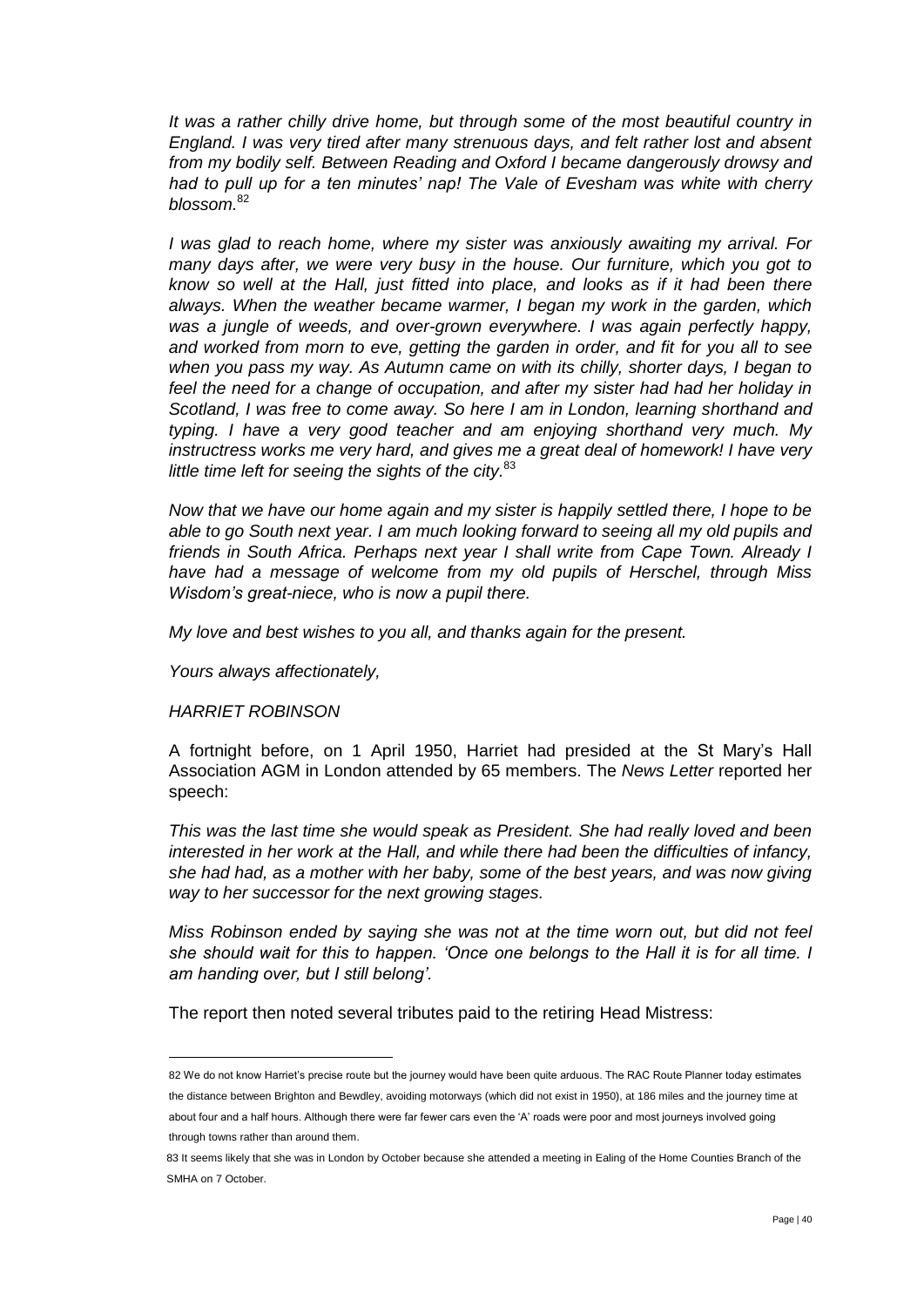*Miss Ghey rose to give an appreciation of Miss Robinson. She said that it was not easy to say what was in everyone's mind. Miss Robinson had soon inspired loyalty by her charm and courage. The school had then no sails or mast, only the rudder of her faith. Miss Robinson could never be thanked enough for her inspiration, strength and dignity. She had renewed the spirit of the past, and carried it on in an even better form. All would be glad that she was not worn out, but she had minimised the strain and cost to herself.*<sup>84</sup> *She had the gift of listening to the past, and then using it to plan a better future. She had built new walls for old music which had echoed for a hundred years, and would continue to do so.*

*The Secretary, Elizabeth Moore, said she had received many letters full of gratitude, affection and admiration for Miss Robinson. They spoke of her charm and welcome, how sadly she would be missed, and concern for her health. 'These writers wish her good luck and Godspeed, and to these wishes may we add yours and mine'. Then, as a token of their regard, the Secretary presented Miss Robinson with a cheque on behalf of the Association, which it was hoped would be used for a holiday abroad. With this also went a posy of blue grape hyacinths, bordered by daffodils, and tied with the School colours of blue and gold.*<sup>85</sup>

*Miss Robinson was obviously overcome with surprise and gratitude. She said she did not know what to say, but thanked the association warmly for their marvellous gift.*

Later in the meeting Mrs Broadley, one of the School's Governors, said that Miss Robinson's resignation was a great blow from which the Governors had not then recovered. She hoped, however, that they had found a very good Head in Miss Conrady, though it was not easy to find a successor to the former Headmistresses (sic). She ended by saying 'Thank you, enormously, Miss Robinson, for a great Headship'.

Miss Robinson's approach to life may be glimpsed in the report of a later discussion, which will be familiar to veterans of AGMs. It was suggested that a revision of the Constitution of the Association might encourage younger people to join. Miss Robinson 'felt that the Association had managed not too badly without an up-to-date Constitution, but as the present day was one of rules and regulations, a new Constitution should be considered if it would be to the advantage of the Association. She suggested that a Sub-Committee should be formed to go into the matter. She said that she herself was most impressed by the Association, and had not found its equal in other schools with which she had been connected'.

<sup>84</sup> The word 'minimised' used by the writer of the Report is ambiguous. Given that the previous year's *News Letter* quotes Miss Ghey and E.G. Street clearly saying that Miss Robinson's health had been affected by the strains of the job I think it likely that Miss Ghey was wanting to say that Harriet had downplayed the effect on her health rather than that she had been able to keep the stress level low.

<sup>85</sup> A Note from the Treasurer in the same *News Letter* suggests that the cheque was for £60 and it came 'from friends and members of the St Mary's Hall Association as a token of our love and appreciation of the vast amount of work that (Miss Robinson) did to bring the Hall into being again. We hope that she is using the money as a help towards the rest she so much needed'. It is hard to say what £60 in 1950 would be 'worth' today but the cheque was certainly a generous one. The National Archives currency converter would suggest that in terms of 'buying power' it would be between £1,000 and £1,500 today. The same AGM heard that the Secretary had postponed a proposed lunch because the very many places she had tried all averaged at last 10/6 per head, plus 10% service charge and Committee members she had consulted thought that too expensive without authorisation from an AGM.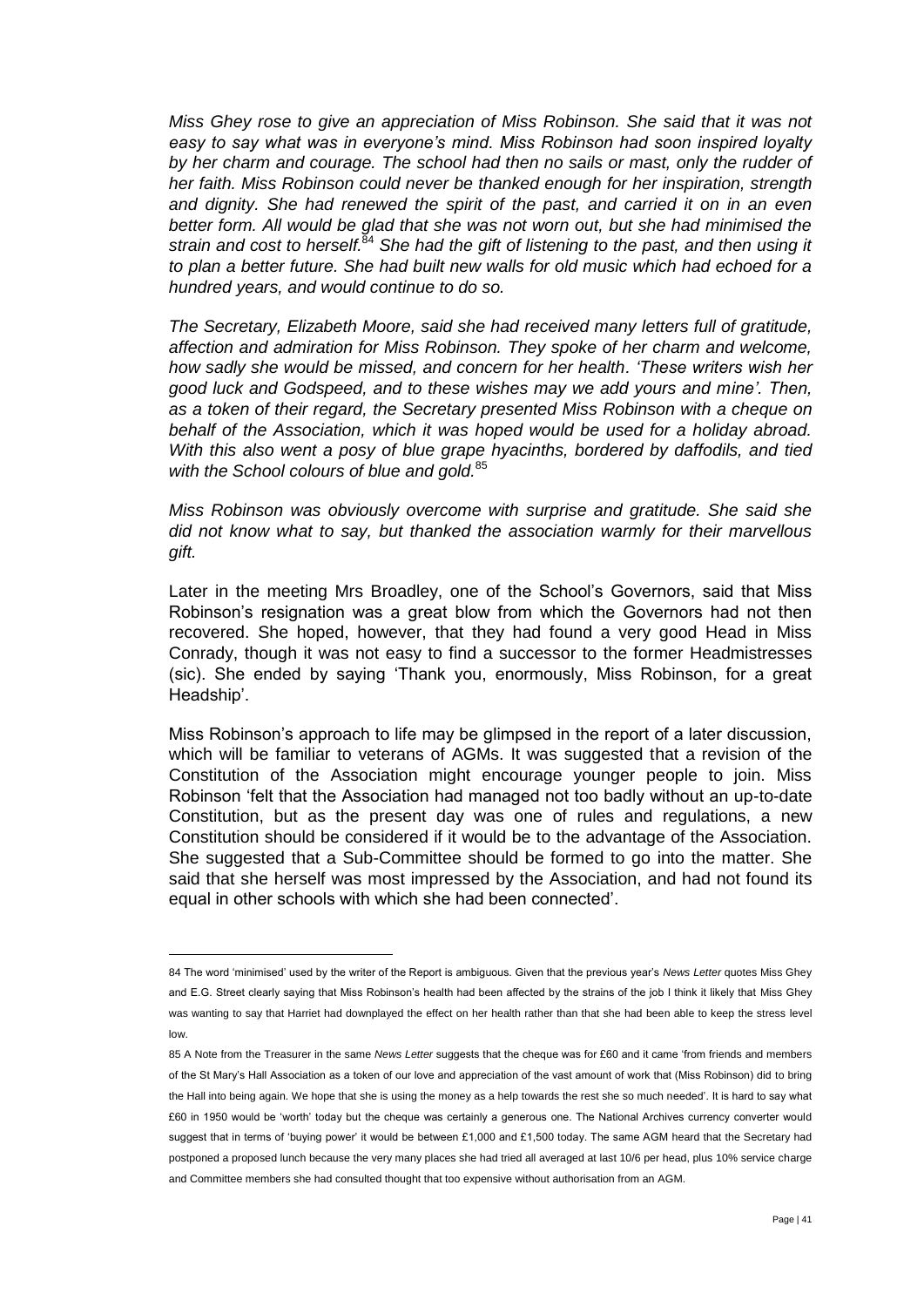# Return to South Africa

The wish Harriet had expressed to return to South Africa was fulfilled the following year and it is clear that she was not simply going for a visit. On 2 October 1951 she sailed from London to Durban on the Union Castle Line's *Llangibby Castle*<sup>86</sup> - the Passenger List gives Harriet's last address in the UK as Meadow Bank, Bewdley, and indicates that South Africa is the country of her intended future permanent residence. The space for 'occupation' is blank. The 1951 SMH Newsletter also tells us that 'Miss Wisdom has since heard that she has been to meet a number of her old pupils who are still at Herschel'.

Later in the same Newsletter there is further news headed 'STOP PRESS!':

# *Letter from Miss Robinson*

*Pietermaritzburg, Natal, S. Africa*

*Nov 22, 1951*

.....I hoped to have arrived here in time to get a letter written. We left London on *October 2nd….calling at Las Palmas, Ascension and St Helena. We encountered strong S.E. trade winds all down the African coast, and arrived at Cape Town after our scheduled time. We were nearly a week at the Cape, instead of 2 days; and had a most exciting and exhausting time there, seeing all our old friends. A reception had been planned for us at Herschel, and we met governors, parents and school, past and present. We were very glad when we reached Durban and saw our friends waiting to welcome us. I don't want to do another voyage just yet! Since we arrived here I have been very busy, trying to find a house, and seeing many old friends. Yesterday afternoon we went to a party of some of our Durban Girls' College O.G.'s, mostly married now and with families. Houses are in great demand as Maritzburg is a very popular place for retired British people. Not only are they flocking here from Gt. Britain, but also from the East. There is a Men's Club, called the 'East of Suez' Club. My sister is anxious to come out to join me, so I shall have to come home in the Spring to help her with business affairs, and bring her out.*

*Please remember me to all my old friends. I should like to be home for the Annual General Meeting.*

*With best wishes for Christmas and the New Year,*

*Yours very sincerely,*

*HARRIET ROBINSON*

<sup>86</sup> A ship which may be seen as quite typical of the era: built by Harland & Wolff in Govan, launched in 1929, damaged in an air raid on Liverpool Docks in 1940, torpedoed and damaged by a German U-boat in 1942, scrapped in 1954. The liner would probably have sailed from the East India Dock.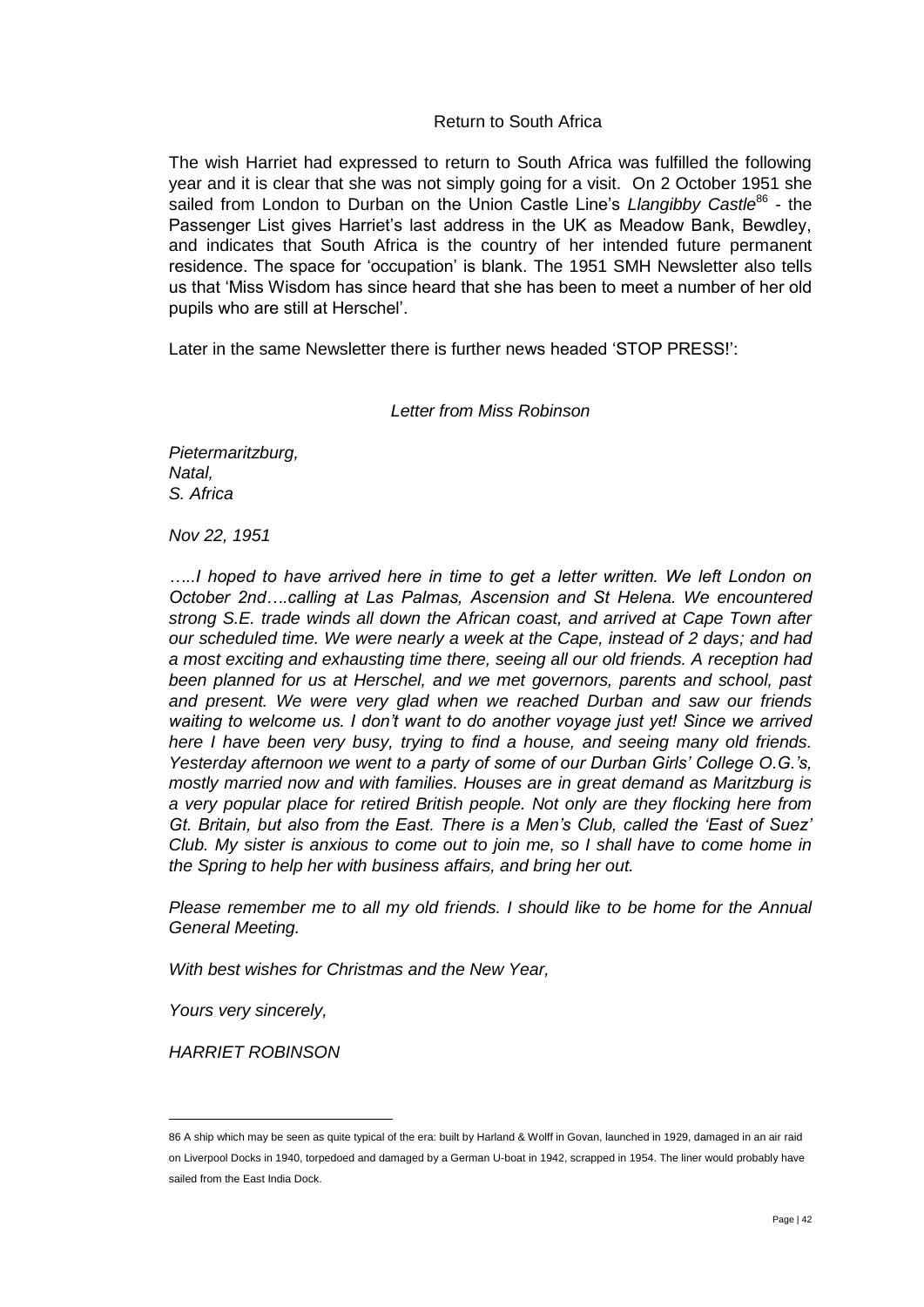But it would have been unlike Harriet to be idle for long. The 1954 SMH Newsletter (which shows that the Vice-Presidents still included Harriet as well as Miss Ghey and Miss Galton) includes an item headed 'A Letter from Miss Robinson' who wrote from Pietermaritzburg in November:

# *My Dear Friends,*

 $\overline{a}$ 

*All this year I have been leading a very busy scholastic life. Nevertheless you have often been in my thoughts and I have longed to see you all and the school.*

*The schools in South Africa have four terms, with a short holiday of about ten days at Easter, and at Michaelmas, and a long holiday at the half-year, and at Christmas, when school-year ends. During the first term of this year I was teaching at two schools, at St Anne's Diocesan College, and at the Girls' Collegiate School in Pietermaritzburg. This was hard work. During the second term I was Acting Principal at the Girls' Collegiate while Miss Williams, the Principal, was on holiday in England. I was resident at the school and thoroughly enjoyed the life; it was very interesting to be right in the middle of school-life again.*

*Just as the second term was ending my sister became very seriously ill with heart trouble, and she was in bed for two months. I am thankful that she is much better, but she has now to take life very easily. She has a little dog, a young dachshund called Barnabas, the loveliest, and the liveliest and most mischievous little dog you ever saw. He is fully determined that my sister shall have no rest at all!!*

*At the end of the month, for my sister's sake, we*<sup>87</sup> *are moving to another house where the garden and the surroundings are perfectly flat. Our present garden is terraced and we are on a hill. We are very sorry to leave this pretty little place. We have worked very hard in the garden, and put in many plants.*

*Miss Willis's arthritis has been very bad lately, and she is now in hospital for intensive physiotherapy treatment. She is looking much better, and seems to be responding very well to the treatment. I visited her yesterday and she was so pleased that she could walk almost without a limp.*

*I am at present teaching three Senior Classes at the Collegiate. The girls are working very hard with the prospect of the Matriculation Examination looming ahead.*

*Last Friday I gave away the prizes at the Durban Girls' College where I was Headmistress from 1924 to 1932. It was Founder's Day. I was present also at the Thanksgiving Service in the morning. It was delightful to be back in my old haunts, to meet many of my old girls, and to have the pleasure of handing prizes to some of their children.*<sup>88</sup>

<sup>87</sup> A reference in a later letter shows that the household consisted of Harriet, her sister Mary Ann and Miss Willis. Mary Ann in fact lived for another nine years. I note the details from her Death Certificate at the end of this paper - the cause of death is consistent with her having suffered from heart problems for some time.

<sup>88</sup> Wrinch-Schultz, *op.cit*., p. 119 confirms this: 'Twenty years after she left College she came back to the school – this time as official speaker and guest of honour at Founders' Day'.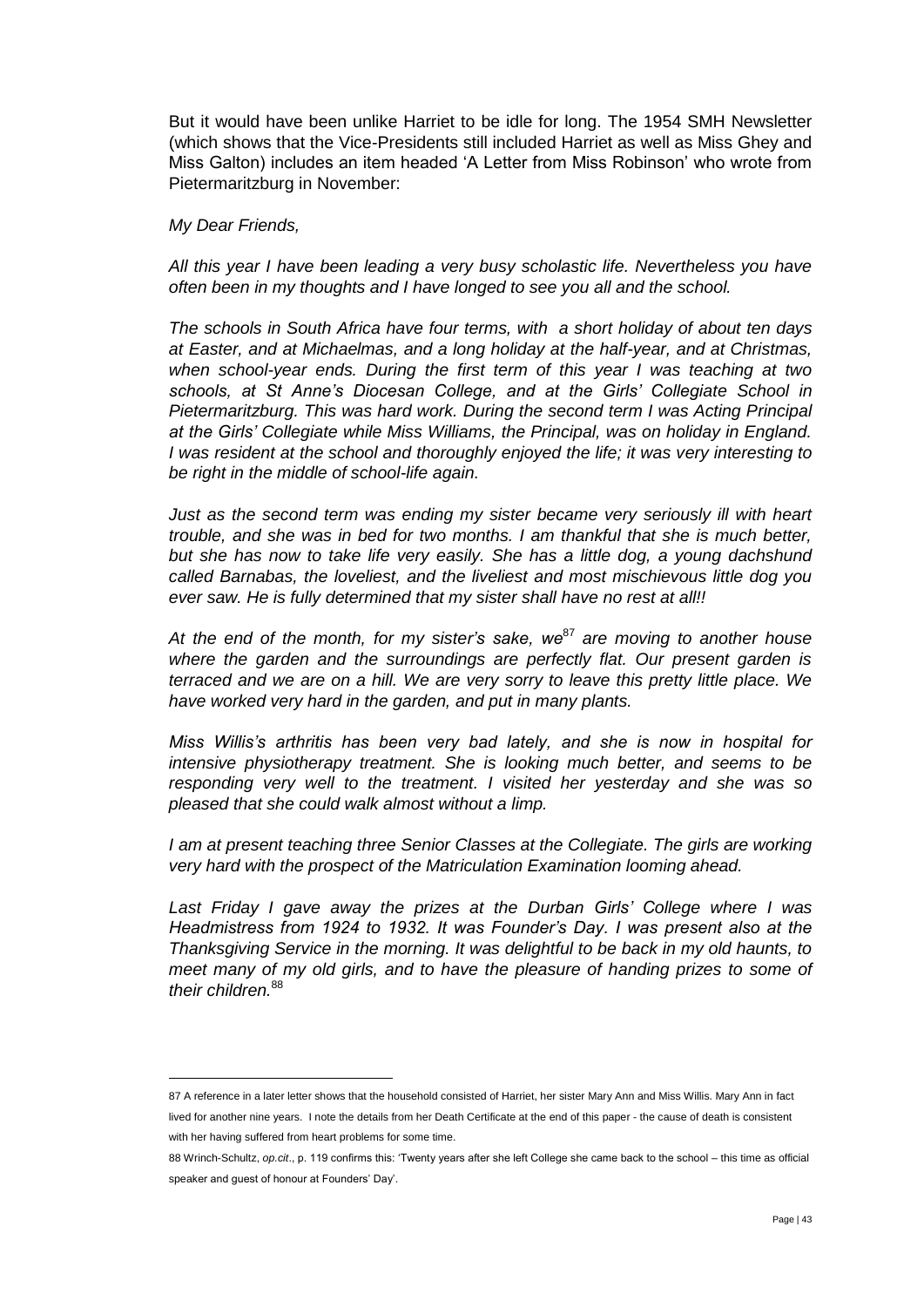*We are moving to our new home on December 7th (See addresses).*<sup>89</sup> *Please come and visit me soon.*

*With very best wishes to you all.*

*Yours always affectionately*

*HARRIET ROBINSON*

The 1955 SMH Newsletter includes an update; 'News from Miss Robinson':

*My Dear Friends,*

*How quickly time goes!....I have been hard at work all the year teaching Zoology and Botany to Senior Classes at the Girls' Collegiate School, here in Maritzburg. I enjoy the work very much.*

*We have been in our new home now for nearly a year. …..We have a large garden, mostly lawns and beautiful trees. I wish you could see the Australian Flame trees in*  full flower as they are just now, a mass of scarlet. After a chilly Winter, Spring is with *us at last, and wherever you look you see the beautiful purplish-blue of the Jacarandas. I miss the spring-time songs of the birds in England. The birds here are brighter in plumage but much less musical in song. We get many lovely white egrets on the lawns. They are very tame, and are fascinating to watch as they search for insects in the grass. Having spotted one, they are still as if carved in marble. Then, with a peculiar gyrating movement of their long, thin, necks they seem to mesmerise the prey. Swift as lightning down goes the beak, and one can see the insect passing*  down the slender neck. They go home in the evening to the Bird Sanctuary, where *there are thousands of them, making the trees look as if covered in snow.*

*Owing to the cold winter, Miss Willis has had rather a bad time with arthritis, but with the arrival of the warmer weather she is considerably better.*

*A pile of examination papers is lying on my table, so I must get to work.*

*My very best wishes to you all,*

*Yours always affectionately,*

*HARRIET ROBINSON*

 $\overline{a}$ 

The December 1956 issue of the SMH *News Letter and School Magazine* includes the regular letter:

<sup>89</sup> The Newsletter has a list of SMHA members. The page on which Harriet appears is difficult to read but the address is probably 97, Ridge Road, Pietermaritzburg, Natal, South Africa.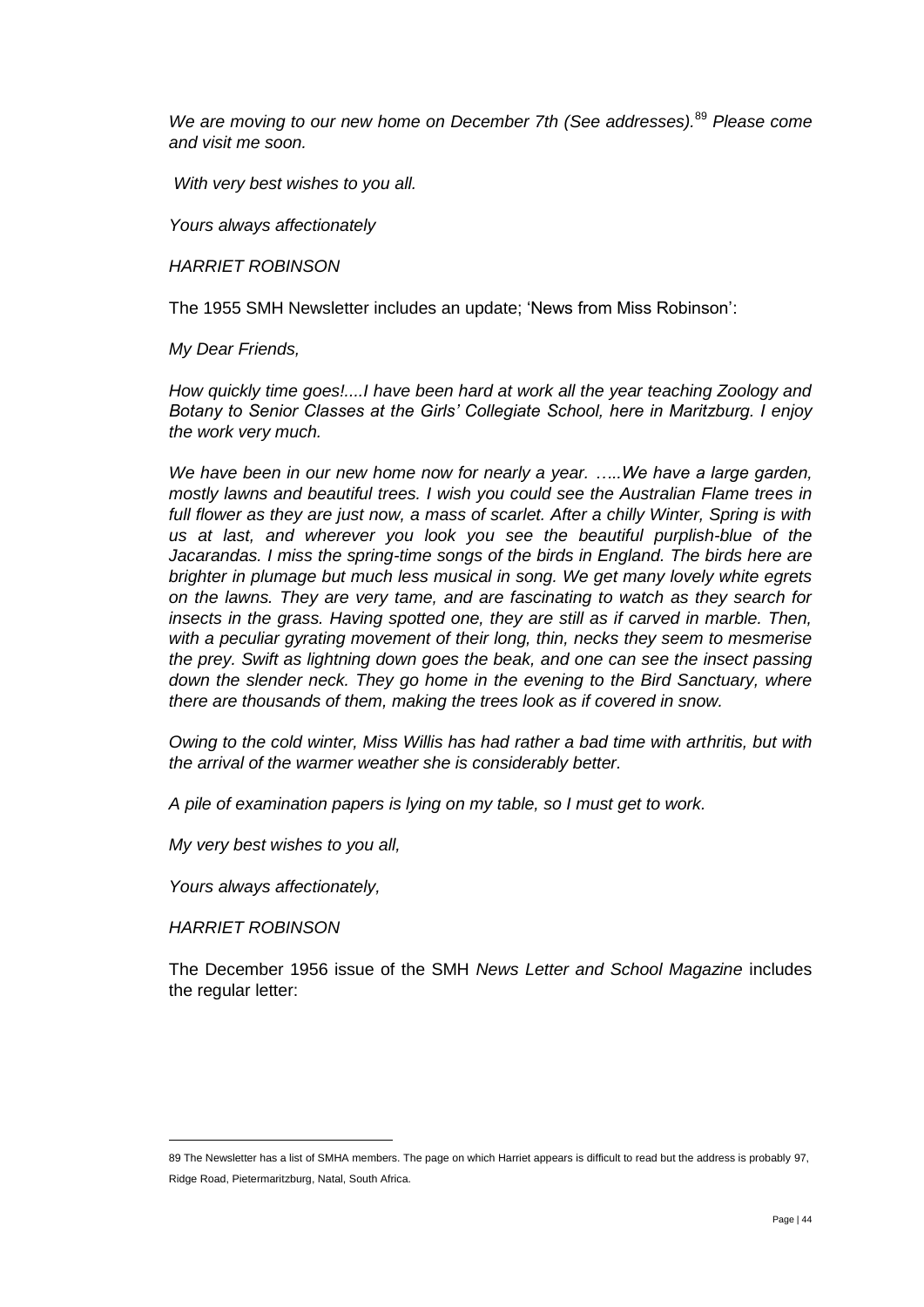# *NEWS FROM MISS ROBINSON*

*Pietermaritzburg October 21st, 1956*

*My Dear Friends*

 $\overline{a}$ 

*The jacaranda trees are coming into bloom, a beautiful reminder that it is time to write to you. The year has been a very busy one, but working hard as I have, much has been left undone which I had hoped to do.* 

*Ever since I came back to Natal I have been looking forward to meeting Miss Ghey's*  sister, Mrs Maunsell,<sup>90</sup> who is living in Durban. Imagine my joy when a telephone call *from Durban put me in touch with Mrs Maunsell herself. She and Major Maunsell were coming to Pietermaritzburg and would like to call to see us. We had a most interesting hour with them and time was all too short. They are both delightful. I could see traces of Miss Ghey in Mrs Maunsell. After they left, their visit was more like a dream than an actuality. I hope to see them again before very long.*

*I had another interesting contact with St Mary's Hall some months ago. I met a Mrs Flook and her two children, a girl and a boy. They live in Bahrein in the Persian Gulf. They had been on leave in England, and were spending a few weeks in Maritzburg with Mrs Flook's mother, whom I happen to know very well. They were then contemplating sending their children to school in England, and told me how very kind Miss Conrady had been, and how pleased they were with all they saw at St Mary's Hall. The difficulty of holidays has, I fear, made them decide to send the children to school in Natal where they have relations.*

*Miss Smith very kindly sent me the 'Brief History of St Mary's Hall', which I have read and re-read many times. I also read the 'News Letter and School Magazine' with great interest, remembering more names now in the Old Girls' Section than among the present girls. I was so pleased to see how well M.A. Coates has done in the G.C. Examination. I remember her and her sister.*

*Of myself I have little new to tell you. I still teach, I garden, and I try to play my 'cello. My sister and I have been planting roses. She has bush roses, and mine are all of the polyantha variety.*

*There is a beautiful Botanical Garden in Maritzburg with many tropical trees. The lotus flowers in the pools were magnificent last summer. I wish you could see them. Maritzburg is known as the 'City of Flowers'. Azaleas are being planted along all the main roads leading to the city.*

*Our kind editor, Miss Baron, will be glad to receive my letter both earlier and shorter, so I will stop before I transgress.*

<sup>90</sup> The copy of the magazine I have seen appears to say 'Mannsell' but Dorothy Gladys Ghey (sister of SMH's Head Mistress Fanny Louise Ghey) was married to Frederick Henry Robert Maunsell (1888-1957). He fought in the First World War and was mentioned in despatches. They married in 1917. He retired with the rank of Major in 1933 and died in what was then Southern Rhodesia in 1957.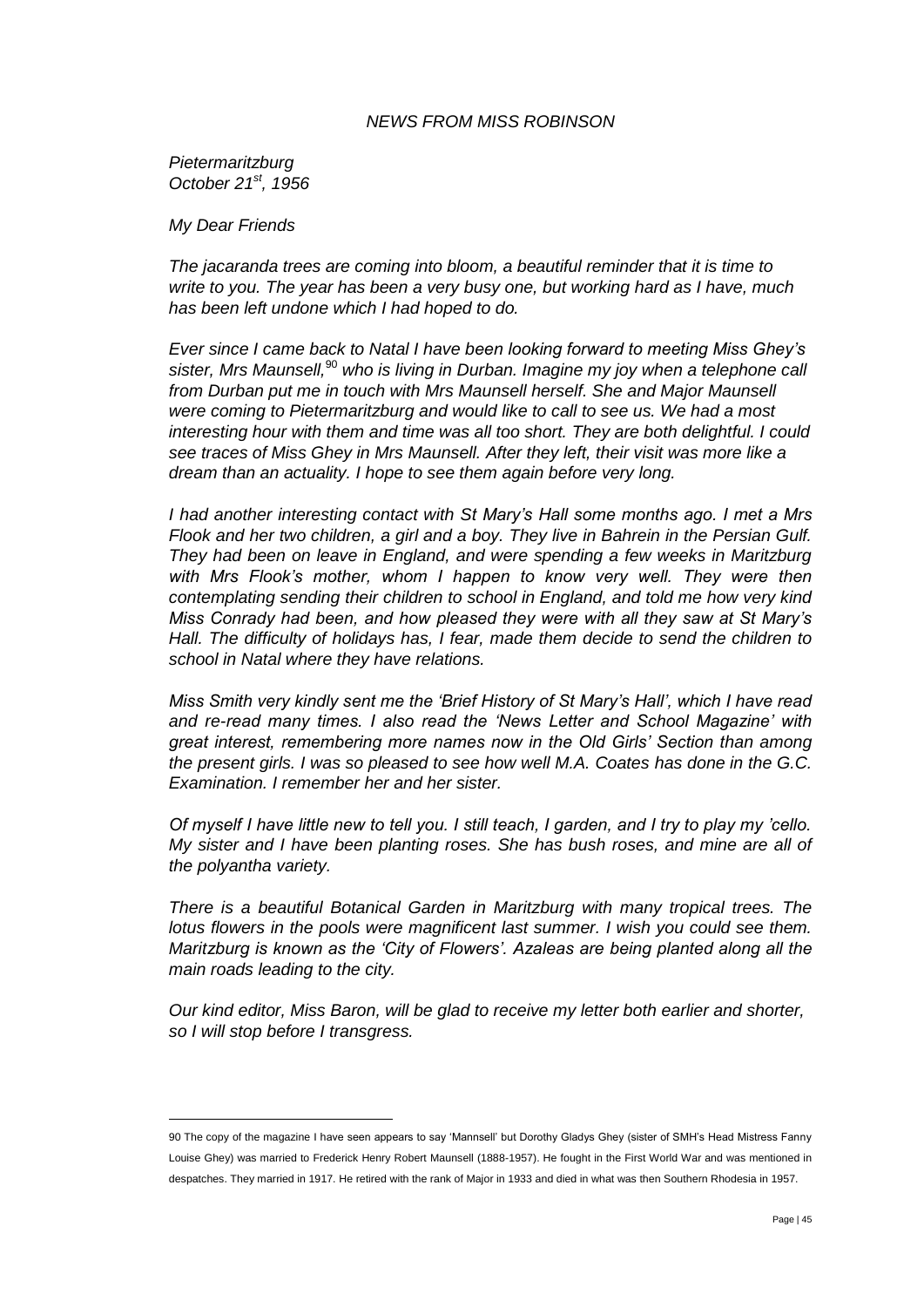*My love and best wishes,*

*Yours always affectionately,*

# *HARRIET ROBINSON*

Harriet, who mentions the beauty of the jacaranda trees in her 1955 and 1956 letters, was not the only English woman to love them. In her old age the redoubtable Mabel Palmer wrote:

*... pawpaw with orange or lemon juice is one of the reasons I am glad I came to Natal. The other is the sight of jacaranda trees in bloom in October. I have one tree in the garden which is a great joy every spring.*

That remark is quoted by Sylvia Vietzen in her article *Beyond School: Some developments in higher education in Durban in the 1920s and the influence of Mabel*  Palmer.<sup>91</sup> She brought with her, writes Vietzen, 'the forces of liberal humanism, Fabian socialism, W.E.A. idealism and feminist militancy' and was 'a little too energetic for main-line liberals like C.T. Loram'. Mabel Palmer, born in England in 1876, was not typical of her age and sex but when she writes 'of her longing to ride a bicycle, march in a procession and enter Parliament' one is reminded of how constricted the life chances of women were in the period just before Harriet's. 'Yet (Mabel) entered Glasgow University in 1893, one year after it was opened to women, and graduated with her M.A. in 1900, winning the University silver medal for the best essay in philosophy, the medal and prize for the most distinguished arts graduate of the year and a fellowship to the London School of Economics'. But Vietzen reminds us that sisterhood has always had its limits:

*It was at a meeting addressed by Mabel early in 1915 that no less a personage than Virginia Woolf saw fit to join the Fabian Society. Not that she was impressed by Mabel who, she wrote, "drivelled at length about Peace - I could understand, always,*  and confute generally, all that she said; so that I think it must have been very bad.<sup>92</sup>

There is no evidence that Harriet was remotely like Mabel Palmer but they would surely have agreed on the importance of promoting the education of women. It is also clear from the things that I have quoted from her letters and speeches that she believed strongly that a good education could enable young women to make their mark in the modern world. We have seen, too, that her Christian faith was strong and that she believed that faith had ethical implications. On 17 June 1949, in her last Headmistress's Report for Founder's Day at St Mary Hall she said several things which help us to get a sense of her beliefs:

*It is a great thing to be enthusiastic about something. One meets so many young people now-a-days, keen on nothing at all, just drifting, having no idea what they want to do with their existence.*

Later, speaking of progress made in the Physical Training side of school life she says:

<sup>91</sup> Natalia 14 (1984), Natal Society Foundation 2010.

<sup>92</sup> Vietzen, *op.cit*. p. 51. The quotation is found in *The Diary of Virginia Woolf*, ed. Anne Olivier Bell, 1977, vol 1, p.26.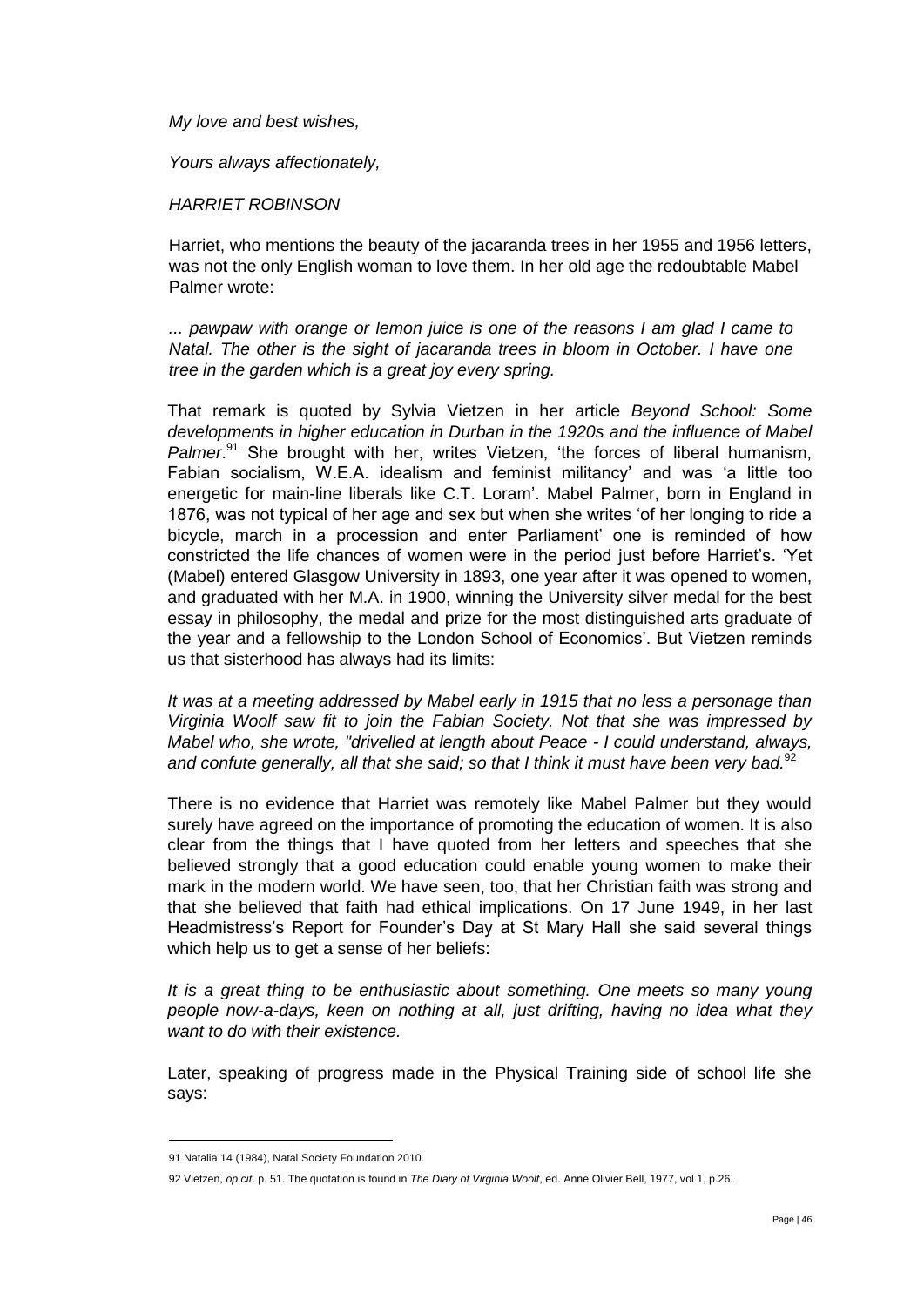*Miss Lindley has no time for slip-shod, careless, half-hearted work either in the gymnasium or on the playing field. She is working hard, together with the rest of the Staff, to instil into the children the belief that if a thing is worth doing at all it is worth doing well. The going is hard for us all, but the goal is worth achieving, and we shall win through in the end.*

Her Report ends with some thoughts about the future:

*To be responsible for a big school is one of the most absorbing and exhilarating things a woman can do – at least so it has always seemed to me – for it demands the utmost one can give all the time, and then leaves one with an acute sense of one's own inadequacy. The joy of it is that one can continually start afresh, hoping to avoid the mistakes of yesterday, and one can never quite lose one's own enthusiasm when working with high-spirited, vigorous, youth.*

*The boys and girls in our schools to-day are the heirs of the ages, and they must also be the builders of the future. In our plans for the coming day we shall remember that, with the School, the Church and the home have, or should have, their part. And we should ask more from the homes, and should cease to assume one by one, the functions which the thoughtless, or the ignorant, or the indifferent parent lets drop.*

*We want the next generation to be wiser, broader in outlook and in sympathy, stronger in faith than our own. The schools must produce women, citizens, with a highly developed sense of social responsibility, with intelligence, with conscience and will, deliberately trained to meet new conditions, with a standard of values, and a balanced outlook, far greater than that demanded of women in the past.*

She concludes by quoting someone who would not be everyone's first choice of educational guru in Britain today:

*'If I were a dictator', he said, 'I would lay down as a programme of principles for the new education; the building up of individual personality, the encouragement of imagination, not of memory; the feeding of the young mind with interest, ideals, and the joy of life, avoiding repressions; the cultivating of a love of Truth, a broad outlook, and objectiveness; a thorough grounding in fundamentals, leaving details to reference books; and the principles of Holism, namely that in this universe we are all members one of another, and that selfishness is the grand refusal and denial of life'.*

The reference to Holism perhaps provides the clue that the quotation was from Field Marshal Jan Smuts (1870-1950). An assessment of Smuts lies outside the scope of this paper $93$  but Harriet's evident approval of his educational philosophy raises a

<sup>93</sup> The child of Afrikaaner farmers Smuts was intellectually brilliant (Double First from Cambridge), a military leader fighting against the British in the Boer War and for the British in the First and Second World Wars, a statesman and a politician. It has been claimed that, had Churchill been killed during the Second World War, Smuts might have been proposed as Prime Minister of the United Kingdom. Although his statue stands in Parliament Square I suspect that little is known about him by most people in Britain. I also think that there is remarkably little knowledge of the South African wars – unlike the First World War. Lucy Ellis, a distant relative of mine, has told me the extraordinary story of her great grandfather's family. *The Graphic* of 7 April 1900 carried the story of six of his brothers who enlisted in the 3rd Middlesex Imperial Yeomanry. The parents received letters from Buckingham Palace ('The Queen trusts that the six brothers, who have shown such excellent spirit in all joining the same regiment for service in South Africa, may all be spared to return in safety at the end of the war') and Cardinal Vaughan ('To give six soldiers is [the] next best thing to giving six priests to God's service'). Lucy told me that her great great grandmother bore nine sons and four daughters between 1869 and 1883. The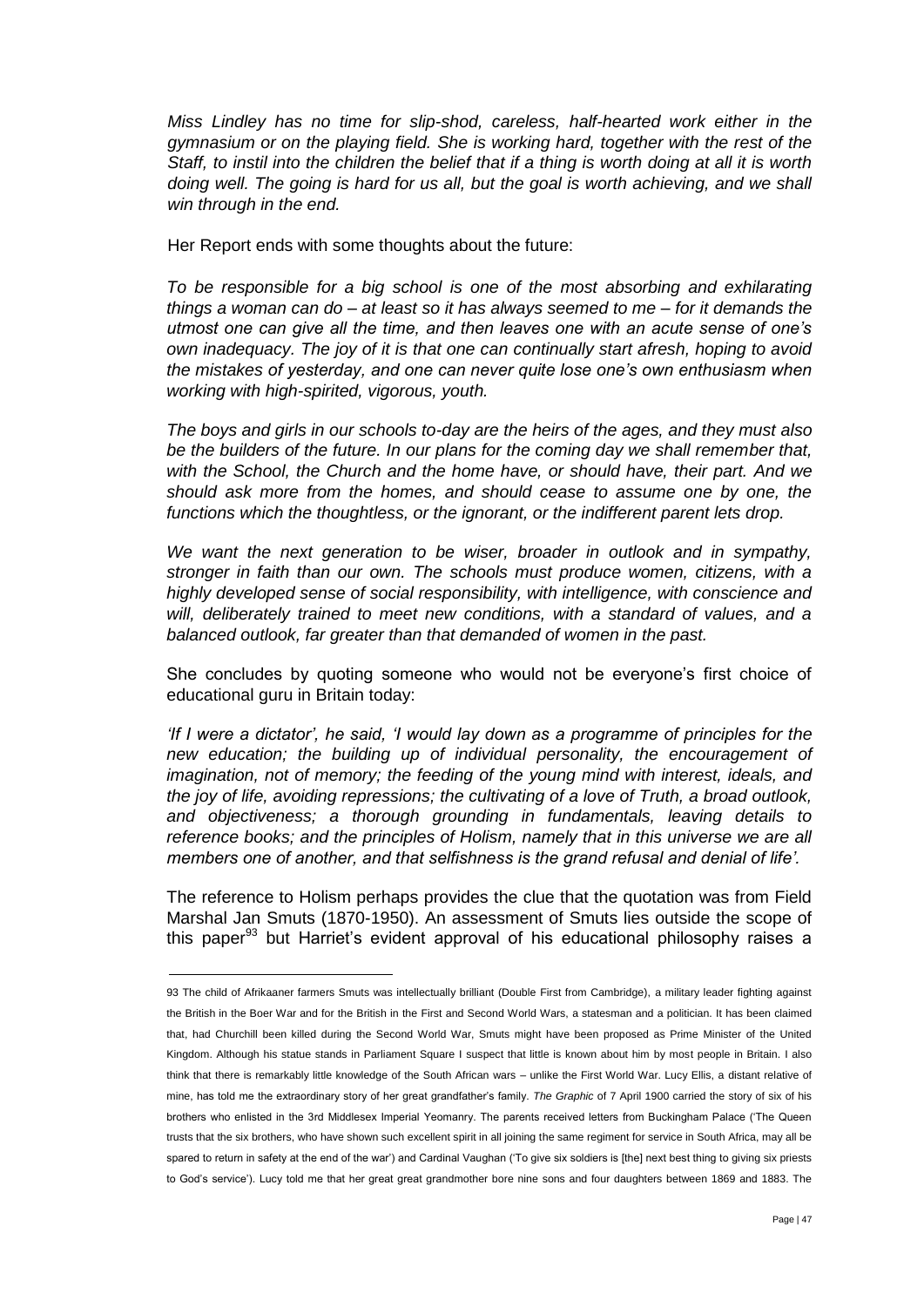more fundamental question. Given that South Africa was so important to her, what did Harriet think about the politics of that country? We have noted that Professor Sneddon, who was chosen to give the address at the Memorial Service for Harriet, thought it important to teach non-white students who were not allowed to attend allwhite institutions. Whilst not providing direct evidence of Harriet's views I like to think that the humane values which she sought to inculcate in her girls enabled some of them to play a part in the movement towards a multiracial South Africa.<sup>94</sup> Professor Sneddon's address was given in May 1962 – just two years after the Sharpeville Massacre. The 1954 *SMH Magazine* contains an item headed 'News from South Africa' in which Winnie Banks says:

*This really lovely country, so richly endowed with climate and mineral wealth, is in a very sad state just now, with racial bitterness between the white races, and worse still, the unjust and un-Christian colour bar. But we just have to go on doing the best we can, and there are bright spots to cheer us up, particularly the good stand being made by the Anglican Church, and in particular, the most devoted work of the Community of the Resurrection*. 95

The following year the Community recalled Trevor Huddleston to England and in 1956 he published *Naught for your Comfort*, which introduced many people to the realities of South Africa. Nelson Mandela believed that 'No white person has done more for South Africa than Trevor Huddleston'. Desmond Tutu and David Sheppard, with whom I worked closely in the 1990s, were also much influenced by Trevor.<sup>96</sup> When Desmond Tutu contracted TB as a child:

*Trevor drove him to hospital and visited him mostly once a week over the twenty months he was in hospital. Desmond wrote: 'What this said to me, a Township urchin, about caring, about gentleness, about being made to feel you really counted, is more than I can put into words. Maybe I hoped to emulate him one day. His affection helped me to exorcise a likely bitterness against and hatred of whites and made my future ministry more possible*'.<sup>97</sup>

David's role, as a well-known cricketer, in opposing apartheid – after Sharpeville and then, in 1968, at the time of the D'Oliveira Affair - was important though it cost him some friendships (including that of P.B.H. May who had been a close friend at

eldest girl volunteered to work for the Red Cross in South Africa. All but one of the six soldiers returned home – Gerald died, aged 23, a year after *The Graphic* article was published.

 $\overline{a}$ 

94 Smuts himself believed in racial segregation and it is a matter of debate whether he would have approved of full-fledged apartheid. 95 I presume Winnie Banks was the 13 year old Winifred Banks enumerated at St Mary's Hall in the 1911 Census so was at the school long before Harriet's time. However the views Winnie expressed in 1954 and her firm Anglican convictions may suggest that Harriet's values were a firm part of the tradition of SMH.

96 See David Sheppard, *Steps along Hope* Street, 2002. I treasure the copy he gave me which is inscribed '… with great thankfulness for the steps along Hope Street that we've shared'. He chaired the Church of England's Board for Social Responsibility (1991-1996) when I was its General Secretary. Trevor also made a deep impression on Fr Ken Leech who worked for Board on racial justice issues in the 1980s. In 1956, as a teenager from a non-religious family, he heard Trevor denouncing apartheid and this convinced him, he later said, that 'if this faith could drive this man to oppose racism with such passion, perhaps it could drive me too'. Ken died just as I was completing this paper.

97 David Sheppard, *ibid.,* p. 143. The Tutu quotation is from his Foreword to Eric James' 1999 Huddleston Lecture. The text of the lecture is reprinted as 'Trevor Huddleston from a biographer's chair' in Eric James, *The House of My Friends*, 2003. Eric was the last Director of Christian Action and an important influence on my life. He started to write Trevor's biography but the task was later given to Piers McGrandle; see his *Trevor Huddleston: Turbulent Priest*, 2004.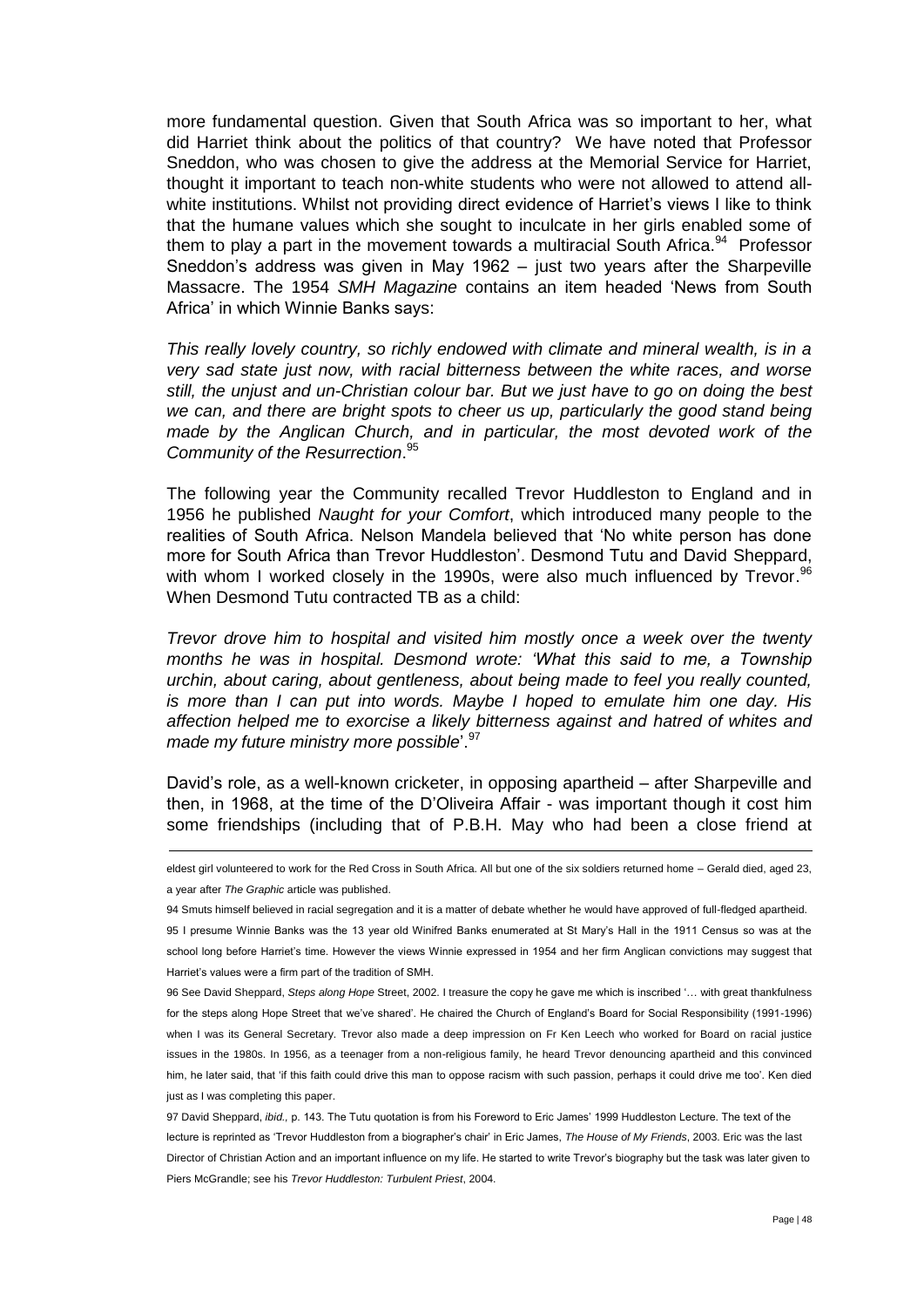Cambridge) and required great courage. $98$  The last time I saw Trevor was on 7 December 1996 – he seemed very frail as he got out of a taxi to attend a Service of Thanksgiving for 50 years of Christian Action at which Diana (the widow of Canon John) Collins spoke. An extract from *Naught for your Comfort* was printed in the Order of Service of Thanksgiving for the life and work of Archbishop Huddleston which I attended at Westminster Abbey on 29 July 1998.

In the 1956 *SMH News Letter* Winnie Banks shows that things had not improved although she now acknowledged the scale of the challenge which would have faced any government:

*About our difficulties here in South Africa; the Nationalist Government's policies of racial discrimination not only towards the non-Europeans but to the English-speaking section, makes us all ashamed, and the Anglican Church is a focal point of their hatred. Maude* (Hudson) *and I are both members of the Fraternity of the Resurrection attached to Father Huddleston's Community and know him well. All that he says in his book is true; but it is also true that for any Government there is a terrific problem – ten million natives needing education and housing, etc., and only two and a half million whites, but it is the attitude of the Afrikaner Nationalists that is wrong*.

It is likely that Harriet held similar views – not radical but liberal and convinced that education was the key to social and economic progress for all communities. Evidence for this can be found in her letter in the 1953 issue of *The St Mary's Hall News Letter*  which reads, in part, rather like an article from the *National Geographic* magazine of the period:

*Pietermaritzburg, November 1953*

*My Dear Friends,*

 $\overline{a}$ 

*A whole year has passed: how can I tell you in half a page of all the interesting things I have done since last I wrote? I have been very busy. As a member of the National Council of Women, I was asked to be Convenor of the Education Sub-Committee. This has brought me into touch with many interesting people, especially as Headquarters requested us to spend three months on Bantu education. As part of this work, I arranged for our members to visit the native township of Edendale, about 4 miles out of Maritzburg. We spent the morning in two of the Nursery Schools, watching the 2 to 5-year-old native children, boys and girls, at their daily occupations. They change into school uniform as soon as they get to school – cotton shorts and*  little loose shirts. Boys and girls wear the same uniform, and since the hair of them all *is short and curly I could not distinguish the boys from the girls! They all looked very happy, sitting on the floor and so good. Their percussion band, led by their own conductors, was one of the highlights of our visit. These little children have quite prodigious memories, and have a repertoire of about 50 songs. The Bantu people* 

<sup>98</sup> David told me that when he later invited May to meet him Peter replied: 'I don't think we have anything to talk about'. I grew up in Surrey and May was one of my cricket heroes - he was part of the extraordinary Surrey side which won the County Championship seven years in a row under Stuart Surridge (1952-56) and May (1957-58). I still have the Surrey team autographs I obtained on 11 September 1956 (the only time I saw Peter May play) when Surrey played 'The Rest' at the Oval. South Africa had toured England the previous year but would not tour again until 1994 when the international ban was rescinded.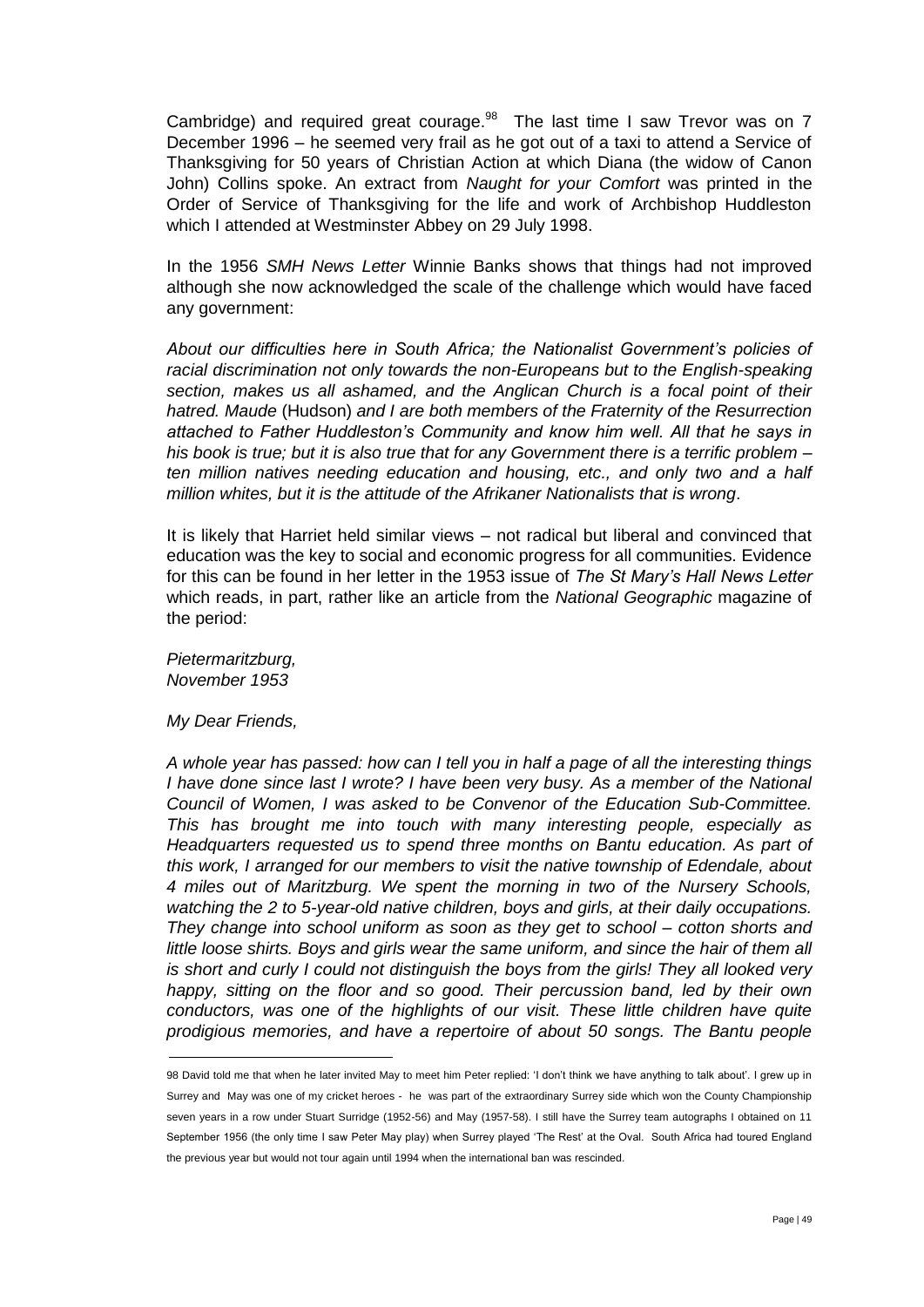*have a natural sense of rhythm, which was very noticeable, even in these little children in their singing and dancing. One notices it, too, in the streets of Pietermaritzburg when the house-boys are off duty. With a guitar slung across their shoulders, they play as they walk along. Another day my sister and I went out to the model village of Sobantu to see the school of weaving.*<sup>99</sup> *It is a beautiful little village financed by the Pietermaritzburg Municipality, and occupied entirely by natives, who are housed in pretty little red brick houses, each with its little garden. In the weaving school there were about 30 native women, with an English instructress trained at the London School of Weaving.*<sup>100</sup> *The native women do everything, from washing the*  raw wool to the finished article. They spin, dye and weave the wool. They make *beautiful, bright travelling rugs, scarves, shawls, table mats, floor rugs, in the most lovely colours. Some of the mats have fascinating designs of South African wild animals. All the work is for sale, rather expensive, but good.* 

*I have been teaching since July, three mornings a week, at St Anne's Diocesan College, where, as in most schools in South Africa, there is a shortage of staff.*<sup>101</sup> *St Anne's is entirely a boarding school, beautifully situated, high up amongst the Natal Hills, about six miles out of Pietermaritzburg. I am enjoying the work very much and I expect I shall continue until a resident staff arrives from England.*

After giving other bits of news she concludes in a familiar style:

 $\overline{a}$ 

*I am practising my 'cello whenever I get the chance, and one evening a week I join a small orchestra at the home of one of my old Durban Girls' College pupils, who is a very successful teacher of the violin.*

*Maritzburg is blue with the hare-bell blue flowers of the jacaranda trees, now in full bloom. There are avenue of them in many of the streets. Some of the old full-grown trees meet overhead, forming a perfectly lovely blue archway, and everywhere one walks on a carpet of heavenly blue.*

101 I have already quoted from Harriet's 1954 Letter in which she refers to the College. St Anne's was founded in 1877 by Bishop William Macrorie and Miss Cresswell. Macrorie was installed as first Bishop of Maritzburg by Bishop Robert Gray of Cape Town after the latter had failed to remove Bishop Colenso from his office of Bishop of Natal. Gray had sacked him in 1863 but Colenso appealed to the Judicial Committee of the Privy Council which ruled that the Bishop of Cape Town had no coercive jurisdiction and no authority to interfere with the Bishop of Natal. Since the charge of heresy remained unproven the first Lambeth Conference was convened in 1867 to address (or fail to address) the questions left unanswered by the Privy Council. Colenso had created panic in the ranks because of his views on Biblical Criticism, his friendship with members of the Zulu Royal Family and his advocacy of native African rights. The present Archbishop of Canterbury, who also struggles with the questions left unanswered by the first Lambeth Conference, is distantly related to Colenso. Justin Welby's great grandfather, Sir Montagu Butler, was the great nephew of Bishop Colenso. (Sir Montagu was also the father of 'Rab' Butler, later Lord Butler of Saffron Walden). Since 1867 Lambeth Conferences have normally been held every ten years (except when the two World Wars led to their postponement). When media reports suggested the 2018 Conference had been cancelled Archbishop Welby said, rather crisply, 'As it hasn't been called, it can't have been cancelled'. (Interview on BBC *Sunday* Programme, 5 October 2014).

<sup>99</sup> Presumably the Marjorie Pope Ellis School of Weaving. Work with this label sometimes appears on e-Bay and in May 2014 the entire contents of the Schreiner Estate in Parktown, Johannesburg, were auctioned – the Catalogue included Lot 370c 'African Wall Hanging, Marjorie Pope Ellis School of Weaving'. The Schreiner family included William, Prime Minister of the Cape, and Olive the author of *Story of an African Farm* and an influential feminist and socialist.

<sup>100</sup> I have been unable to discover much information about the London School of Weaving other than that it was established by Miss Katherine Grasett in 1898 and seems to have closed in 1970. At one time its premises were at 13 Old Cavendish Street. *The British Journal of Nursing* reported in 1922 that a nurse who had trained at the School had received 'a very good appointment' under a Government scheme as a teacher of handicrafts in one of the Colonies.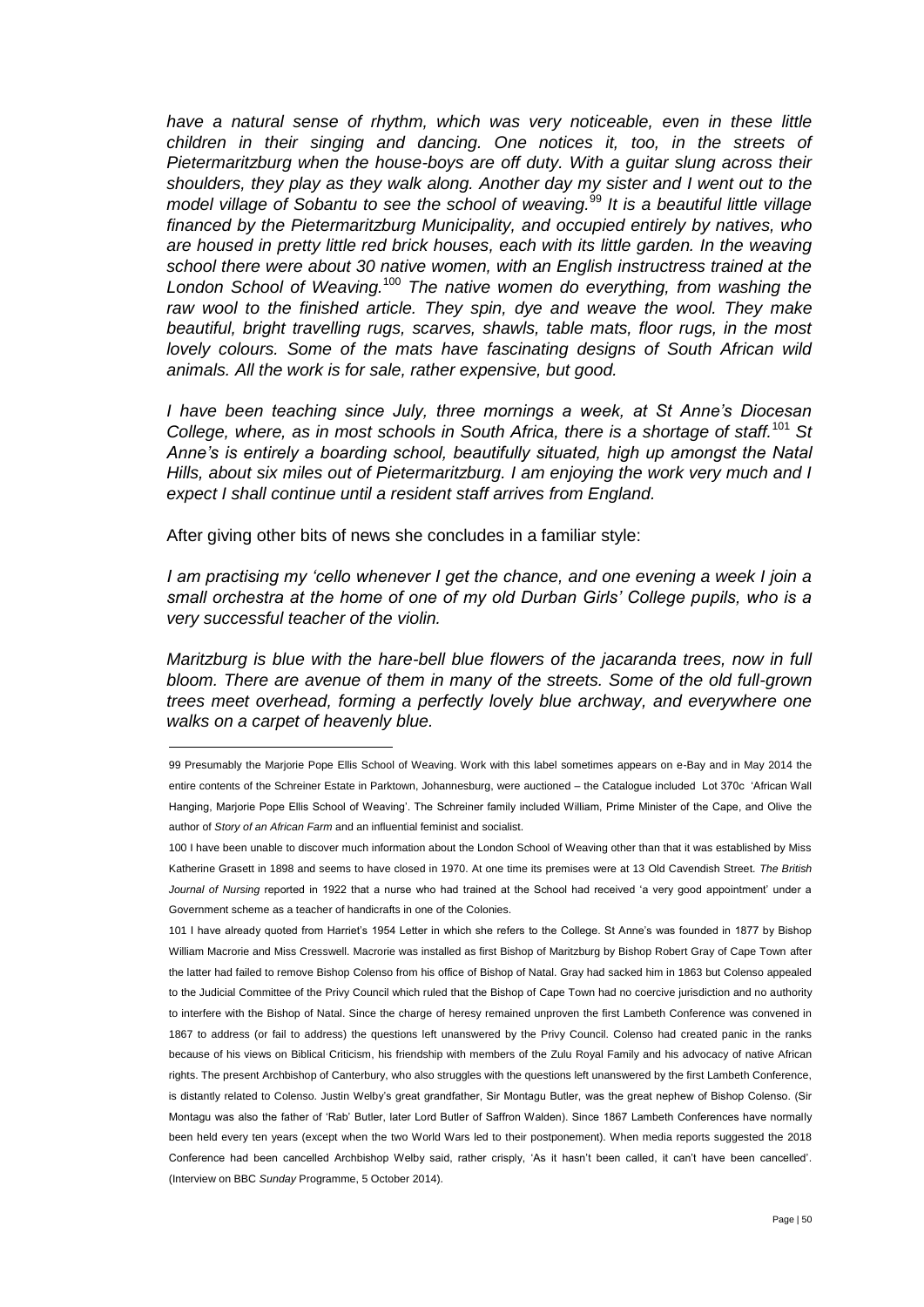# *My love to you all,*

 $\overline{a}$ 

*Yours always affectionately,*

# *HARRIET ROBINSON*

Harriet's response to what she saw in Sobantu can be seen as symptomatic of the complexity of South African history and the difficulty  $-$  for an outsider  $-$  of fully understanding it. Writing in 2006 Sue Derwent's guide book<sup>102</sup> notes that many of the original cottages in the village are still standing. They were built in 1924 after the Pietermaritzburg City Council, which had been unsure as to how to provide accommodation for black urban workers, decided to create a 'model village'. The settlement was named Sobantu, which was the Zulu name of William Colenso, first Bishop of Natal, who had established his home and mission station nearby. The name, she tells us, means 'father of the people' and is a mark of the respect and affection in which Bishop Colenso was held by the Zulu people. In 1956 the government decided to relocate Sobantu, but the move never took place. Despite increasing tensions, Sobantu was considered a model village and it came as a shock to Pietermaritzburg's white residents when riots broke out there in August 1959 – six years after Harriet's visit.

I have not found a precise date for Harriet's return to England. In the 1958 St Mary's Hall Association *News Letter* the editor says that Harriet had written in October to say that she felt it was time to cease sending a special letter.<sup>103</sup> The editor reports that:

*She says she has retired from her school work and has been doing all sorts of things at home, in the house and in the garden, and enjoying the freedom of no more examination papers to correct. Her sister, who is not very strong, is glad to have her at home, and so is Miss Willis. She does a great deal of 'chauffeuring' for them both, shopping, and so on…..She hoped that the SMH Founder's Day was a happy one, and would have loved to have been there.*

<sup>102</sup> *KwaZulu-NatalHeritage Sites: A Guide to some Great Places*. My description of Sobantu is taken from the book. Derwent says that the village 'is now a sprawling township'. Some writers have taken a highly critical view, see for example Clive J Napier and Phil Mtimkulu, Pietermaritzburg's Sobantu Village: a case study of control and violence in a Natal township, 1989.

<sup>103</sup> The 1958 issue also contains news that two Founder's Memorial Scholarships worth £150 p.a. have been established – one of them given by the Trustees of the late W. J. Yapp – and it is explained that 'Margaret Howard helped to interest Canon Hudson, one of the Trustees of the Yapp Trust'. I have written a separate paper about Cyril Edward Hudson (1888-1960) who was a Canon of St Alban's Cathedral. He married Mary Yapp, the daughter of William Johnston Yapp, in 1916. W J Yapp was originally in the bootmaking business but in 1894 bought the Carreras cigarette company and became immensely wealthy. Margaret Howard might well have known Canon Hudson through the Cathedral although when she died her funeral was conducted by the Rev Richard Gill, the Vicar of St Paul's in St Albans. See Annex 2 for a further note about Miss Howard's family. It is also possible that Canon Hudson knew of St Mary's Hall through Bishop Bell who, as Acting Chairman after Lt Col A C Elliott became ill, did a great deal to assist the re-opening of the school after the War. A Chichester Diocesan School was planned for 17-21 July and it was reported that Canon Hudson, the Secretary of the Teaching Church Group, had organised a course of five lectures and that Bishop Bell would speak on 'The Conflict in the German Evangelical Church'. See *Sussex Express*, 22 June 1934.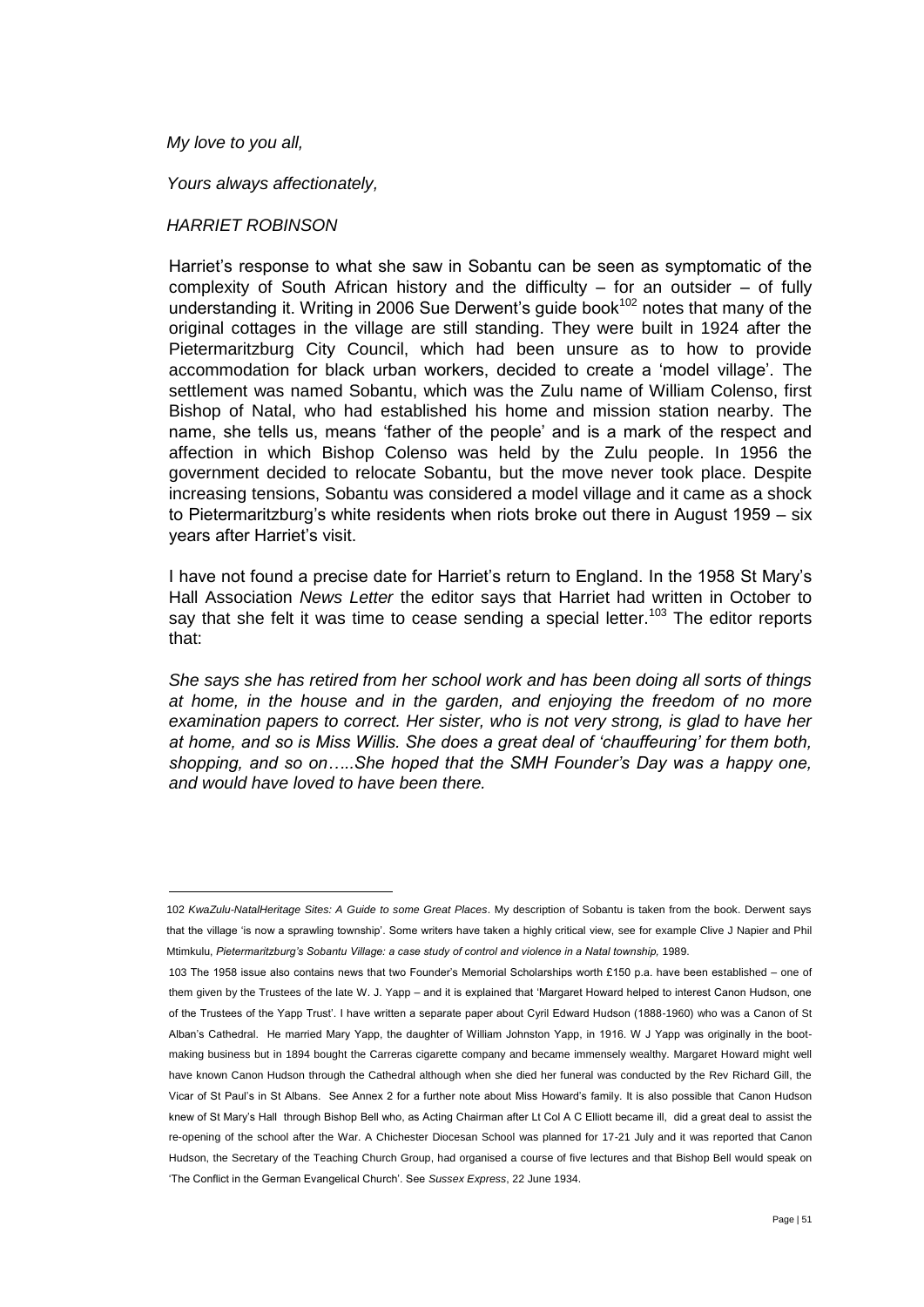# The Final Years

I am not sure if 'at home' meant Bewdley or Durban but think it more likely that Mary Ann had already returned to England and that Harriet and Miss Willis had joined her there. This seems to be confirmed by the Linnean Society obituary which says: 'Some two or three years ago', (so about 1959), 'her health continuing to deteriorate, she left South Africa for the last time and joined her sister in Bewdley, where she died last year'. At the time of her death on 14 April 1962 she was in Blakebrook Hospital, Kidderminster, with her address being given as 42, Stourport Road, Bewdley. The cause of death is given as:

1a Myocardial degeneration and 1b Senility.

Her death was registered by G. S. Lawrence which may suggest that Mary Ann was not well enough to carry out this task.<sup>104</sup> Surprisingly, I think, for someone as efficient and organised as Harriet, she died intestate. On 14 June Letters of Administration were granted to Mary Ann 'the lawful sister of the whole blood of the said intestate, the only person entitled to her estate'. The gross value of the estate was £10,033.17s.8d.

Over the years many people had tried to sum up Harriet's philosophy of life. Joyce Wrinch-Schultz suggests that it may be found in *A Knight's Prayer* which, in her own handwriting, was the last Christmas card she sent to Margaret Christison (Headmistress of DGC 1957-77) a few months before she died:

*My Lord, I am ready on the threshold of this new day, to go forth armed with thy power, seeking adventure on the high road, to right wrong, to overcome evil, to suffer wounds and endure pain if need be, but in all things to serve thee bravely, faithfully, joyfully, that at the end of the day's labour when I am kneeling for Thy blessing, Thou mayest find no blot upon my shield*.

Mary Ann, who had suffered from ill-health for many years, died on 21 March 1963. Her death certificate shows that, like Harriet, she had been a school teacher although to find out where or when would require another paper! Her address was still Chaseley, 42 Stourport Road, Bewdley but she died in The Nursing Home, Marlpool Lane, Kidderminster.<sup>105</sup> The causes of death, once again certified by Dr Lawrence, were given as:

1a Cardiosclerosis and 1b Thyrotoxicosis.

 $\overline{a}$ 

As I understand it the former is a hardening of the heart caused by the development of fibrous tissue in the heart muscle. The latter, sometimes called hyperthyroidism, occurs because the thyroid gland is over-productive. It is much more common in

105 This may be the same building as today's Bryden House Care Home.

<sup>104</sup> George Smith Lawrence (medical practioner) and Robert Mark Thursfield (solicitor) were granted Probate to Mary Ann's Will after she died the following year. On Harriet's death certificate Dr Lawrence's name is followed by the words 'causing body to be buried'. I had not come across this formulation before but it simply means 'the person who made the funeral arrangements' and the wording stems from the legislation governing the Registration of Deaths. His address is given as Abbotsford, Bewdley.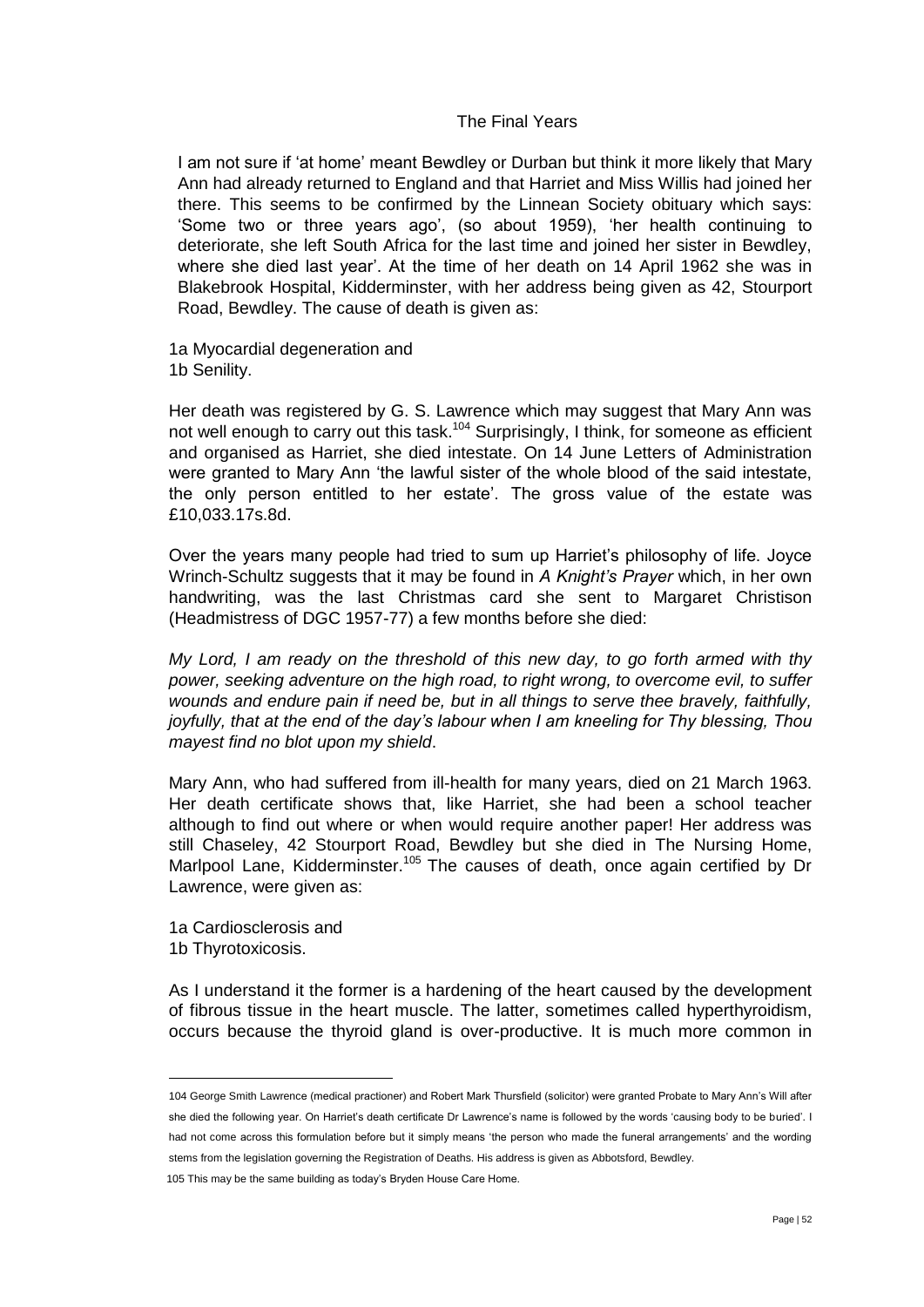women and its many unpleasant symptoms can include rapid heart rate which may also be irregular. $106$ 

Harriet is buried in the churchyard of St Mary's Wribbenall with her parents and her sister. The gravestone is inscribed with their dates of birth and death:

*Joseph Robinson of Rosenhurst, Bewdley, born Dec 28 1850, died Jan 21 1927 Mary Ann, wife of Joseph Robinson, born May 11 1853, called to rest Aug 10, 1917 Harriet M S Robinson died April 13 1962 Mary A L Robinson died March 21 1963*<sup>107</sup>

With Mary Ann's death the line of Skidmores descended from George and his first wife Ann Chance also ended; George's second marriage to Mary Emily Hughes, my great grandmother, produced two children of whom only my grandfather, George Enoch, survived infancy. We cannot know what Harriet Robinson would have made of her mother's half-brother and his descendants. Her primary legacy must be seen in the hundreds of girls whose lives she influenced and inspired as a teacher and Head Mistress both in England and South Africa. But when my son decided to work in Africa and succeeded in establishing a new school in Sierra Leone despite the ravages of the Ebola epidemic I like to think that he brought to the task some of the qualities which I have seen in the life of Harriet Robinson in the course of writing this paper.<sup>108</sup> Joyce Wrinch-Schultz suggests that Harriet summed up her own philosophy in four lines from Browning which she quoted in a farewell message to Durban Girls' College:

> *All we have dreamed or willed or hoped of good shall exist; Not its semblance but itself; no beauty, nor good, nor power Whose voice has gone forth, but each survives for the melodist When eternity affirms the conception of an hour.* 109

<sup>106</sup> Students of Skidmore medical history will note that after Enoch Holt Skidmore (my first cousin twice removed) died in Brazil in 1920 it was said 'Heart weakness seemed to run in the Skidmore family'. I had discounted the claim, not least because its source was a manifestly unreliable document written by Mormon missionaries as Enoch's widow neared death in 1955. Elder Leland O Sheets confirmed (letter to me of 21 January 2009) that his colleague at the time, Elder Peterson, had the document which detailed the testimony of Sister Skidmore's servant. Shortly afterwards I succumbed to severe myocarditis and atrial fibrillation. As I was writing the present paper, and noting that Mary and Harriet Robinson suffered from heart disease, my sister told me that she had been diagnosed with a serious heart condition. Perhaps more research is called for!

<sup>107</sup> I am grateful to Charles Purcell for this information, e-mail 14 June 2015. Curiously the church's burial registers give Mary Ann's age as 78 although her death certificate gives it correctly as 80. The burial registers show Harriet was buried on 17 April 1962 and Mary Ann on 25 March 1963.

<sup>108</sup> For details see *Rising Academy Network* on Facebook.

<sup>109</sup> From *Abt Vogler* (1864) quoted in *The Happy Ship*, p. 120. Arthur Symons thought the poem 'the richest, deepest, fullest poem on music in the language'. The verse is also quoted in a sermon on Providence by Dr Andrew McLellan with whom I worked in the 1990s; see Andrew McLellan, *Preaching for These People*, 1997, p. 17. Andrew was Convenor of the Church of Scotland's Church & Nation Committee 1992-96, Moderator of the General Assembly of the Church of Scotland in 2000, and H M Chief Inspector of Prisons for Scotland 2002-09.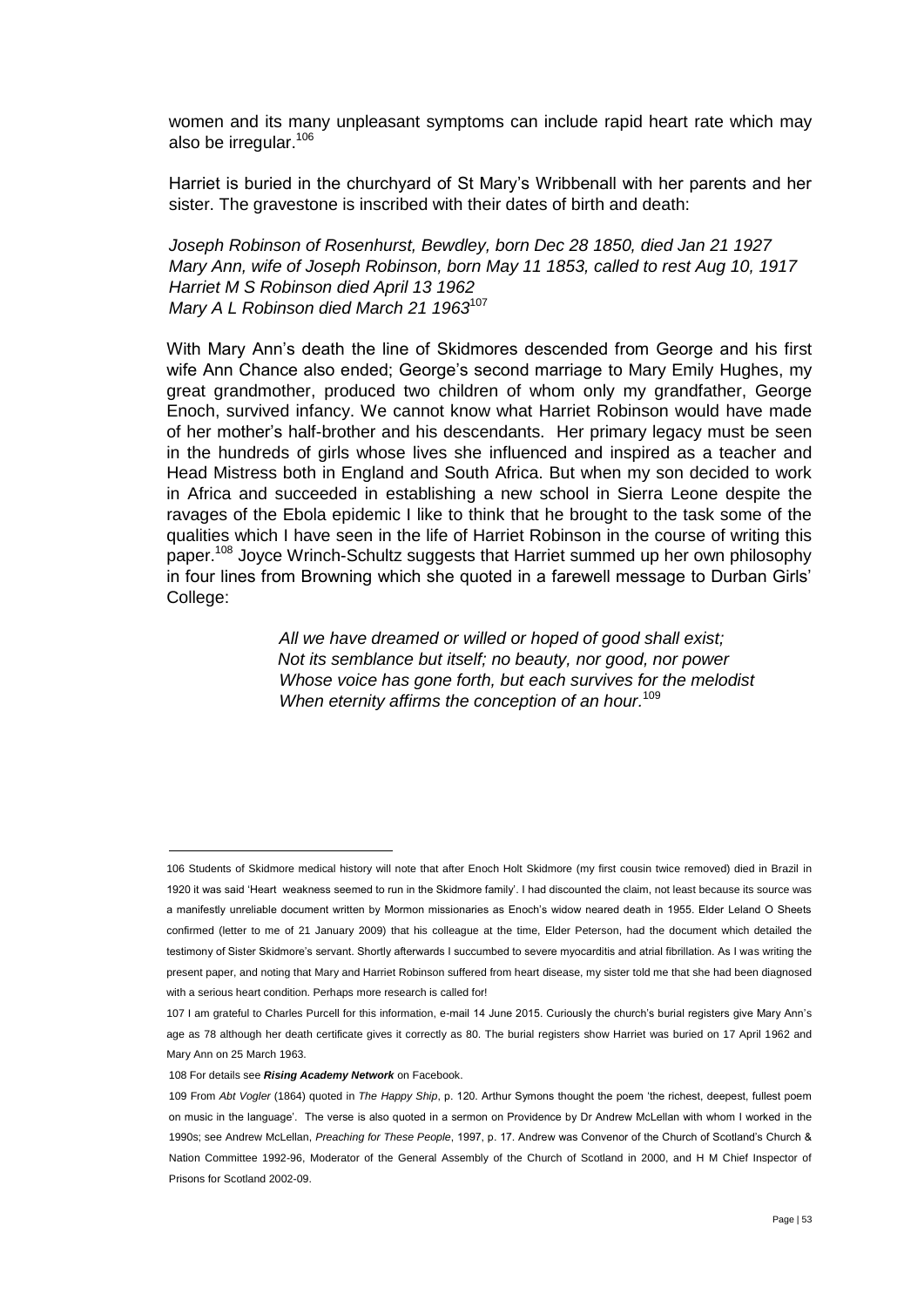#### Annex 1

# Miss Willis

When I first read Professor Sneddon's tribute to Harriet Robinson I wondered who Miss Willis was – described as 'her life-long friend'. As I worked through the material I had acquired about Harriet the name of Miss Willis came up quite frequently but I knew next to nothing about her – not even her Christian name. This note sets out what I have since been able to discover about her – some of the material appears in the text of my paper but is reproduced here for ease of reference.

Lilian Willis was born on 9 April 1886. She was the second of the eight children of Willie James Willis and Evangeline Saward who survived to adulthood – three other children had died by 1911.The family lived in Theydon Garnon in the Epping Forest district of Essex. Willie was a farmer and presumably a successful one because Probate records show that when he died in 1938 his Effects were valued at over £20,000.

Lilian studied at West Ham High School for Girls from 1896 to 1904 – now the Sarah Bonnell School – which has a fascinating history. Every year, the website notes, Sarah Bonnell's birthday is celebrated (with birthday cake for the students) and flowers are taken to her memorial. 'We do this to remember a far-sighted woman who thought it important to educate girls in a time when the idea of equal rights for women was seen as revolutionary'.<sup>110</sup> Lilian taught privately in Epping and she studied as an External Student of the Royal Academy of Music in London obtaining her Licentiate in Piano (Teaching) in 1909.<sup>111</sup> The 1911 Census shows the family at Home Farm, Epping, with Lilian, aged 24, working as a Governess. Three years later, on 21 March 1914, we find her sailing on the *Durham Castle* from Southampton to Cape Town. She was taking up the post of Music Mistress at Durban Ladies' College. She gives South Africa as her country of intended future permanent residence but, as we shall see, she returned to England six years later. She taught at DLC from April 1914 to October 1917. She then moved to the Girls' High School in Queenstown in the Eastern Cape and taught there from October 1917 to April 1919.<sup>112</sup> On 29 May 1919 she arrived in Southampton, having sailed on the Union Castle Line's *Llanstephan Castle* from Cape Town, and now gives England as her country of intended future permanent residence. She worked for her Music Teacher's Training Certificate at Streatham Hill High School from September 1919

<sup>110</sup> The school's website [\(sarahbonnell.co.uk\)](#page-0-0) tells us of '237 years of amazing girls'. Founded as a charity school in 1777, after Sarah Bonnell left £3500 in her Will for the setting up of a school for poor girls in West Ham, it was known as Mrs Bonnell's School and had one classroom, one teacher and forty girls. All the uniforms were paid for by the school. The Vicar of West Ham chose which girls would be allowed to attend the school and also the woman teacher who had to be 'of good character'. By 1834 there were 140 pupils. In 1873 the name was changed to West Ham High School for Girls. Over the years the school changed – at one time it was an independent fee-paying school which also admitted boys up to the age of ten. In the 1920s it ceased to be fee-paying and during the Second World War it was evacuated to Brentwood and then Truro. With the 1944 Education Act it became the Sarah Bonnell Grammar School and in 1972 the Sarah Bonnell Comprehensive School.

<sup>111</sup> I am grateful to Kathryn Adamson of the Royal Academy of Music and Jenny Lees of WGHS for this information.

<sup>112</sup> The school website says that two girls, Gwendoline Berry and her friend Wilhelmina Browne, were admitted to the previously allboys school in 1875 so this date is celebrated as the Foundation date. 'In 1898 the girls and boys were separated. Miss Agnes Burt was appointed headmistress. She gave the school its motto: Veritas et Virtus. Zealous and strict, she won the admiration and affection of her girls….Her staff regarded her with awe as she appeared very stern'. In 1991 former 'Whites Only' schools were allowed to enrol pupils from other racial groups and the school became, it says, 'one of the pioneers of multiracial schooling'.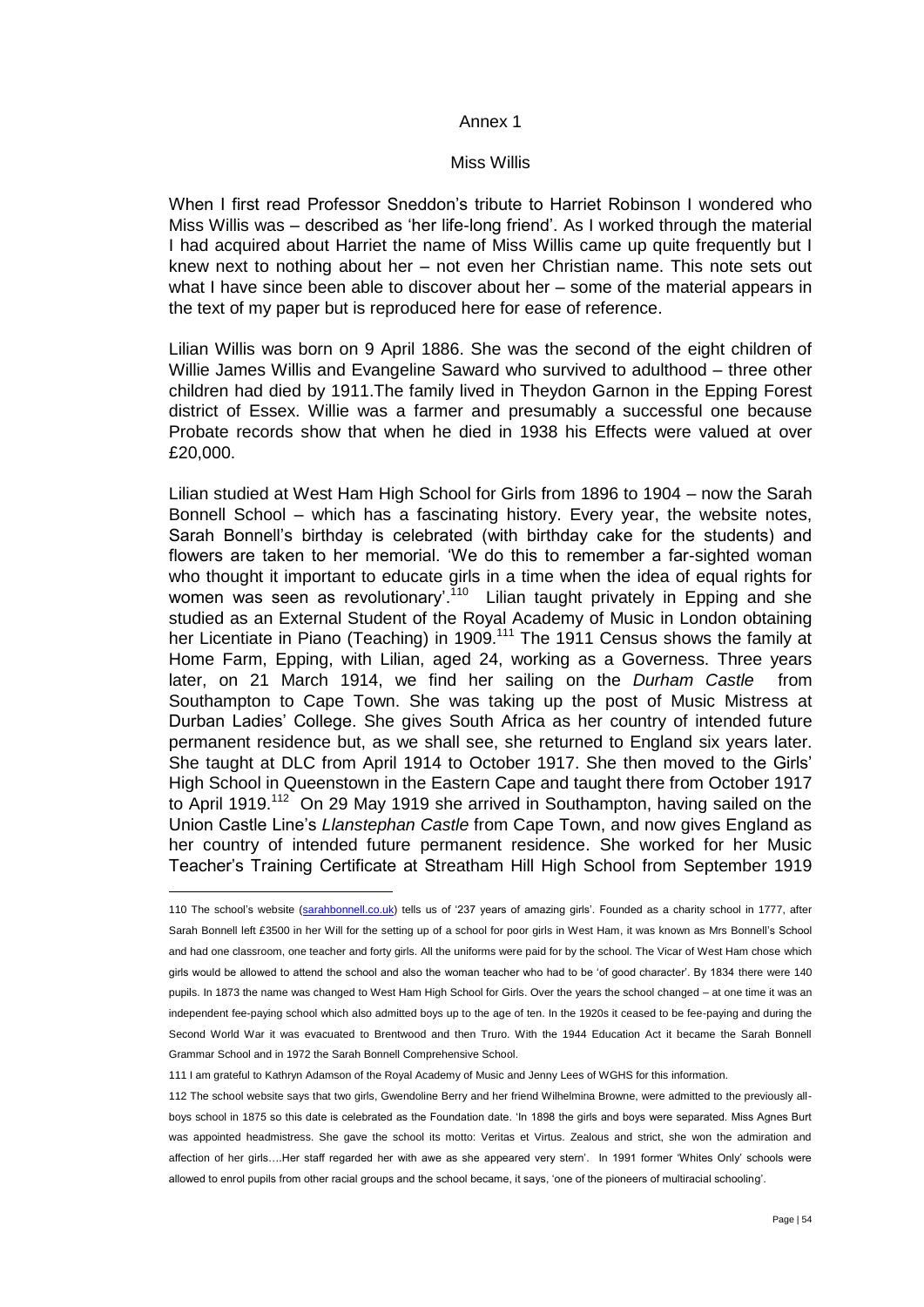until July 1920. It is possible that her time there influenced her later decision to return to South Africa (and Harriet's to join her). Miss Reta Oldham was Headmistress from 1898 to 1923. In her book, *A River Full of Stars*, one of her pupils, Elizabeth Hamilton, described Miss Oldham as small and square. 'Her large head, set low on wide shoulders, gave her a bull-like appearance which was accentuated by the curls resting on her broad forehead, and by a habit when displeased of thrusting her head forward as though about to charge'. She was a truly great teacher, 'a big-hearted woman with interests that extended far beyond the School'. She had a taste for music and the theatre, for women's suffrage and social reform. 'She sat on committees, addressed societies and took a busy part in all that had to do with citizenship'.<sup>113</sup> Among those committees was the Education Committee (which she chaired before the First World War) of the Colonial Intelligence League for Educated Women. As we saw, when discussing the process by which Harriet was appointed Head of Durban Ladies' College, the League became – in 1919 (the same year as Lilian's arrival in Streatham) - the Society for the Oversea Settlement of British Women.<sup>114</sup> Joyce Goodman and Zoe Milsom<sup>115</sup> show that Miss Oldham was also instrumental in the decision of the Association of Head Mistresses to establish a subcommittee 'to enquire into the openings for educated girls and women in the colonies', for which she framed the Constitution. This sub-committee established a formal relationship with the Committee of Colonial Intelligence, established by members of the British Women's Emigration Association and the South African Colonisation Society.

Having obtained her Music Teacher's Training Certificate Lilian joined the staff of Wolverhampton Girls' High School. She began work on 15 September 1920 and this may have been when she first met Harriet Robinson, who had started teaching there in April 1919. Lilian's Staff Record gives as her 'Subjects for which specially qualified': Pianoforte, Musical Appreciation and Class Singing. Her starting salary was £250 with an annual increment of £15 and rising to a maximum salary of £400. Lilian's date of leaving was technically 31 August 1922 but on 28 July 1922 her name is found on the Passenger List of *SS Edinburgh Castle* sailing from Southampton to Natal; her occupation is given as Music Mistress and England was her country of last permanent residence and South Africa her country of intended future residence. She was returning to teach at the Durban Ladies' College. Two years later Harriet arrived there as Headmistress.

On 13 November 1925, the College historian tells us, there was a musical afternoon 'at which Miss Willis (in charge of music), Miss Willoughby and Miss Elms were soloists. It was Miss Willis who had arranged the first carol service at the school the year before, in aid of the Durban Crèche'.<sup>116</sup> The same source tells us that Miss Willis was regarded as 'a highly-strung, hopeless disciplinarian' who was liable, on the slightest pretext, to burst into tears and rush to Miss Robinson for support. But she was clearly a very able musician. She also worked hard to encourage musical

<sup>113</sup> Quoted in Josephine Kamm, *Indicative Past: A Hundred Years of the Girls' Public Day School Trust*, 1971.

<sup>114</sup> Brian L Blakeley, 'The Society for the Oversea Settlement of British Women and the Problems of Empire Settlement, 1917-1936', *Albion*, vol 20, no 3 (Autumn, 1988), pp 421- 444 offers a valuable account. See too Rosemary Wall, *'Surplus Women' a legacy of* 

World War One?, which also has suggestions for further reading on the subject. Se[e http://ww1centenary.oucs.ox.ac.uk/?p=2345](http://ww1centenary.oucs.ox.ac.uk/?p=2345)

<sup>115</sup> The information which follows is taken from their essay 'Performing Reforming and the Category of Age: Empire, Internationalism and Transnationalism in the Career of Reta Oldham, Headmistress', in Tanya Fitzgerald and Elizabeth M Smyth, (eds), *Women Educators, Leaders and Activists: Educational Lives and Networks 1900-1960*, 2014, pp 96-120.

<sup>116</sup> Joyce Wrinch-Schultz, *The Happy Ship*, p. 97.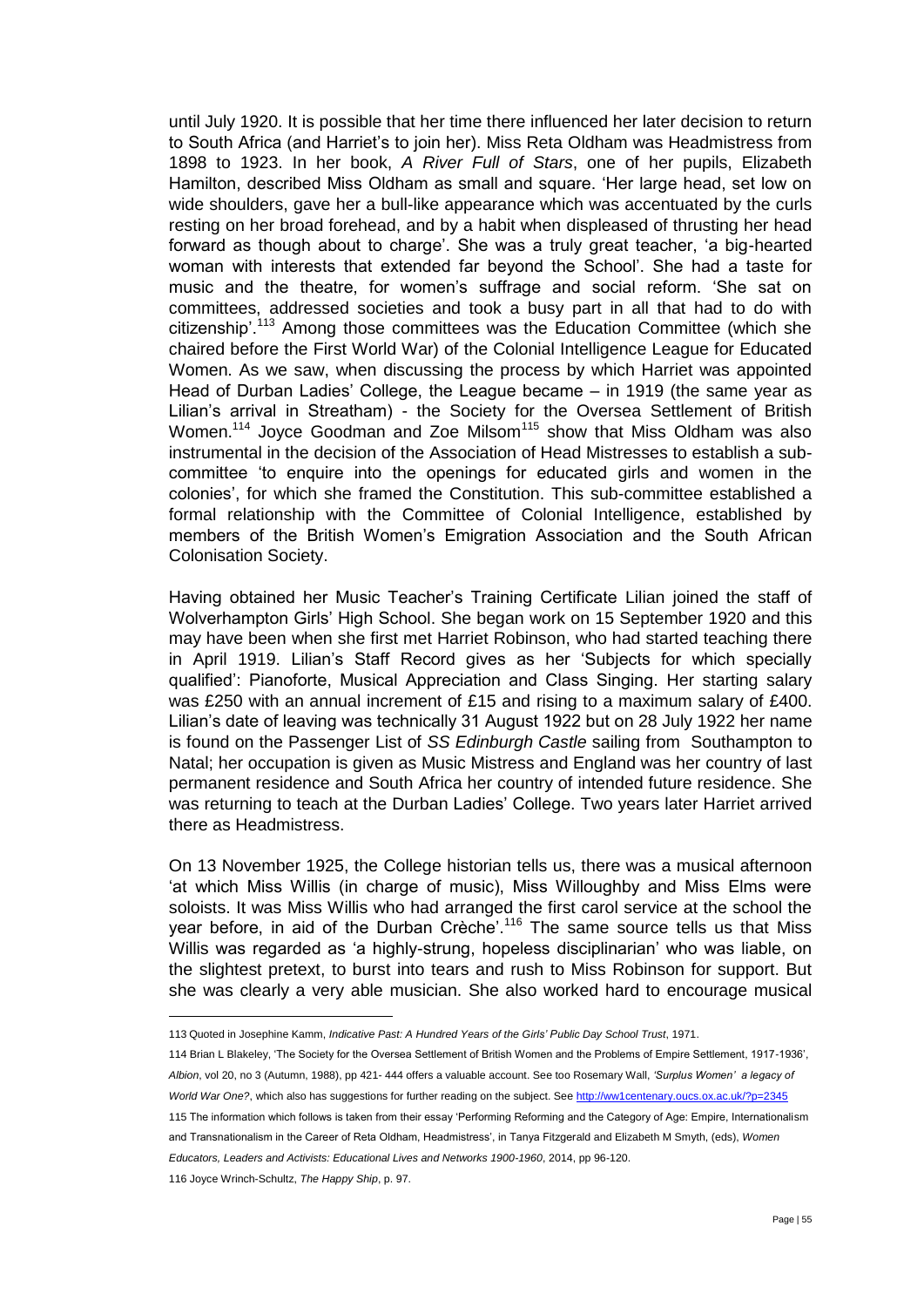appreciation in her pupils. On March 31, 1931, she took a party of 65 College girls to hear a recital by Madame Galli-Curci in Durban Town Hall.<sup>117</sup> Eight days later the girls attended another recital – in the school hall. The singer was Perla Siedle, one of their Old Girls.<sup>118</sup>

Miss Willis sometimes visited England whilst keeping South Africa as her country of intended future permanent residence (she gives Theydon Garnon as her address in England). For example we find her on the *Llanstephan Castle* sailing from Durban and arriving in London on 24 October 1928, and returning to Durban on the *Balmoral Castle* which left Southampton on 4 January 1929. Her father died in 1938 and the following year – perhaps wanting to visit her siblings - she sailed from Cape Town on the *Dunnottar Castle* which reached London on 24 April 1939 (though she disembarked at Southampton).<sup>119</sup>

In 1933, when Harriet was appointed Headmistress of Herschel, she arrived at the same time as Lilian – Harriet's first Letter in the school magazine thanks the girls and the Staff 'for the very kind welcome which you gave to me and Miss Willis'. At the start of that year Harriet and Lilian were on the *Winchester Castle* which sailed from Cape Town to Southampton, arriving on 9 January. They returned together on the *Windsor Castle* which left Southampton for Cape Town on 22 April.

The current Herschel website notes that the first Herschel choir was established in 1933 by Miss Willis 'who was an avid supporter of music, and also founded the first music ensemble called "The Bamboo Pipe Players", with pipes made by the girls themselves'. In 1941 Lilian was elected President of The South African Society of Music Teachers. In August 1945 she left Cape Town on the Union Castle Line's *Athlone Castle* giving South Africa as her country of last permanent residence and England as her country of intended future permanent residence.

At some stage after this Lilian took up a post as Music Mistress at the Abbey School in Malvern while Harriet was at St James's School, West Malvern. But by September 1946 when Harriet took up her post as Head Mistress of St Mary Hall, Miss Willis was at her side.<sup>120</sup> After Harriet's decision to leave St Mary's Lilian sailed with her back to Durban on the *SS Llangibby Castle*, leaving London on 2 October 1951; her address in England was given as 33, The Drive, Loughton in Essex and she planned to remain in South Africa. This clearly represented a change of plan as, three years

<sup>117</sup> The Italian Amelita Galli-Curci (1882-1963) was an opera singer whose gramophone records were very popular.

<sup>118</sup> Perla Siedle (later Gibson) (1888-1971) became a well-known singer and painter. During the Second World War, when Durban was an important port for Allied shipping sailing to North Africa or the Far East, she became known as the Lady in White. As sailors lined the rail of their ships they saw her singing through a megaphone such numbers as 'There'll always be an England', and 'Land of Hope and Glory'.

<sup>119</sup> This had not been the first occasion on which she had received news of a death in the family while she was in South Africa. Two months after she first arrived in the country, in 1914, she had received some particularly tragic news. The *Chelmsford Chronicle* of 19 June reported, under the headline 'Harlow Farmer's Sad Death', that Lilian's Uncle Henry, a widower, had drowned. Six days earlier his son Walter, who suffered from defective eyesight, had been found drowned. Lilian's father gave evidence at the inquest; he had visited his brother the previous day and almost every day the previous week 'owing to his depressed condition'. The jury returned a verdict of 'Suicide during temporary insanity'. Cousin Walter was about three years younger than Lilian.

<sup>120</sup> Harriet's Letter to the Girls refers to Miss Willis as 'Secretary' which led me, initially, to think this must refer to a different Miss Willis (see footnote 72), but her report in *The Herschelian* makes clear that it is the same person. Harriet's Head Mistress's Report in 1949 paid tribute to Staff who had helped to re-open the school: 'Miss Willis's organising ability as secretary, Mrs. Cameron's skill in the early days as cook-caterer, Ham the gardener, who single-handed, has made a beautiful garden out of a chaotic wilderness…'.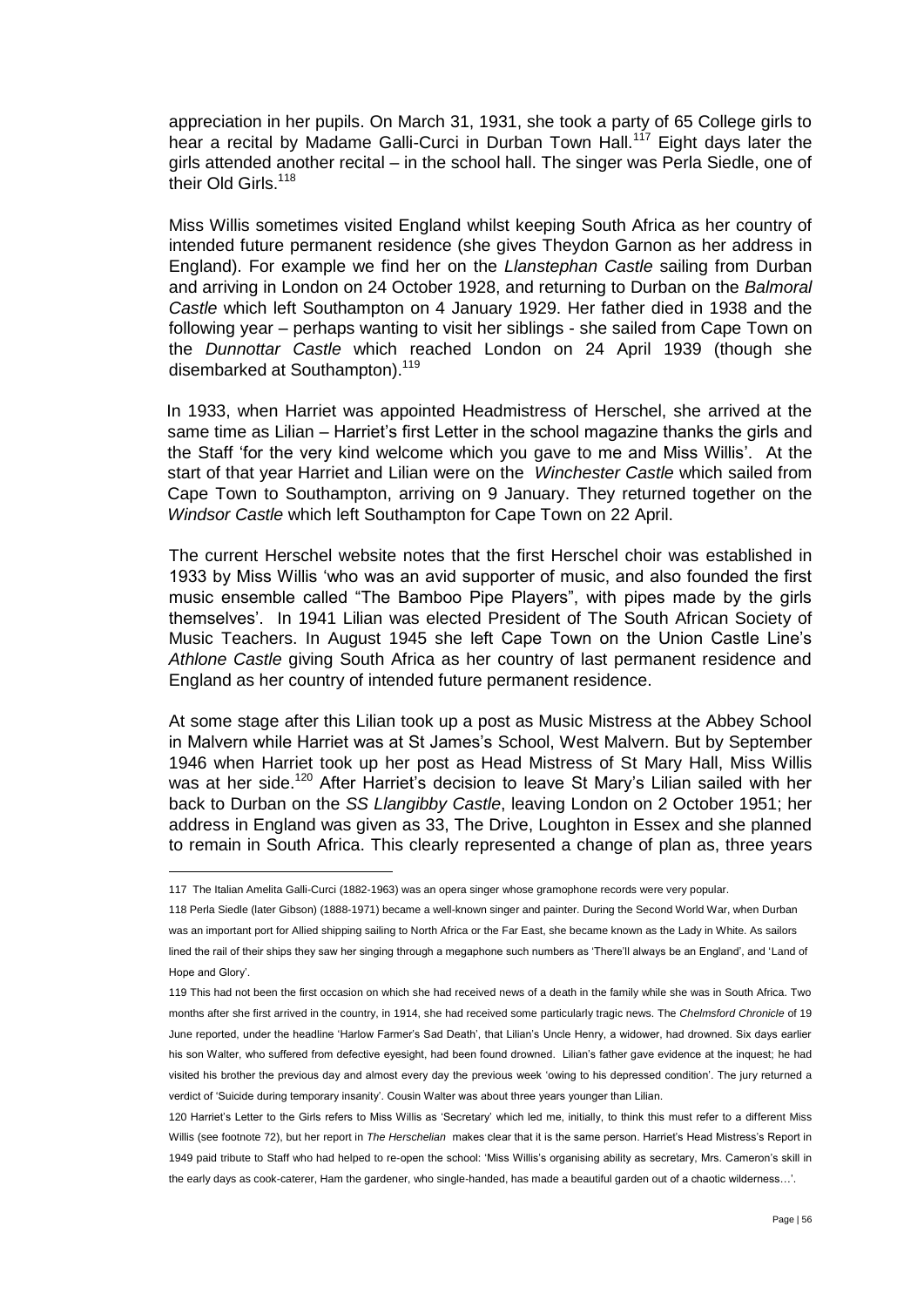before, in 1948, *The Herschelian* had reported that Miss Willis 'has now retired and is living permanently at her home at 33, the Drive, Loughton, Essex, where Old Herschelians will be always welcome'. This house probably belonged to her sister Catherine as it is the address given when Probate was granted to another sister, Evelyn, in 1953. The article adds that Lilian wrote in May: 'My heart is still at Herschel, and quite the happiest times I have known since I returned to England have been at gatherings of Old Herschelians.' In the *St Mary's Hall News Letter* in December 1949 Harriet reports that 'the School Choir begun by Miss Willis early in 1947 has made great progress, thanks to Miss Wyn's hard work'.

By September 1954 Miss Willis was with Harriet in Pietermaritzburg and her arthritis was very bad – she was in hospital receiving intensive treatment. A year later the warmer weather had led to an improvement but she had suffered greatly over the winter.

Lilian Willis died in Pietermaritzburg in April 1962 – within a week of her dear friend Harriet Robinson.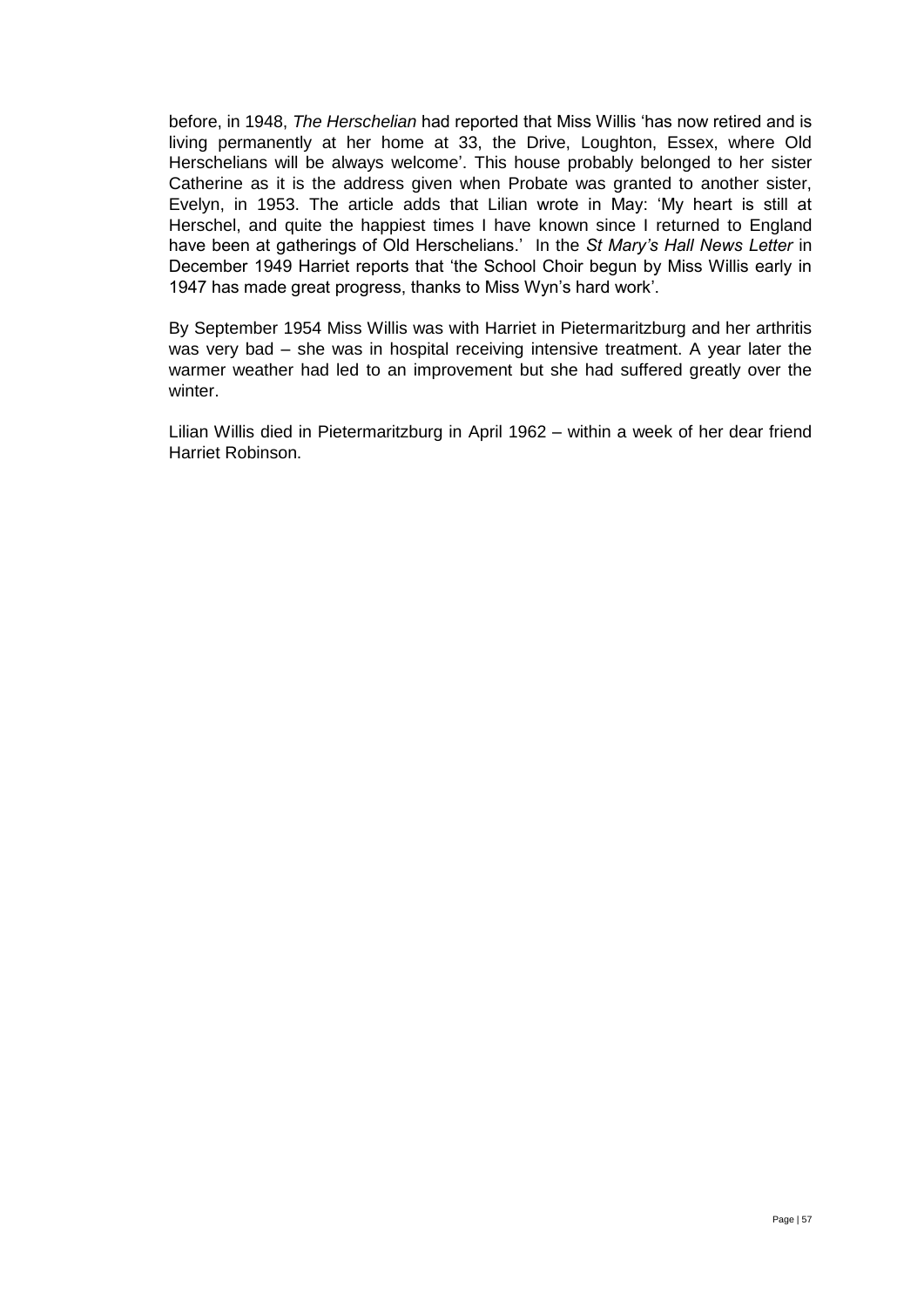# ANNEX 2

# Margaret Howard and Her Family

I noted earlier in the paper that St Mary's Hall had initially been established as a school for the daughters of Church of England clergymen. When I came across the name of Margaret Howard (see footnote 103 on pp. 51 of the paper) I soon discovered the extent to which clergymen dominated her family. Although I do not claim to have identified all her clerical relatives I think the following list is quite remarkable.

Margaret was the daughter of the **Rev Alfred Howard** (1837-1945). He married Edith Bryan (1866-1951) who was the daughter of the **Rev Reginald Guy Bryan**  (1819-1912) the formidable Principal of Monkton Combe School, who was the son of **Rev Guy Bryan** (1782-1870). The latter also had a son, the **Rev Guy Bryan (1816- 1893)** who was therefore Margaret's great-uncle.

Margaret's paternal grandfather was the **Rev Thomas Henry Howard** (1804-1885).

Alfred had four clerical brothers so Margaret had among her uncles the **Rev Thomas Henry Howard** (1843-1870), the **Rev Stanley Howard** (1850-1883), the **Rev Richard Nelson Howard** (1852-1932) and the **Rev Charles Howard** (1853-1928).

Margaret also had a clerical brother, the **Rev Stanley Reginald Kekewich Howard** (1910-2007) who had a son, the **Rev William Alfred Howard** (born 1947) who is listed in the current *Crockford*.

Perhaps the most distinguished of Margaret's clerical relations was the **Right Reverend William George Peel** (1855-1916) who was the husband of Margaret's Aunt Agneta Jane Bryan.<sup>121</sup> He was born in north India and, after ordination and a curacy in England, did Mission work in India until his appointment as first Bishop of Mombasa in 1899. He died at the age of 61 with the cause of death being given as Enteric (perhaps typhoid) Fever and cardiac failure. He was most famous for having been accused, with the Bishop of Uganda, of heresy. The charge was brought by the Bishop of Zanzibar. The outcome was summarised in the *New York Times*'s obituary<sup>122</sup> of Bishop Peel in a curious foreshadowing of more recent controversies in the Anglican Communion: 'The case came up for consideration before fourteen Bishops of the Anglican Church, at which the Archbishop of Canterbury presided. At that time he said: "Questions have been raised of real and far-reaching importance, and, although such a trial for heresy and schism as has been suggested would in the circumstances be wholly out of place, it is right that these questions should receive deliberate consideration at the hands of those on whom special and central responsibility rests".' The obituarist correctly summarised the controversy as being 'largely one of church discipline' (Bishop Peel had celebrated a Service of Holy Communion in a Presbyterian Church and the sacrament had been given 'to many members of Protestant Bodies whose very existence is hostile to Christ's Holy Church') and involved also the question of high and low church(manship)'. The fullest

<sup>121</sup> *The Bath Chronicle* of 5 August 1880 carried a headline 'Double Wedding at Monkton Combe' from which we learn that, two days before, the Rev Reginald Guy Bryan managed to marry off two of his daughters – Agneta to William Peel and Helen to Charles Howard – in a double wedding celebrated in St Michael's Parish Church, Monkton Combe.

<sup>122</sup> 'Rt. Rev. Wm. G. Peel Dies: Bishop of Mombasa Figured in Famous Kikuyu Heresy Case', *New York Times*, April 16, 1916.